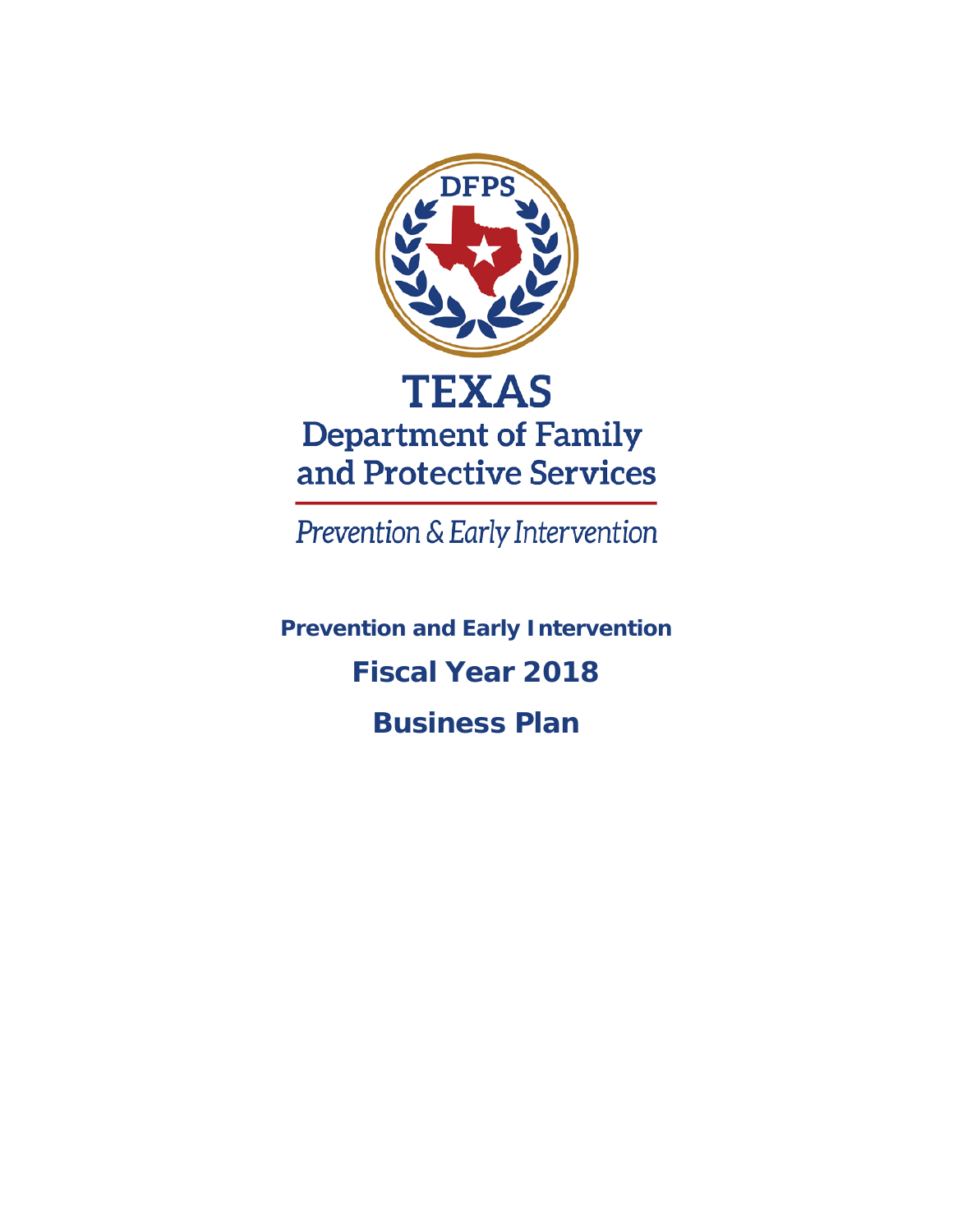# **Table of Contents**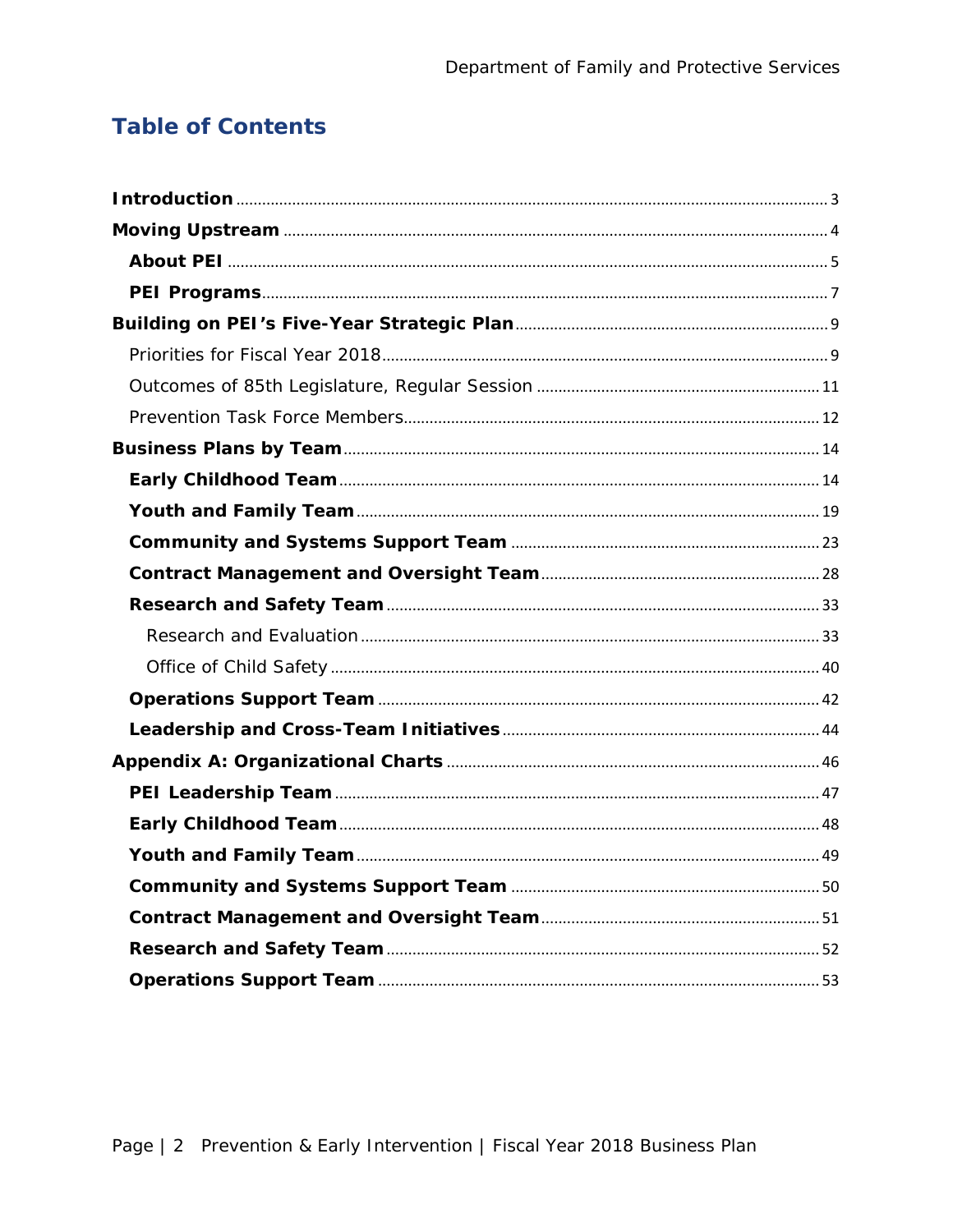## <span id="page-2-0"></span>**Introduction**

In September 2016, the Prevention and Early Intervention (PEI) division of the Department of Family and Protective Services (DFPS) adopted a strategic plan to guide the division for the next five years. To translate the goals and strategies of that five-year plan into concrete actions, PEI has published the following business plan for fiscal year 2018. Similar business plans will be developed for each fiscal year.

In addition to reflecting the goals and strategies established in the five-year strategic plan, PEI's FY18 business plan also reflects more recent direction from the 85<sup>th</sup> Texas Legislature and feedback from PEI's network of service providers.

To ensure PEI's state office continues to operate as a cohesive unit, the business plan also includes newly adopted vision, mission and values statements. These statements are the latest step taken to further unite and streamline programs following the merger of Texas Home Visiting with legacy PEI programs.

Beginning on page 12, each team within PEI outlines its operational plans and specific measures of success for FY18. Nearly all of this work takes place in collaboration with community-based service providers, research partners, state agency collaborators, advocates and other stakeholders.

As a whole, the plan outlines PEI's ongoing work to create an infrastructure in which research, data and expertise can be applied to a system of familystrengthening programs and initiatives that prevent child abuse and juvenile delinquency and promote positive outcomes for children, youth, families and communities.

Through programs and services designed to improve parenting skills, strengthen family relationships and build resiliency, in combination with community-driven efforts to make systemic improvements in the environments where children and families live, learn, work and play, PEI and its partners will continue to make a positive difference in the lives of Texas children and families.

This is our plan and our pledge to Texas.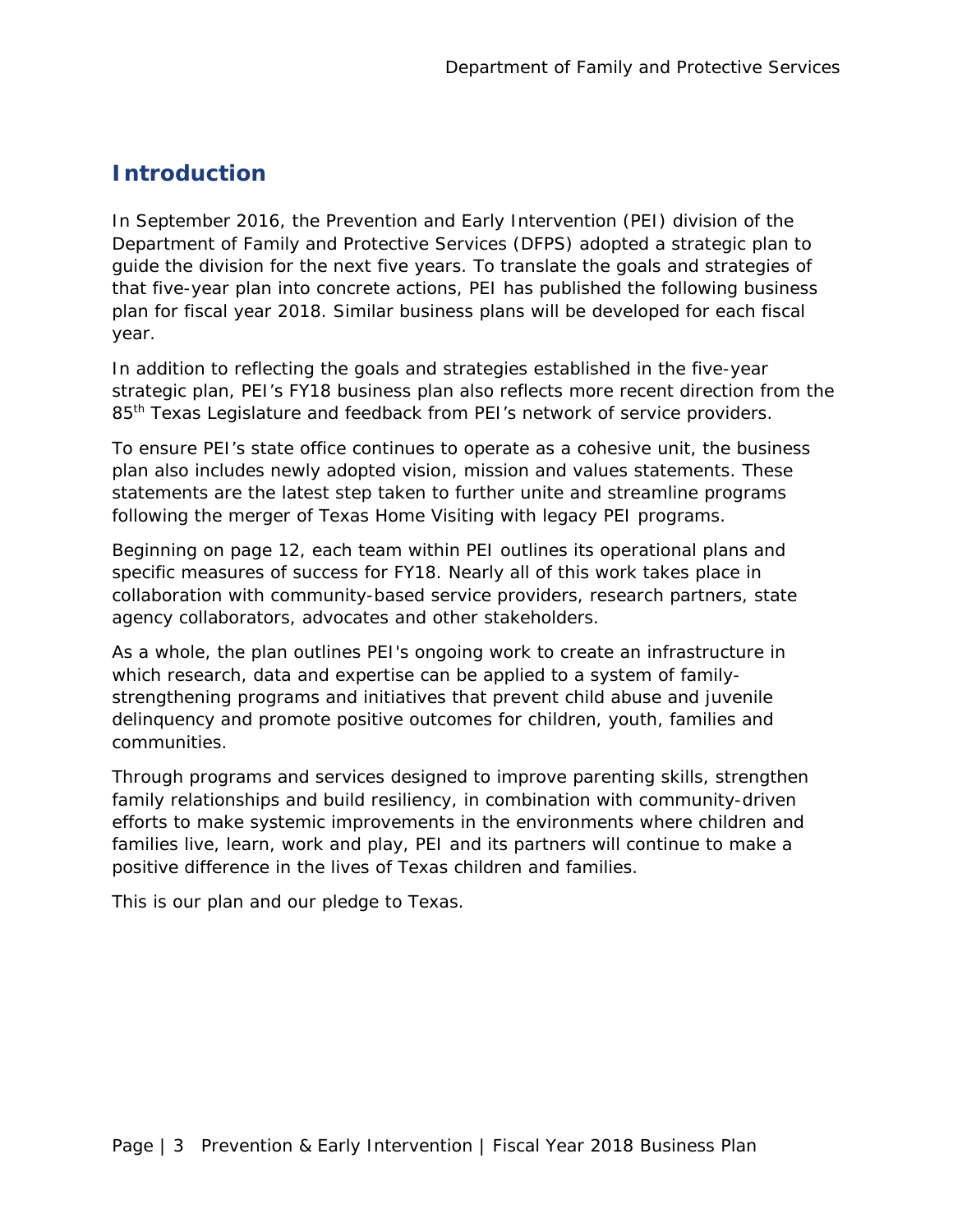# <span id="page-3-0"></span>**Moving Upstream**

#### Mission

PEI helps create opportunities for children, youth, and families to be strong and healthy by funding community-level, evidence-informed programs and systems of support upstream from crisis and intensive interventions.

#### Vision

PEI envisions a Texas where all children thrive in their families and communities through a supported network of safe, stable, and secure relationships.

Applying a public-health approach to its work, PEI aims to improve the well-being of all Texans by acting upon a broad range of factors and conditions that influence child well-being. Preventing child maltreatment and other negative outcomes also includes addressing the underlying issues such as poverty, family instability, poor health, substance abuse, mental illness. Through programs and services designed to improve parenting skills, strengthen family relationships and build resiliency, PEI strives to reduce child abuse, enhance school readiness, improve social-emotional and physical health and strengthen communities.

PEI's strategies are rooted in the understanding that families have primary responsibility for creating a safe and nurturing environment for their children, and that families want to do what is best for their children but often need some form of support to make it happen. PEI also takes the approach that strengthening families and communities and preventing child abuse and juvenile delinquency requires a diverse set of public- and private-sector leaders at the state and local levels working together in strategic and purposeful partnerships. Increasingly, PEI's work has moved to the earlier stages of the prevention continuum — away from latestage interventions to preventing early occurrences of child maltreatment and juvenile delinquency and promoting the skills and strengths that keep families out of crisis.

<span id="page-3-1"></span>PEI's role is to create the infrastructure to apply research, data and our collective expertise to a system of family-strengthening programs and initiatives designed to prevent child abuse and juvenile delinquency and promote positive outcomes for children, youth, families and communities. PEI supports healthy social, emotional and cognitive development of children and youth in stable family relationships and nurturing community environments.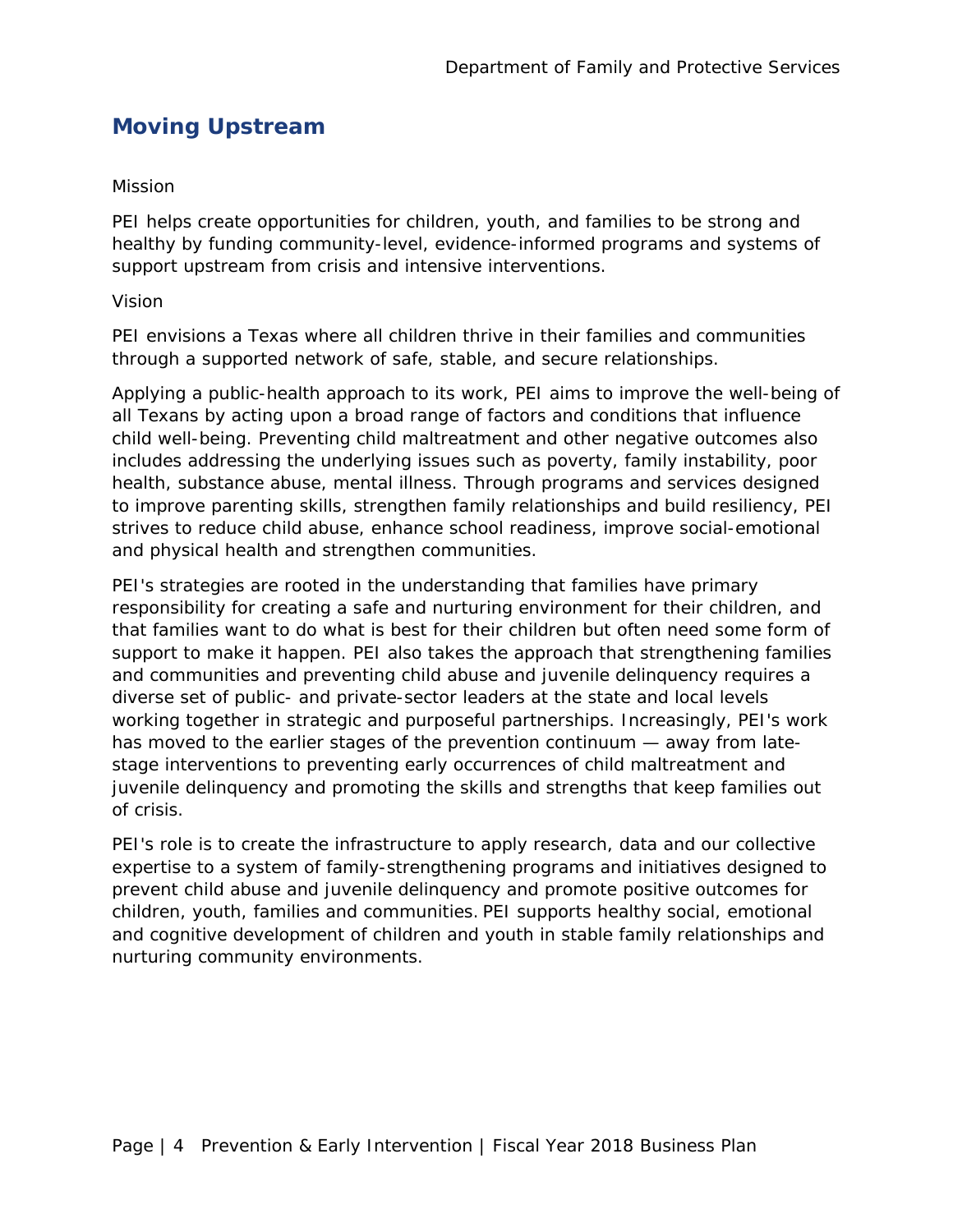### **About PEI**

The Texas Family Code charges PEI with the following responsibilities:

- Plan, develop and administer a comprehensive and unified delivery system of prevention and early intervention services to children and their families in atrisk situations;
- Improve the responsiveness of services for at-risk children and their families by facilitating greater coordination and flexibility in the use of funds by state and local service providers;
- Provide greater accountability for prevention and early intervention services in order to demonstrate the impact or public benefit of a program by adopting outcome measures; and
- Assist local communities in the coordination and development of prevention and early intervention services in order to maximize federal, state, and local resources.

PEI delivers on its mission by (1) providing funding and other resources for voluntary services, (2) providing funding and other resources to support and enhance community collaborations focused on systemic changes and (3) conducting public awareness campaigns to influence attitudes, beliefs and behaviors related to parenting and child safety.

PEI's voluntary, community-based services are delivered through more than 140 contracts with nonprofit organizations and local governments throughout Texas. In addition it manages more than 20 contracts for research, evaluation, technical assistance. As such, PEI's clients include contracted service providers and the thousands of Texans who receive services from PEI's network of providers.

| <b>Budget</b><br><b>FY18</b>                                                | \$106,561,273 |
|-----------------------------------------------------------------------------|---------------|
| Programs                                                                    | 11            |
| Voluntary programs serving parents and youth                                |               |
| <b>Provider Contracts</b>                                                   |               |
| Nonprofit organizations, city and county governments (9/1/17)               | 144           |
| <b>Support Contracts</b>                                                    | 21            |
| Research, evaluation, technical assistance (9/1/17)                         |               |
| <b>Employees</b>                                                            |               |
| FTEs allocated as of 9/1/17 (no field staff)                                | 66            |
| <b>Families Served</b>                                                      |               |
| Unique families served in FY16                                              | 62,000        |
| <b>Visits to HelpandHope.org</b><br>Total interactions with website in FY16 | 1.6 million   |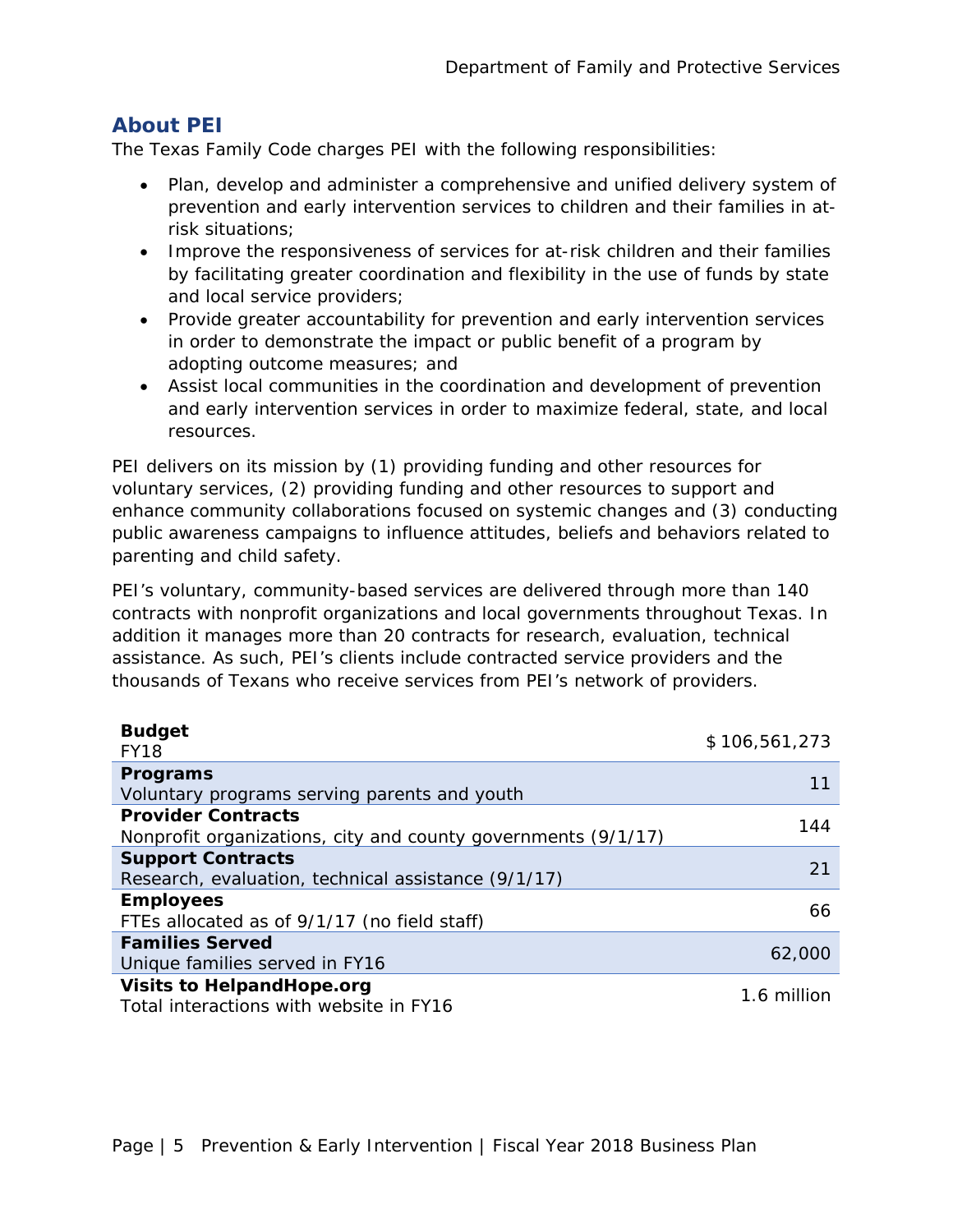<span id="page-5-0"></span>Page | 6 Prevention & Early Intervention | Fiscal Year 2018 Business Plan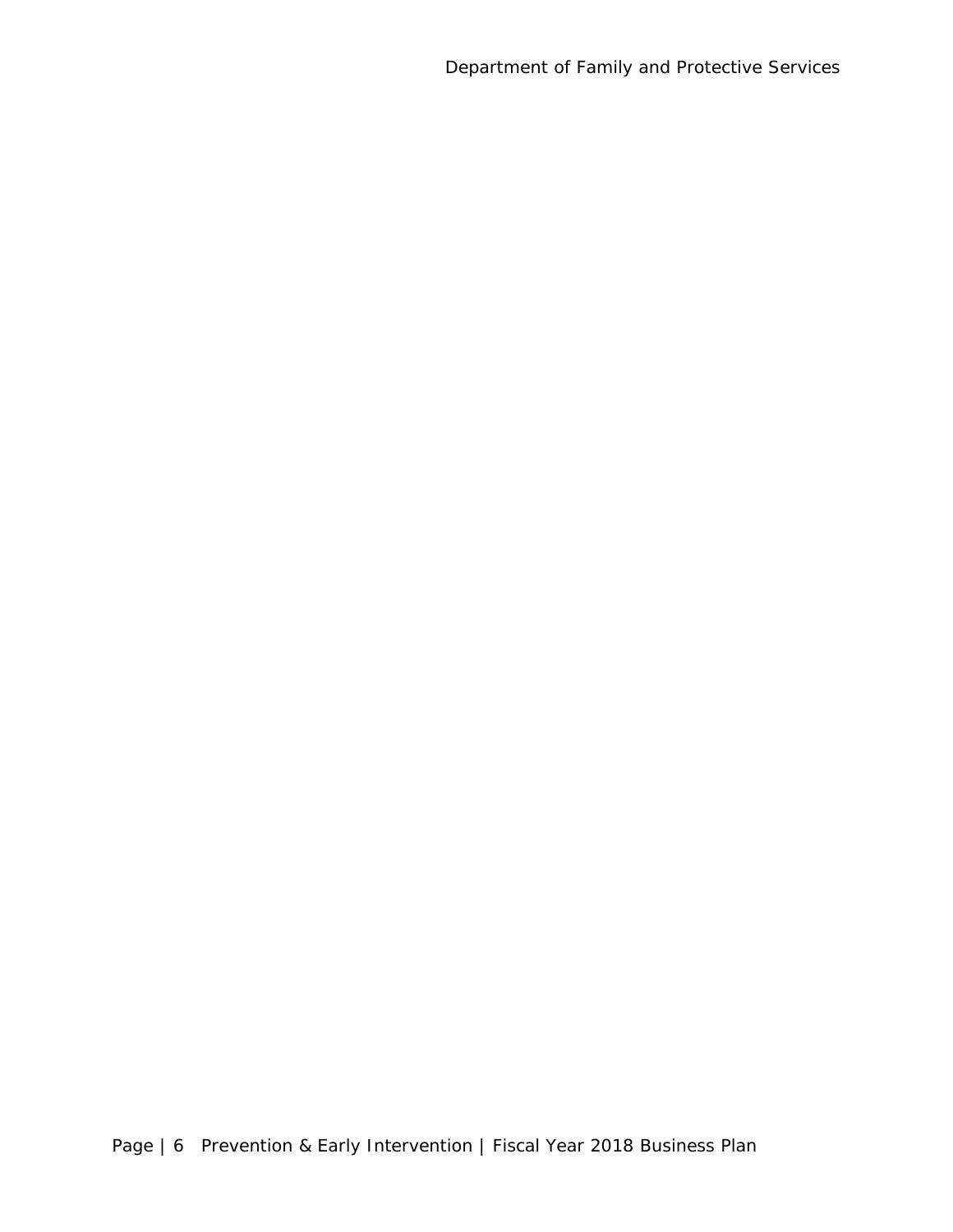#### **PEI Programs**

PEI's voluntary services target specific demographics and, in some cases, specific geographic areas. As shown below, PEI's programs are organized by the intended beneficiary.

Early Childhood (through age 5)

| Program                                                                 | <b>Description</b>                                                                                                                                                                                       | Projected<br>number<br>served in<br><b>FY18</b> |
|-------------------------------------------------------------------------|----------------------------------------------------------------------------------------------------------------------------------------------------------------------------------------------------------|-------------------------------------------------|
| <b>Healthy Outcomes</b><br>through Prevention<br>and Support<br>(HOPES) | HOPES is a community-based approach to<br>increasing protective factors focused on<br>community collaboration and evidence-based<br>services in high-risk counties.                                      | 4,611                                           |
| Help through<br>Intervention and<br>Prevention (HIP)                    | HIP provides targeted families with an extensive<br>family assessment and home visiting that<br>includes parent education and basic needs<br>support.                                                    | 149                                             |
| Home-Visiting<br>Education and<br>Leadership (HEAL)                     | HEAL focuses on family support, parent<br>engagement, and increasing community<br>awareness and involvement in prevention<br>efforts.                                                                    | 267                                             |
| <b>Texas Home Visiting</b><br>(THV)                                     | THV is a community-based approach focusing on<br>collaboration and evidence-based home visiting<br>services in high-risk counties to improve<br>outcomes for children under age 6 and their<br>families. | 3,793                                           |
| <b>Texas Nurse-Family</b><br>Partnership Program                        | Texas NFP is a targeted, evidence-based home<br>visitation program shown to improve the health<br>and well-being of low-income first-time mothers<br>and their children.                                 | 2,400                                           |

#### Youth (ages 6-18) and Family (birth to age 18)

| Program                                             | <b>Description</b>                                                                                                                                                                                                                       | Projected<br>number<br>served in<br><b>FY18</b> |
|-----------------------------------------------------|------------------------------------------------------------------------------------------------------------------------------------------------------------------------------------------------------------------------------------------|-------------------------------------------------|
| Community-Based<br><b>Family Services</b><br>(CBFS) | CBFS serves families that CPS investigates and<br>either does not confirm abuse or neglect or does<br>confirm an allegation but the situation is low risk.<br>Services include home visitation, case management<br>and parent education. | 430                                             |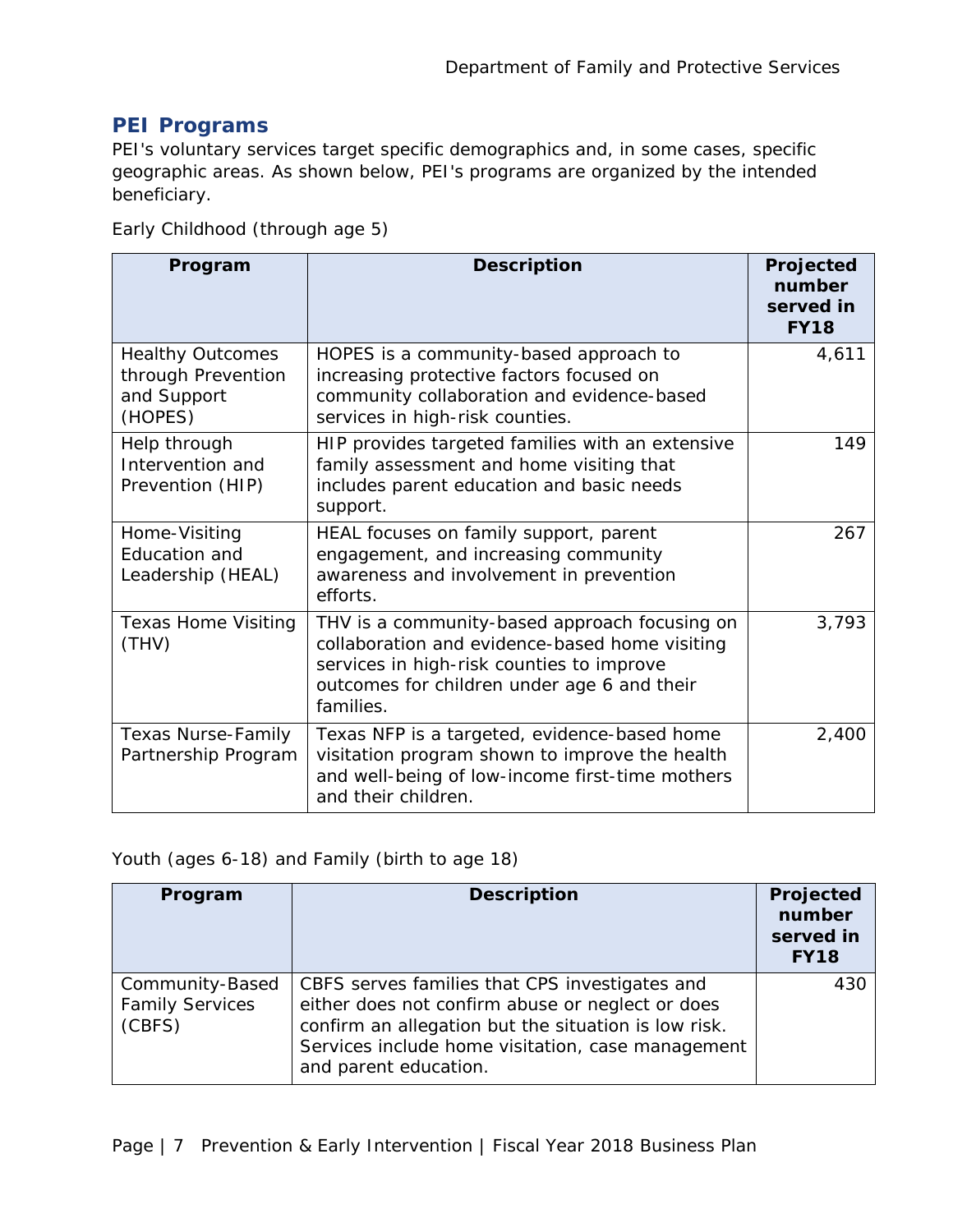| Program                                                                         | <b>Description</b>                                                                                                                                                                                        | Projected<br>number<br>served in<br><b>FY18</b> |
|---------------------------------------------------------------------------------|-----------------------------------------------------------------------------------------------------------------------------------------------------------------------------------------------------------|-------------------------------------------------|
| <b>Community Youth</b><br>Development<br>(CYD)                                  | CYD provides services in targeted ZIP codes to<br>promote youth protective factors and prevent<br>negative outcomes such as juvenile delinquency.                                                         | 17,090                                          |
| Fatherhood<br><b>EFFECT</b>                                                     | Fatherhood EFFECT provides resources and<br>supports targeted to fathers.                                                                                                                                 | 711                                             |
| <b>Military Families</b><br>and Veterans Pilot<br>Prevention<br>program (MFVPP) | MFVPP provides targeted support to military<br>families and veterans in Bell, Bexar and El Paso<br>counties.                                                                                              | 904                                             |
| Service to At-Risk<br>Youth and<br>Families (STAR)                              | STAR provides individual and family crisis<br>intervention counseling, youth and parenting skills<br>classes and short-term emergency respite care in<br>all 254 Texas counties.                          | 28,101                                          |
| Statewide Youth<br><b>Services Network</b><br>(SYSN)                            | SYSN provides evidence-based prevention<br>programs to youth ages 6-17 in each DFPS region,<br>with a focus on school and community-based<br>mentoring and leadership programs.                           | 2,147                                           |
| <b>Texas Families:</b><br>Together and Safe<br>(TFTS)                           | TFTS funds community-based programs that have<br>been shown to relieve stress and promote better<br>parenting skills and behaviors to help families<br>become self-sufficient and nurture their children. | 3,184                                           |
|                                                                                 | Total                                                                                                                                                                                                     | 63,787                                          |

To support and complement these programs and be responsible stewards of public funds, PEI has staff dedicated to the following essential functions, each of which is described more fully later in the report:

- Program management
- Contract management
- Budget management
- Training and technical assistance, public awareness, systems development
- Research and evaluation
- Child safety
- Administrative support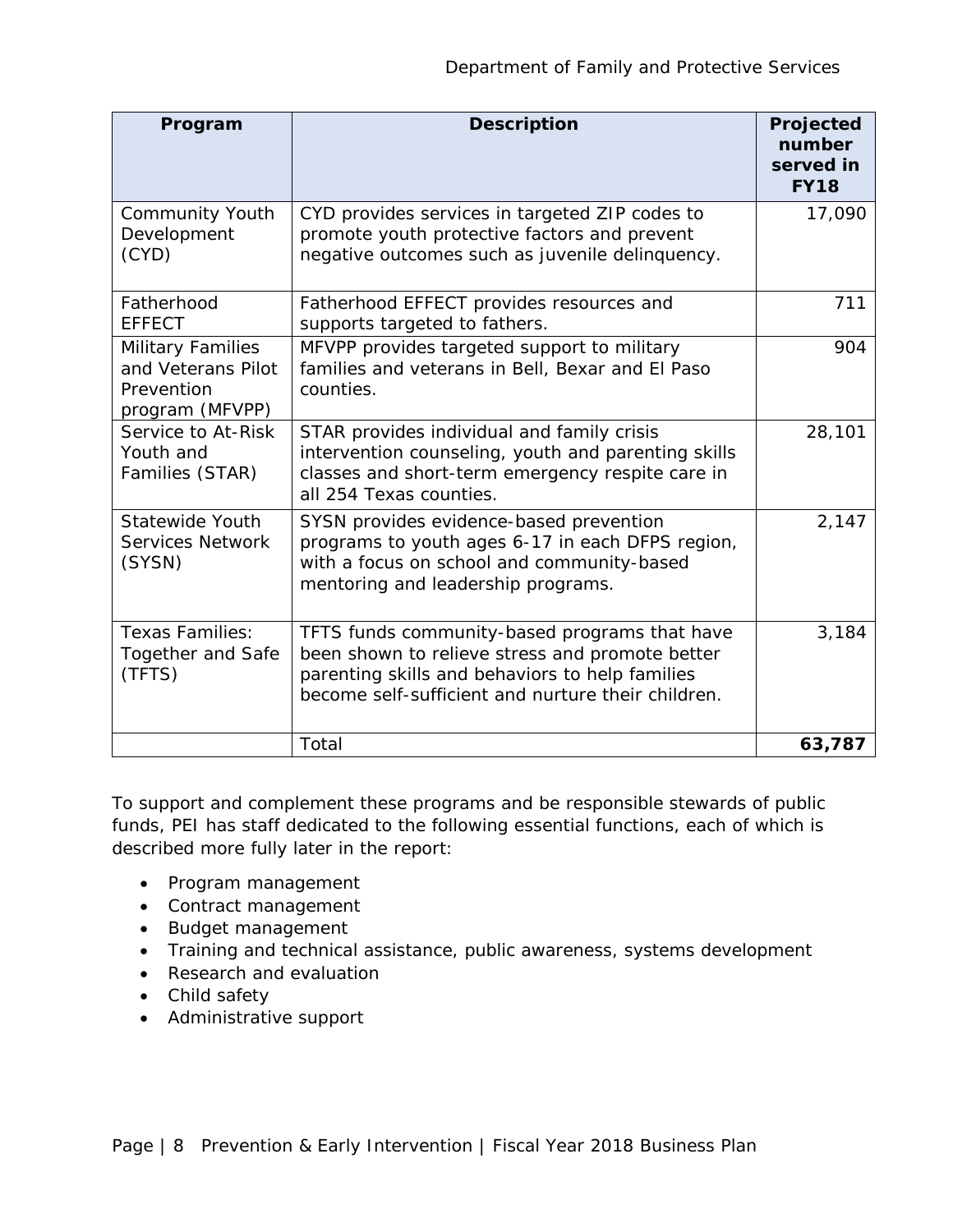# <span id="page-8-0"></span>**Building on PEI's Five-Year Strategic Plan**

In fiscal year 2017, PEI produced a five-year strategic plan. The plan was shaped by input from hundreds of community stakeholders, researchers, advocates and staff, and it reflects DFPS's shift from primarily investigation-based efforts aimed at protecting children to a public health approach aimed at strengthening families.

The plan includes seven high-level goals with strategies, actions and measures of success for each. The following themes are emphasized throughout the plan:

- Adoption of a public health approach to prevention
- Implementation of evidence-based programs
- Effective use of data
- Transparent and inclusive decision-making

### <span id="page-8-1"></span>**Priorities for Fiscal Year 2018**

At the end of FY17, PEI released a progress report on implementation of its fiveyear strategic plan. In that report, PEI summarized progress made during the first year of the plan and identified the following six high-priority initiatives for implementation in FY18.

- 1. Working under the direction of the 85th Legislature and DFPS Commissioner Hank Whitman, PEI will organize and support a Prevention Task Force for the purposes outlined in H.B. 1549 and on page 10 of this report. PEI will propose a plan to provide the research, data mapping, and project facilitation necessary to meet the task force's legislative charge.
- 2. Consistent with HB 1549, the Office of Child Safety will take all necessary steps to include near-fatality child abuse or neglect cases in the Child Fatality Annual Report, for cases in which child abuse or neglect is determined to have been the cause of the near-fatality. The Office of Child Safety will also produce an aggregated report relating to child fatality and near-fatality cases resulting from child abuse or neglect.
- 3. PEI will further explore best practices in program implementation and expansion, including how to implement adaptions without jeopardizing effectiveness, and how to enhance peer learning across the state.
- 4. PEI will plan for potential program transitions based on funding cycles, contract expiration dates, and programmatic data as a component of its growth plan.
- 5. To further improve and sustain productive relationships with communities, PEI will create additional opportunities and mechanisms for dialogue with community leaders, faith-based organizations, and other stakeholders.

Page | 9 Prevention & Early Intervention | Fiscal Year 2018 Business Plan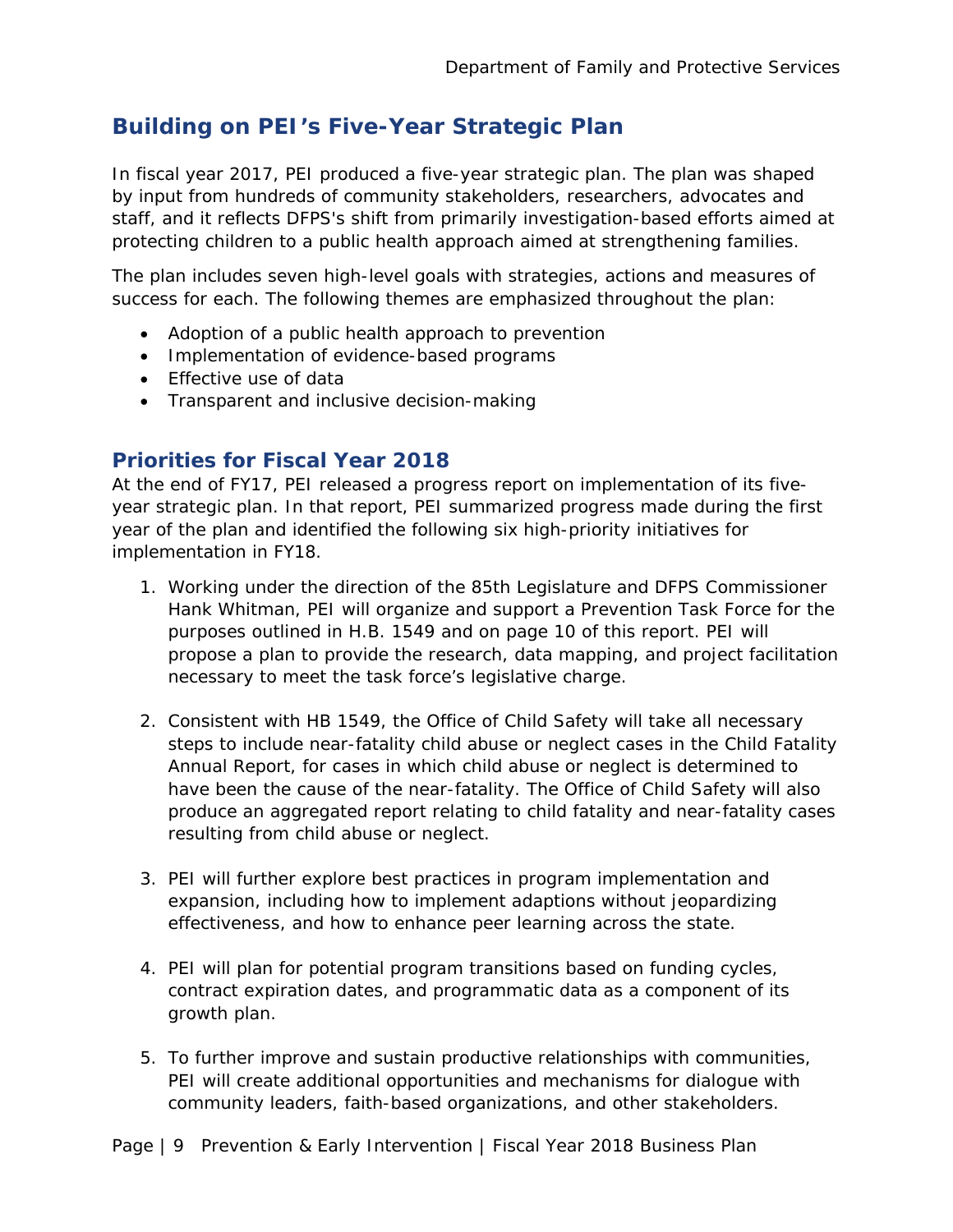6. PEI will take steps to integrate its new data tracking and processing capabilities into strategic and operational decision-making processes.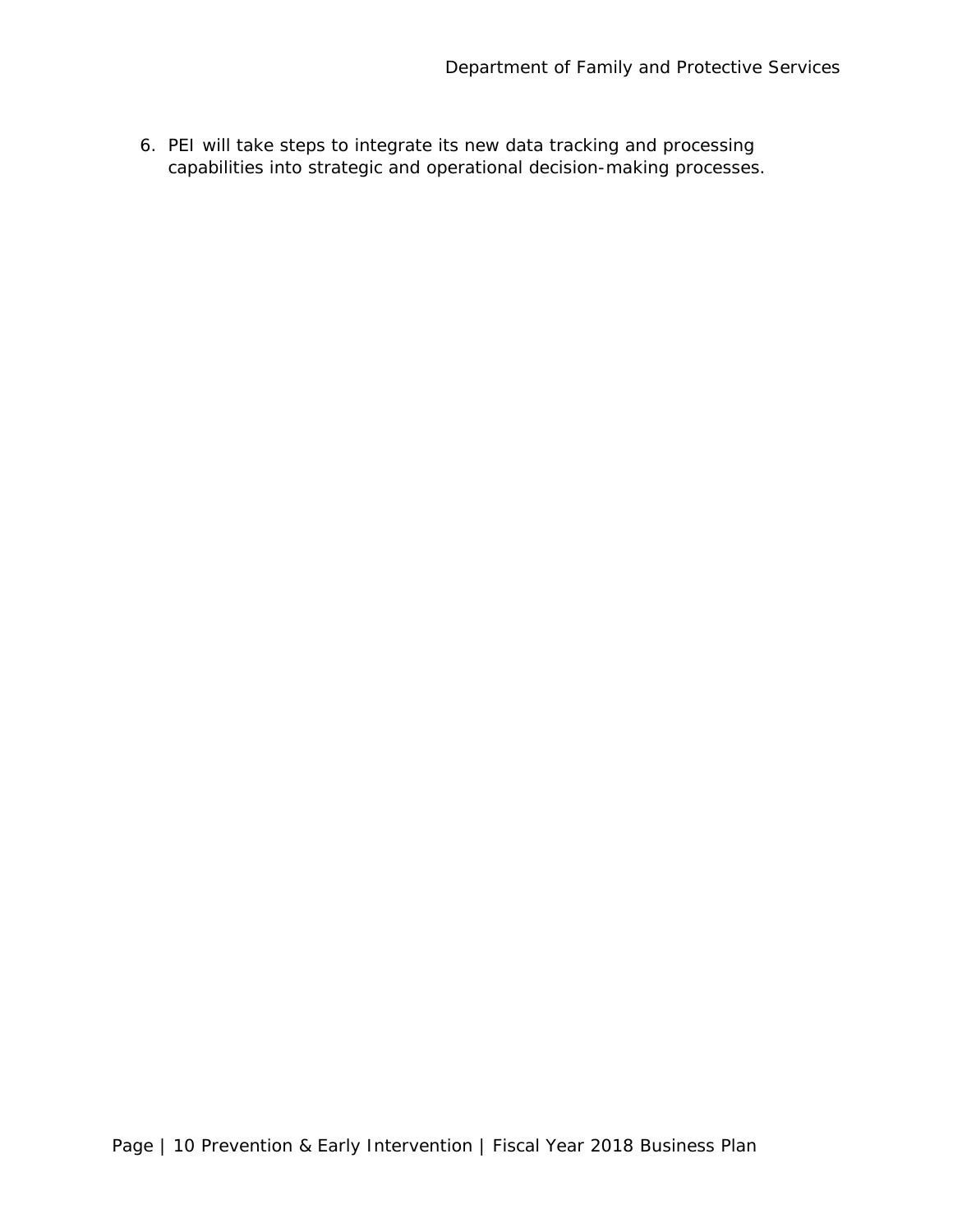### <span id="page-10-0"></span>**Outcomes of 85th Legislature, Regular Session**

PEI's budget for FY18-19 includes increases for four programs (shown below) and flat funding for all other programs. The table below outlines increases in program funding for the fiscal year 2018-2019 and how the funding will be used.

| Program                         | <b>Additional</b><br><b>Allocation</b><br><b>FY18-19</b> | <b>Implementation Plan</b>                                                                                                                                                 |
|---------------------------------|----------------------------------------------------------|----------------------------------------------------------------------------------------------------------------------------------------------------------------------------|
| <b>STAR</b>                     | \$1.34<br>million                                        | Add money to current contracts with requirement to<br>serve more families and increase evidence base and level<br>of innovation.                                           |
| <b>HIP</b>                      | \$1.6 million                                            | Take a hybrid approach to expanding provider base and<br>capacity to serve more families through the existing<br>provider enrollment and possibly a request for proposals. |
|                                 |                                                          | Test a cost-reimbursement approach incorporating<br>community education and client outreach.                                                                               |
| Texas Home<br>Visiting          | \$800,000                                                | Expand services into Tom Green County using a new<br>progressive funding strategy under which funds increase<br>as program and local match goals are met                   |
| Nurse-<br>Family<br>Partnership | \$5 million                                              | Expand services in the following areas: Austin, Corpus<br>Christi, Houston, Port Arthur, San Antonio and Waco                                                              |
|                                 |                                                          | Minimal additional infrastructure funds will be provided<br>to El Paso and Laredo to attempt to increase staff<br>retention and enhance program quality.                   |

The following table compares total funding for programs and services for the current and previous biennia.

| Program                                                                                                 | <b>FY16-17</b> | <b>FY18-19</b>                   |
|---------------------------------------------------------------------------------------------------------|----------------|----------------------------------|
| <b>STAR</b>                                                                                             | \$42,004,158   | \$48,624,721                     |
| Community Youth Development Program                                                                     | \$14,537,665   | \$16,845,118                     |
| Texas Families: Together and Safe                                                                       | \$5,220,565    | Incorporated into<br><b>STAR</b> |
| <b>Child Abuse Prevention Grants (includes</b><br>$HEAL)*$                                              | \$6,311,115    | \$7,214,315                      |
| Other At-Risk Prevention Programs<br>(HOPES, HIP, CBFS, SYSN, Military, Safe<br>Babies)                 | \$45,867,189   | \$59,179,394                     |
| Home Visiting Programs (THV & NFP)*                                                                     | \$67,065,960   | \$62,980,670                     |
| At-Risk Prevention Program Support<br>(Salaries, professional fees and services,<br>travel, rent, etc.) | \$3,805,651    | \$15,050,279                     |
| <b>TOTAL</b>                                                                                            | \$184,812,303  | \$209,894,497                    |

\* Federal funds are anticipated, not guaranteed.

Page | 11 Prevention & Early Intervention | Fiscal Year 2018 Business Plan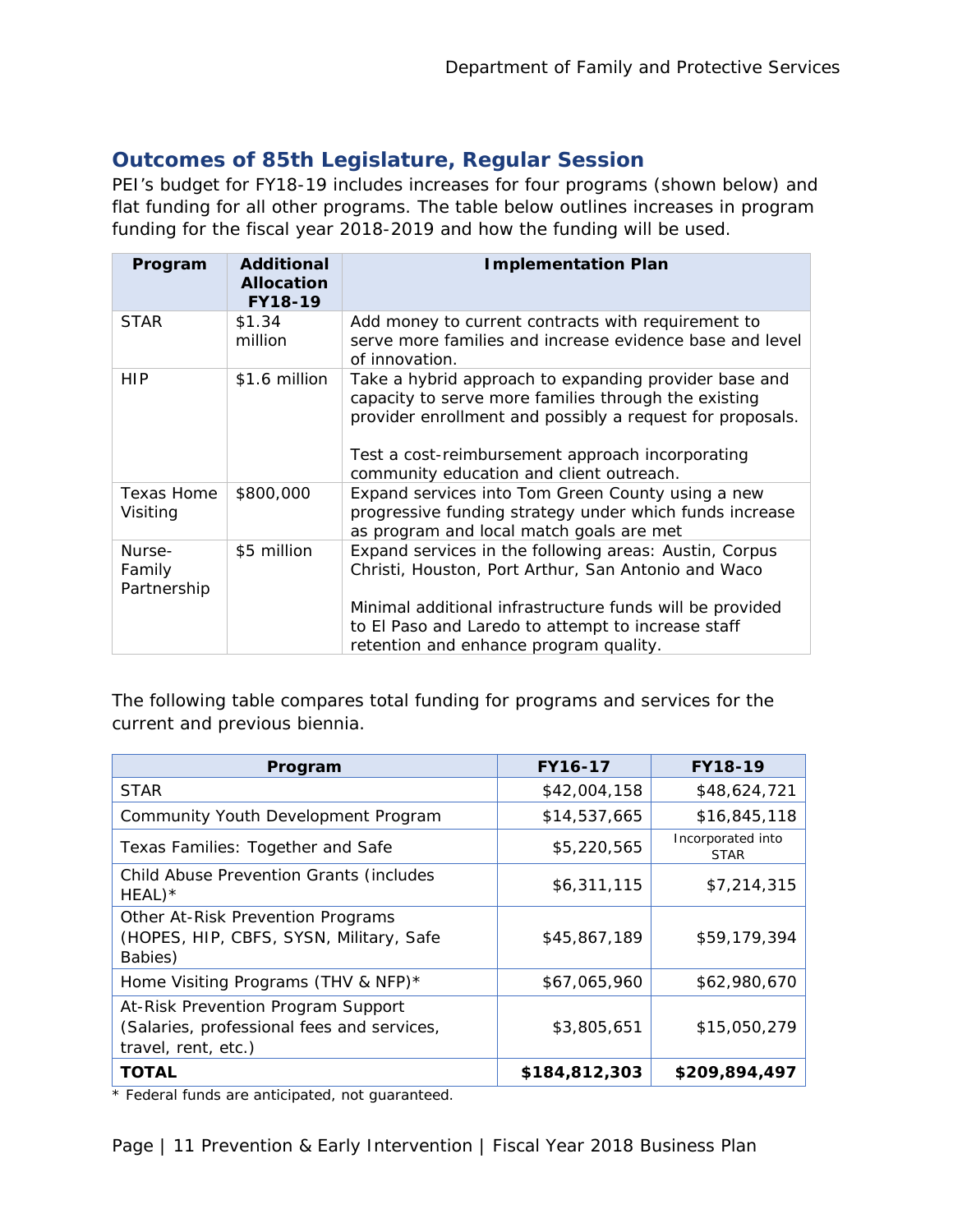PEI also received several new directives, with most new provisions codifying or supporting the direction the division is already headed. Together, Senate Bill 11 and House Bill 1549 take steps to help PEI put a growth plan in place and increase local capacity for serving more families. HB 1549 also establishes a two-year task force to make recommendations to the department regarding implementation of the bill and PEI's five-year strategic plan released last fall.

In addition, House Bill 5 moves the Department of Family and Protective Services outside of the Health and Human Services system. Effective September 1, 2017, DFPS will be an independent agency, and PEI will continue to be part of it.

As directed by House Bill 1549, DFPS will establish a two-year Prevention Task Force and work with its members to develop a growth strategy for prevention and early intervention services. PEI will also seek counsel from the task force on how best to meet other directives from the 85<sup>th</sup> Legislative Session. PEI will provide administrative and technical support to the task force throughout its informationgathering and deliberation stages and in the production of its report, which is due to the DFPS commissioner August 31, 2018.

#### <span id="page-11-0"></span>**Prevention Task Force Members**

- **Christopher Greeley, MD, MS**, Chief, Section of Public Health Pediatrics **(Chair)**
- **Jamye Coffman, MD**, Medical Director C.A.R.E. Team
- **Mark W. Shen, MD**, Senior Vice President of Network Development, Ascension Texas, CEO of Ascension Texas Accountable Care Network, Associate Professor of Pediatrics, Dell Medical School at UT Austin
- **Ryan D. Larson**, 395th District Court Judge
- **Susan Hoff**, Chief Strategy, Impact & Operations Officer, United Way of Metropolitan Dallas
- **Celeste Garcia**, Executive Director Community Services Division, BCFS Health and Human Services
- **Katie Olse**, Executive Director, Texas Alliance of Child and Family Services
- **Cynthia Osborne**, Ph.D, MPP, MA, Director, Child and Family Research Partnership, LBJ School of Public Affairs, The University of Texas at Austin
- **David Lakey**, MD, Vice Chancellor for Health Affairs and Chief Medical Officer, The University of Texas System
- **Elena Marks**, President and Chief Executive Officer, Episcopal Health Foundation
- **Luanne Southern**, Senior Director, Casey Family Programs
- **Penny Schwinn**, Deputy Commissioner of Academics, Texas Education Agency
- **Manda Hall, MD**, Associate Commissioner for the Community Health Improvement Division, Texas Department of State Health Services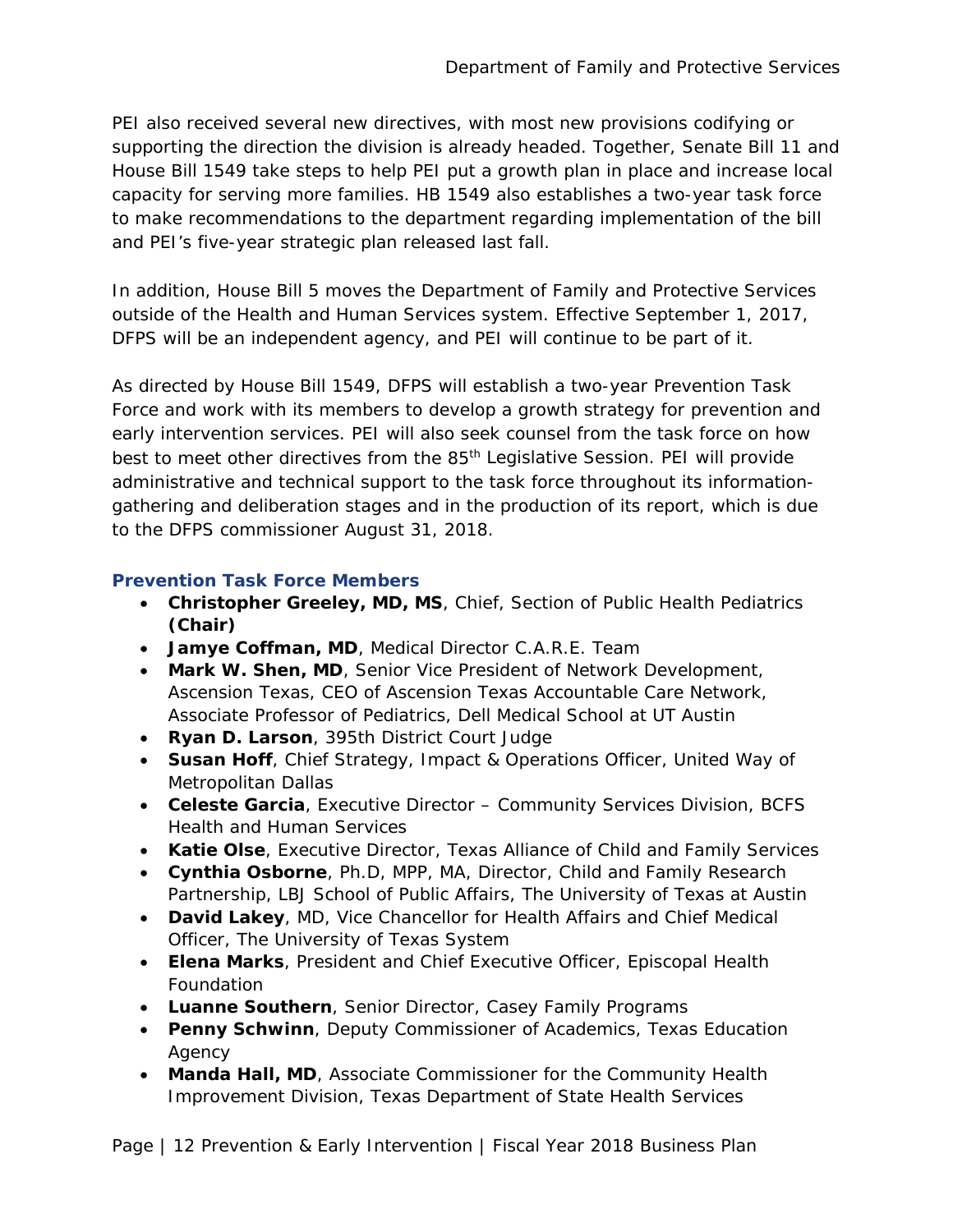- **Kristine Blackstone,** Associate Commissioner, Child Protective Services, Texas Department of Family and Protective Services
- **Sasha Rasco,** Associate Commissioner, Prevention and Early Intervention, Texas Department of Family and Protective Services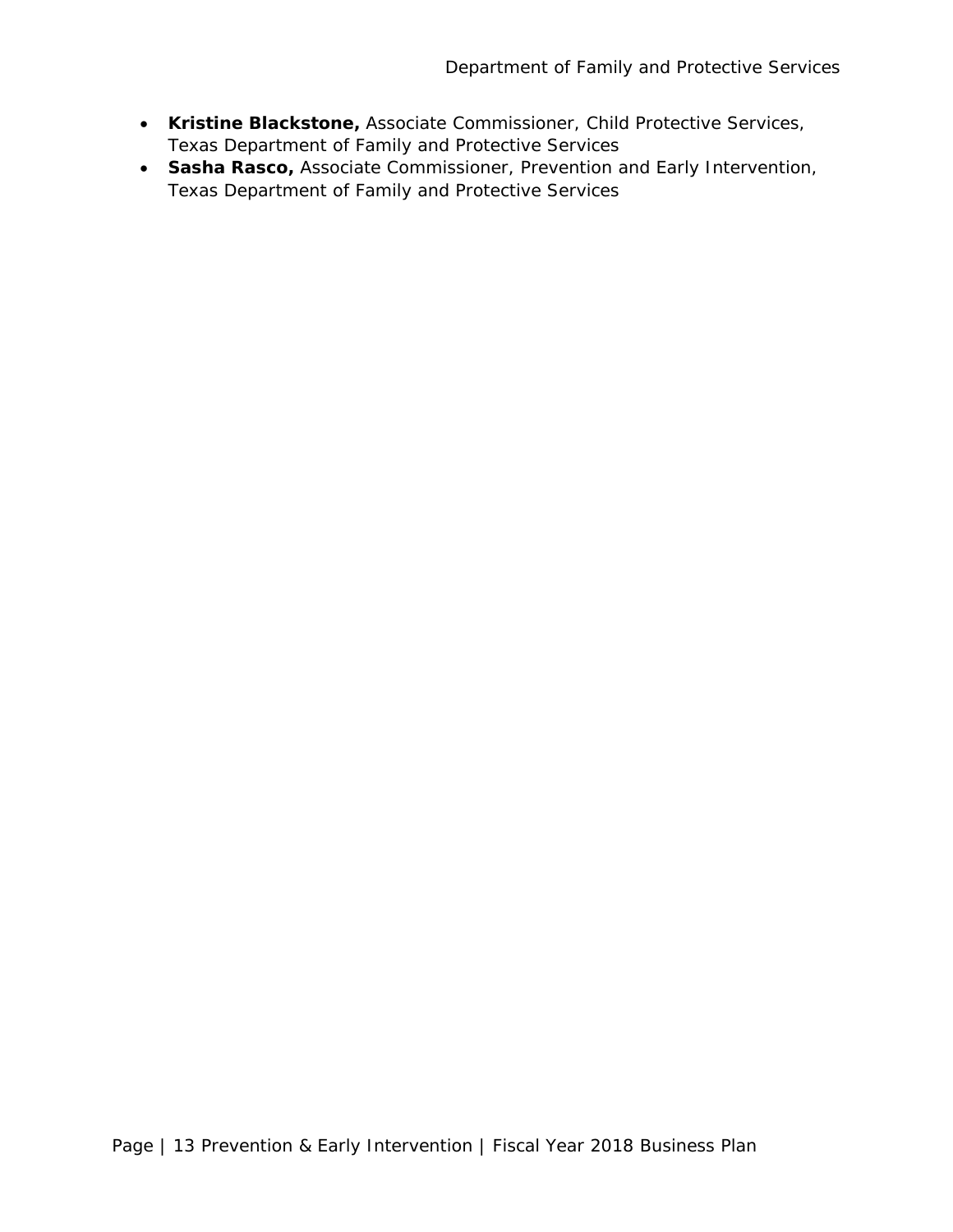## <span id="page-13-0"></span>**Business Plans by Team**

PEI's 66 FTE are organized in six teams and are collectively responsible for

administering volunteer programs for families and youth; promoting safe, stable and nurturing family environments through public awareness and education; and fostering systemic changes through community collaborations that benefit children, youth and families.

| <b>FTE Allocation by Team</b>   | <b>FTEs</b> |
|---------------------------------|-------------|
| Early Childhood Programs        | 10          |
| Youth and Family Programs       |             |
| Community and Systems Support   | 9           |
| Contract Management & Oversight | 21          |
| Research and Safety             | 11          |
| <b>Operations Support</b>       | 5           |
| Divisionwide Leadership         | 3           |
| <b>Total FTE</b>                | 66          |

The teams are united and guided by the following shared set of values:

- 1. We create a culture of honesty and ethics.
- 2. We embrace each other's diverse strengths and perspectives.
- 3. We work hard to get the job done well.
- 4. We pursue growth and learning.
- 5. We value humility and being of service.
- 6. We are our best as a team. We support one another and resolve conflict through constructive means.
- 7. We provide friendly customer service to both internal and external stakeholders.
- 8. We put ourselves in others' shoes.

### <span id="page-13-1"></span>**Early Childhood Team**

PEI's Early Childhood team guides and supports program implementation for early childhood services and is a resource for prevention efforts across the state. The team of nine FTE (division administrator, two lead program specialists and six program specialists) supports Texas Home Visiting, Texas Nurse-Family Partnership, Project HOPES and other initiatives that serve families with children through 5 years old.

PEI contracts with community organizations in 83 targeted counties to provide home visiting programs and other services that promote family stability, positive child well-being and early learning. The Texas Home Visiting program and Texas Nurse-Family Partnership both support the development and implementation of evidence-based home visiting programs. The two programs operate in a combined 33 counties and are funded through state funds and a grant from the U.S. Department of Health and Human Services' Maternal, Infant, and Early Childhood Home Visiting (MIECHV) Program. Project HOPES is a community-based program providing child abuse and neglect prevention services that target families with children between through 5 years of age.

The Early Childhood team: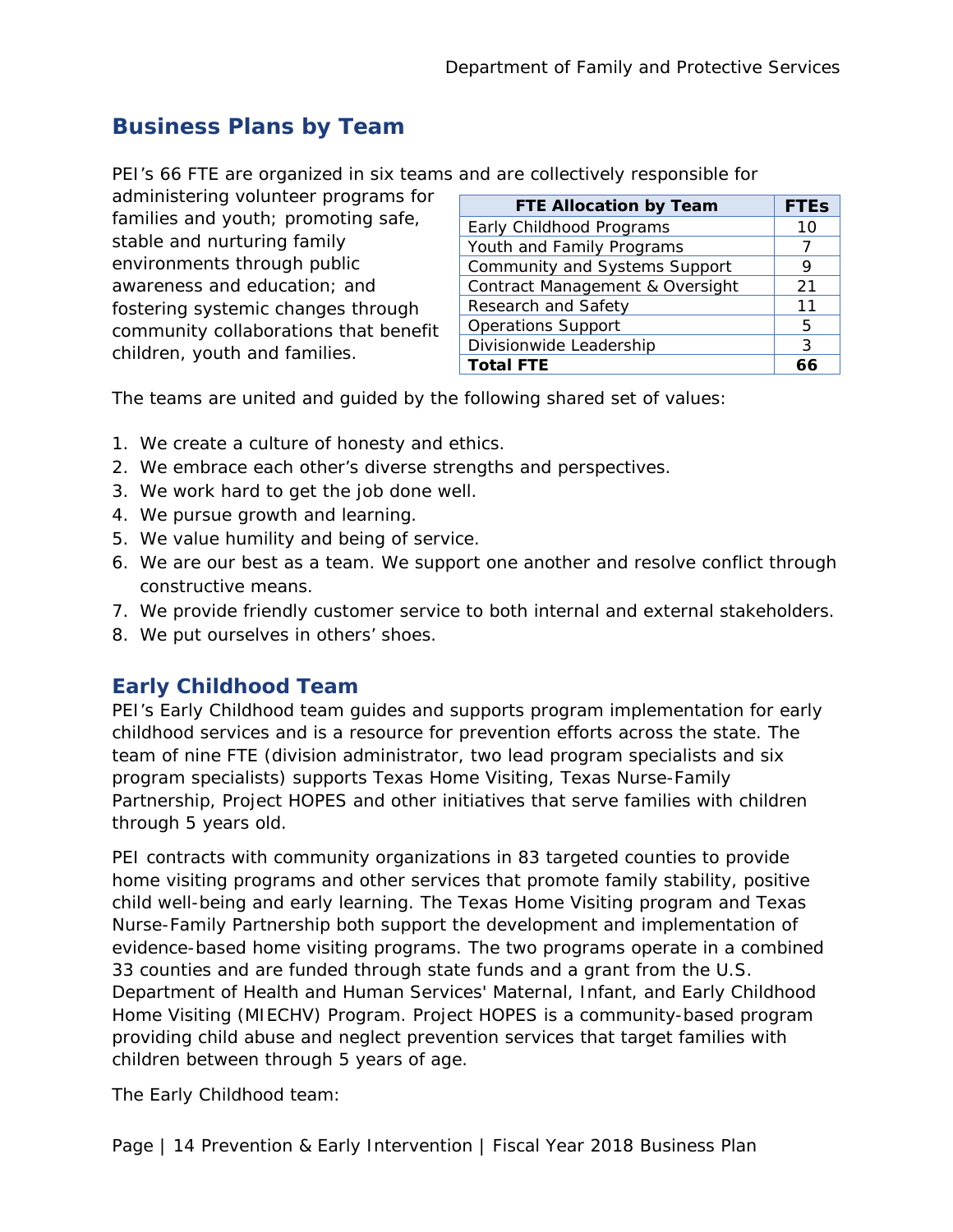- researches best practices in program design;
- helps develop procurement documents and programmatic monitoring tools and plans;
- conducts programmatic monitoring;
- monitors programmatic budgets and fields requests from contractors;
- collaborates with research and evaluation partners;
- reviews reports and data related to program implementation;
- produces reports and analysis of services, outcomes, and programs; and
- provides technical assistance for contractors and community partners.

Primary areas for technical assistance include:

- implementation of evidence-based programs,
- data collection and usage,
- recruitment and retention of clients,
- continuous quality improvement (CQI),
- primary prevention strategies,
- staff supervision,
- community collaborations, and
- coalition building.

For FY18, the activities and priorities for the Early Childhood Team are listed in the table below.

| <b>Initiative</b><br># | <b>Action Topic</b>                                                                                                        | <b>Activity/Deliverables</b>                                                                                                                                                                                                                          | <b>Measures of Success</b>                                                                           |
|------------------------|----------------------------------------------------------------------------------------------------------------------------|-------------------------------------------------------------------------------------------------------------------------------------------------------------------------------------------------------------------------------------------------------|------------------------------------------------------------------------------------------------------|
| EC <sub>1</sub>        | <b>Implement Early Childhood Grantee</b><br>Assistance Tool plans to support TA<br>and ongoing programmatic<br>monitoring. | TA planning template completed;<br>Documented review of monthly and<br>quarterly reports and database reports;<br>Program monitoring reports completed                                                                                                | Completed plans; Contract<br>performance on track or<br>corrective action<br>underway                |
| EC <sub>2</sub>        | Ongoing Training and Technical<br><b>Assistance to Support Communities</b>                                                 | TA provided documented in Grantee<br>Assistance Tool; UT Tyler contract<br>transition complete; Family Connects<br>training implemented; Site visits<br>conducted                                                                                     | Positive provider feedback<br>on support provided                                                    |
| EC <sub>3</sub>        | Nurse Family Partnership Expansion                                                                                         | New contracts in place; Staff hired and<br>trained; Service delivery begins                                                                                                                                                                           | More families served in<br>NFP; Contract<br>performance on track or<br>corrective action<br>underway |
| EC4                    | New Texas Home Visiting Pilot Sites                                                                                        | Support implementation for newly<br>executed contracts in Bastrop and<br>Victoria; Establish new contract with<br>Children's Advocacy Center of Tom<br>Green and support implementation;<br>Provide orientation to Bastrop and Tom<br>Green counties. | Staff hired, trained;<br>Division ready to provide<br>services and meeting<br>contractual measures   |

### **Business Deliverables**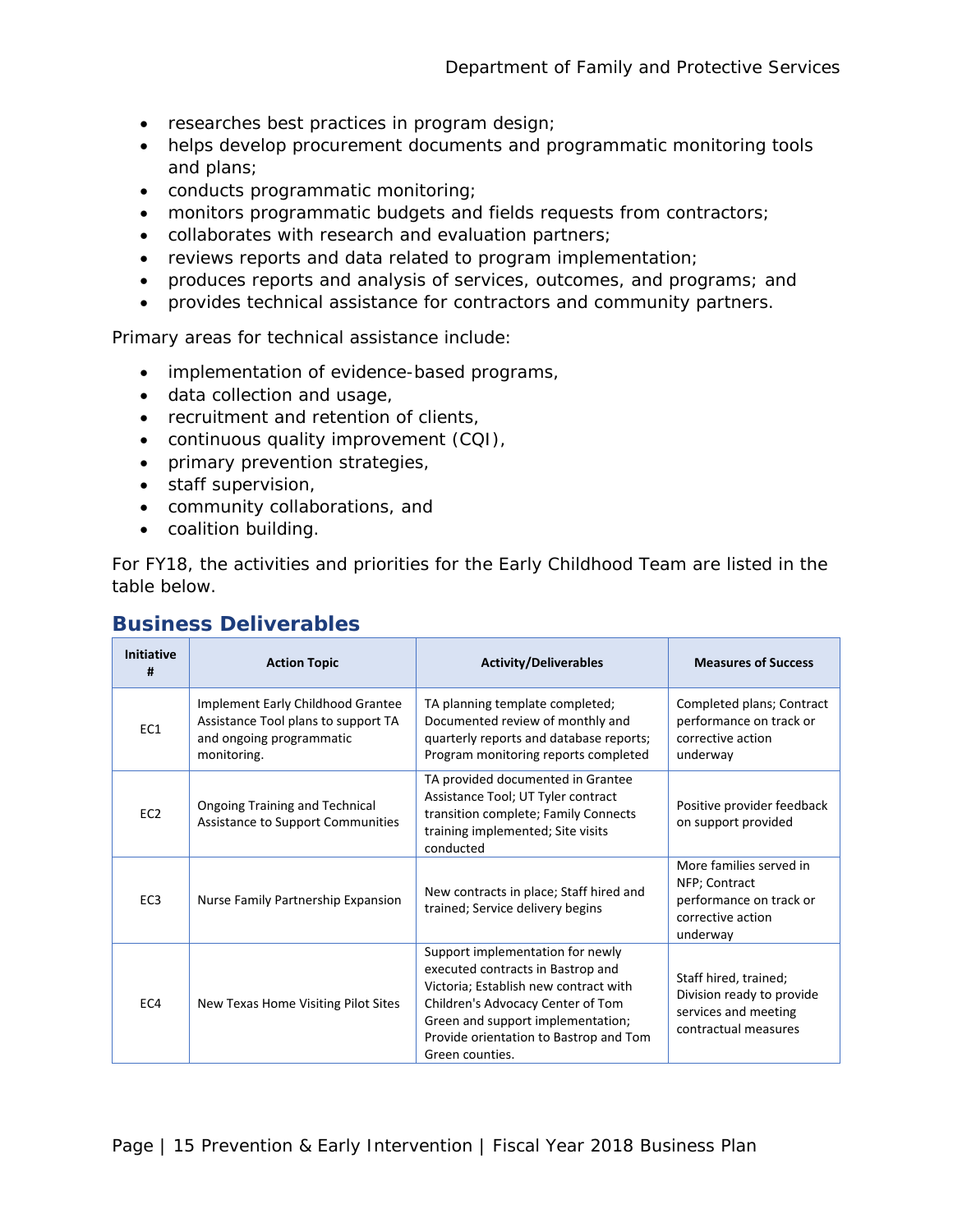| <b>Initiative</b><br># | <b>Action Topic</b>                                                             | <b>Activity/Deliverables</b>                                                                                                                                                                                                                              | <b>Measures of Success</b>                                             |
|------------------------|---------------------------------------------------------------------------------|-----------------------------------------------------------------------------------------------------------------------------------------------------------------------------------------------------------------------------------------------------------|------------------------------------------------------------------------|
| EC <sub>5</sub>        | Monitor program capacity on an<br>ongoing basis                                 | Document capacity by site in the GAT<br>and contributing factors impacting low<br>capacity; Update monthly spreadsheet<br>documenting all THV and NFP families<br>served and capacity                                                                     | Site performance on track<br>or corrective action<br>underway          |
| EC <sub>6</sub>        | Provide programmatic support to<br>contracting process                          | Completed statements of work;<br>Completed project work plans; Program<br>reviews and approvals of budget shifts;<br>Review monthly/quarterly reports; Assist<br>in six-month budget review process;<br>Support agency lead or subcontractor<br>transfers | Positive performance<br>outcomes                                       |
| EC7                    | LENA Home wearable technology                                                   | Support recent innovations to enhance<br>program delivery.                                                                                                                                                                                                | Positive performance<br>outcomes                                       |
| EC8                    | Smoking Cessation and Reduction In<br><b>Pregnancy Treatment</b>                | Support recent innovations to enhance<br>program delivery.                                                                                                                                                                                                | Positive performance<br>outcomes                                       |
| EC <sub>9</sub>        | Oral Health Initiative                                                          | Support recent innovations to enhance<br>program delivery.                                                                                                                                                                                                | Positive performance<br>outcomes                                       |
| EC10                   | Working for Kids                                                                | Support recent innovations to enhance<br>program delivery.                                                                                                                                                                                                | Positive performance<br>outcomes                                       |
| EC11                   | Results-Based Accountability (RBA)                                              | Support recent innovations to enhance<br>program delivery.                                                                                                                                                                                                | Positive performance<br>outcomes                                       |
| EC12                   | Coordinate the Early Childhood<br>Community Lead/Model calls                    | Completed calls; Monthly model calls or<br>in-person meetings were facilitated for<br>NFP, HIPPY and PAT; Monthly calls for<br>Family Connects have been set up for<br><b>FY18</b>                                                                        | Positive provider feedback<br>about communication                      |
| EC13                   | <b>Grant Management</b>                                                         | Submission of quarterly reports, Annual<br>report, FY16 and FY17 grant updates,<br>end-of-performance reports, FFATA<br>reporting; FFRs                                                                                                                   | All grant requirements are<br>met                                      |
| EC14                   | Write program portions of FY15<br>MIECHV competitive grant report               | Write report                                                                                                                                                                                                                                              | Report submitted                                                       |
| EC15                   | Write FY15 MIECHV Formula Grant<br>Report                                       | Write report                                                                                                                                                                                                                                              | Report submitted                                                       |
| EC16                   | Complete FY15 MIECHV Competitive<br>End-of-Performance Period report            | Write report                                                                                                                                                                                                                                              | Report submitted                                                       |
| EC17                   | Complete FY15 MIECHV Formula<br>End-of- Performance Period report               | Write report                                                                                                                                                                                                                                              | Report submitted                                                       |
| <b>EC18</b>            | Continue participation in Early<br>Childhood state cross-agency<br>partnerships | Attended meetings with ECI, WIC, Title V,<br>Safe Sleep Workgroup, Project LAUNCH,<br>Mental Health workgroup, Texas Board<br>of Nursing, Behavioral Health Institute,<br>Head Start; Participate in coordinated<br>activities                            | Alignment of messaging<br>and practices with cross-<br>agency partners |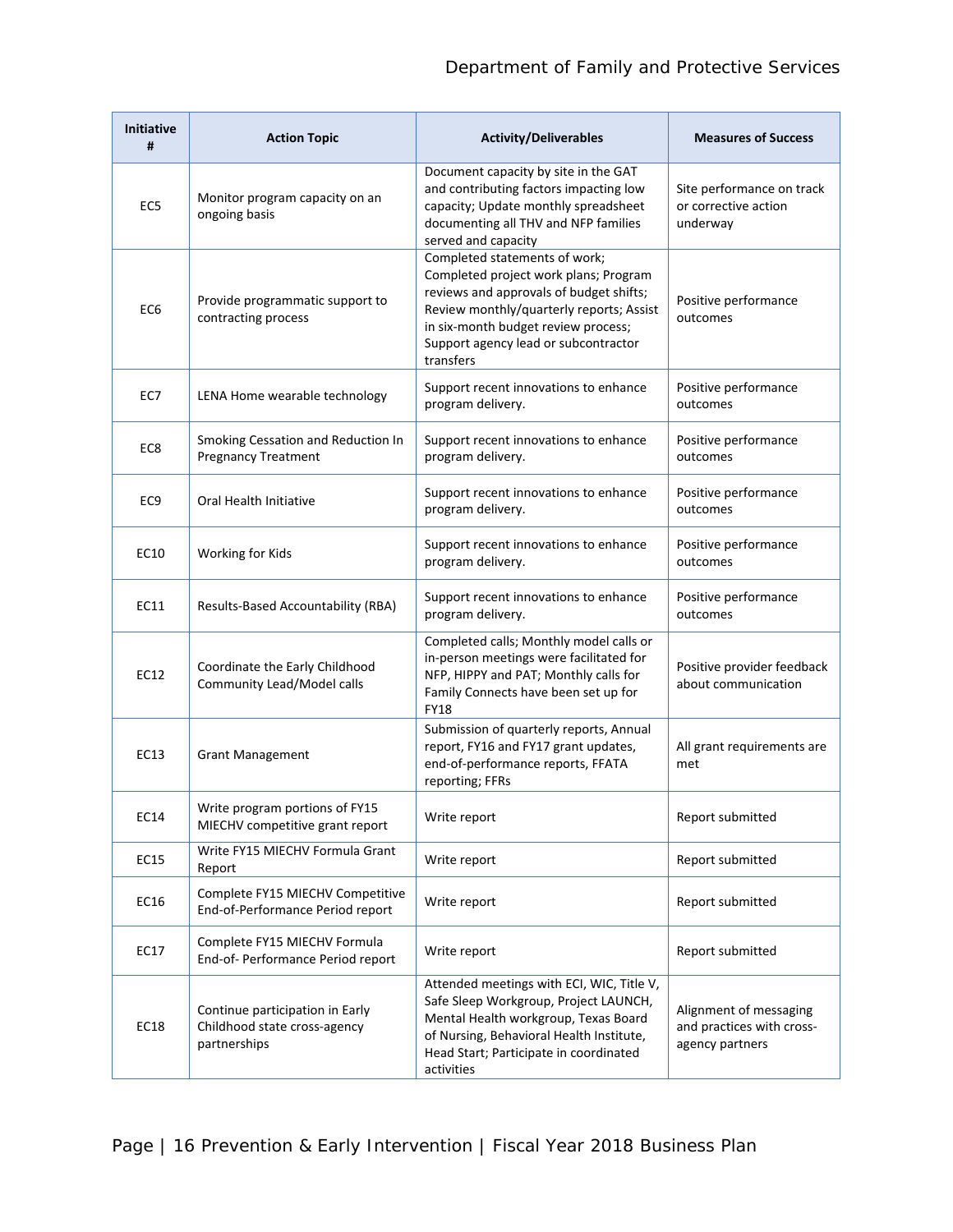| EC19        | Describing Home Visiting Value<br>Evaluation design and<br>implementation             | Provide programmatic input on<br>evaluation design and data collection                                                                                                            | DHVVE evaluation plan will<br>be developed and<br>submitted;<br>Data collection begins. |
|-------------|---------------------------------------------------------------------------------------|-----------------------------------------------------------------------------------------------------------------------------------------------------------------------------------|-----------------------------------------------------------------------------------------|
| <b>EC20</b> | Data Review                                                                           | Review performance measures on a<br>monthly basis                                                                                                                                 | Grantee Assistance Tool<br>updated with progress                                        |
| EC21        | Cross program / contracts meetings                                                    | Schedule and facilitate monthly<br>meetings with contract specialists                                                                                                             | Monthly meetings held                                                                   |
| EC22        | <b>HOPES Evaluation</b>                                                               | Provide input to HOPES Evaluation and<br>disseminate findings                                                                                                                     | Evaluation information<br>released to communities                                       |
| EC23        | Early Childhood Systems Integration<br>Group                                          | Participate as lead agency in Early<br>Childhood Systems Integration Group                                                                                                        | Meetings attended                                                                       |
| <b>EC24</b> | Professional Development Institute<br><b>Expert Panel</b>                             | Participate in Professional Development<br>Institute Expert Panel                                                                                                                 | Attend monthly meeting<br>and annual in-person<br>meetings                              |
| EC25        | <b>ASTHVI Steering Committee</b>                                                      | Represent Texas on National early<br>childhood efforts                                                                                                                            | Attend monthly meeting                                                                  |
| EC26        | <b>MIECHV Reauthorization Rapid</b><br><b>Response Team</b>                           | Represent Texas on National early<br>childhood efforts                                                                                                                            | Attend monthly meetings                                                                 |
| <b>EC27</b> | Recruit and retain high-quality PEI<br>staff                                          | Hire two team leads; Interview for PS V;<br>Select Health PS V                                                                                                                    | Low turnover; High-quality<br>work; Staff satisfaction                                  |
| <b>EC28</b> | Monitor ongoing employee<br>performance                                               | Annual work plan tracking; Performance<br>evaluations; Job descriptions are saved<br>on the shared drive                                                                          | Positive performance<br>reviews; Evaluations<br>completed timely                        |
| <b>EC29</b> | Develop onboarding and continued<br>professional development process<br>for EC Team   | Onboarding process documented                                                                                                                                                     | Positive feedback from<br>new employees                                                 |
| <b>EC30</b> | Regular Communication with<br><b>Models</b>                                           | HIPPY contract transitioned to HIPPY<br>USA; Monthly model calls; Potential in-<br>person meetings; National Model<br>Alliance participation; Support Family<br>Connects start-up | Positive feedback from<br>models                                                        |
| EC31        | HIPPY contract transitioned to HIPPY<br><b>USA</b>                                    | Assist Contracts team to complete the<br>transition                                                                                                                               | Contract executed for<br><b>HIPPY USA</b>                                               |
| EC32        | Develop programmatic<br>documentation needed for PEIRS<br>Phase III                   | Logic modeling; Process mapping;<br>Performance measures; Report<br>development                                                                                                   | All documents completed<br>and built into PEIRS                                         |
| EC33        | Provide program input for data,<br>training, CQI, systems, and<br>communications work | RBA, Help & Hope website, PIP, mini<br>conferences, external technical<br>assistance                                                                                              | Communities implement<br>and utilize tools and<br>trainings offered                     |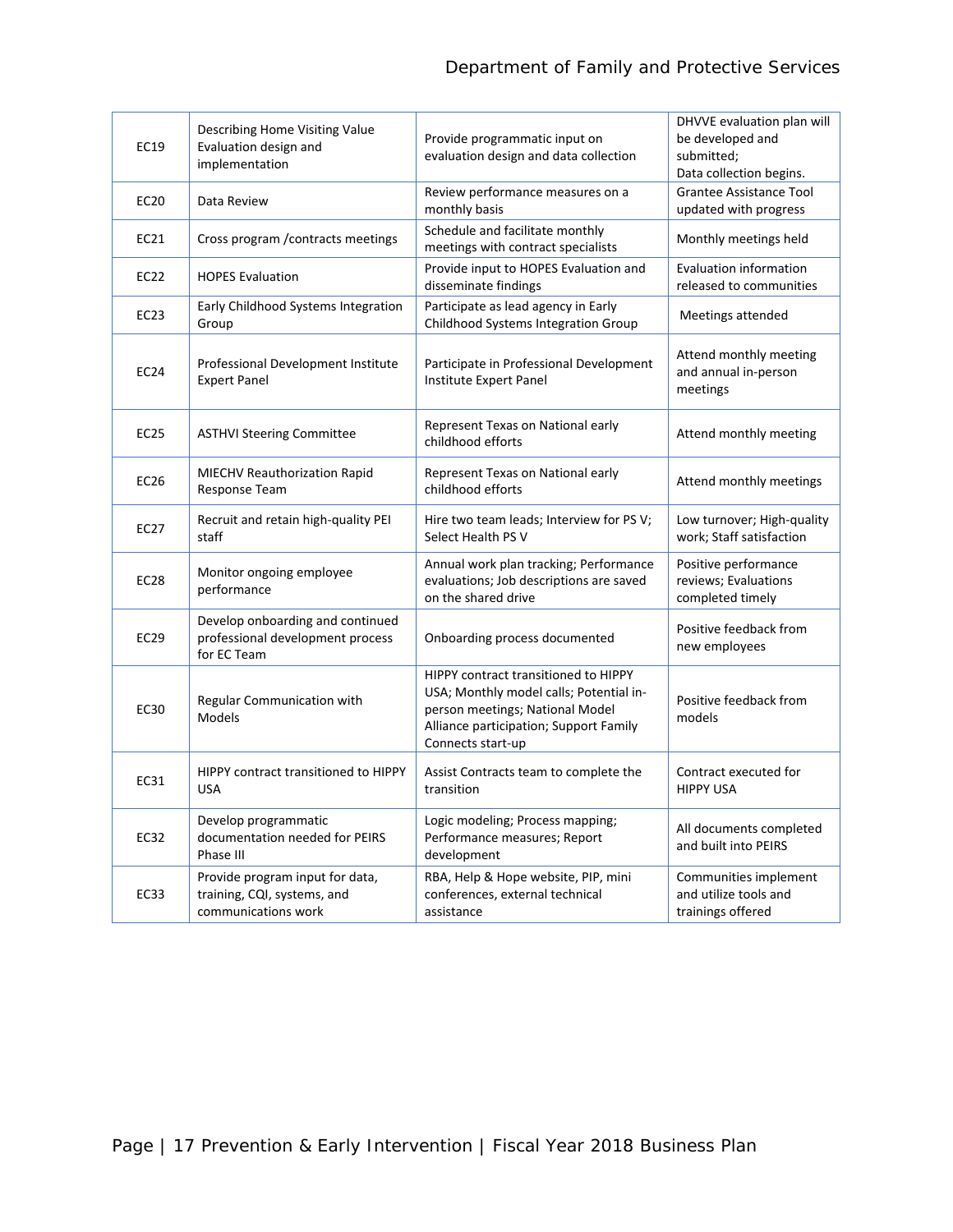# **Special Initiatives**

| <b>Initiative</b> | <b>Action Topic</b>                                                      | <b>Activity/Deliverables</b>                                                                                                                                                                                                                                                                                           | <b>Measures of Success</b>                                                                                                                                   |
|-------------------|--------------------------------------------------------------------------|------------------------------------------------------------------------------------------------------------------------------------------------------------------------------------------------------------------------------------------------------------------------------------------------------------------------|--------------------------------------------------------------------------------------------------------------------------------------------------------------|
| #                 |                                                                          |                                                                                                                                                                                                                                                                                                                        |                                                                                                                                                              |
| <b>EC34</b>       | Develop/implement programmatic<br>policies to increase efficiency        | General and program-specific policies                                                                                                                                                                                                                                                                                  | Policies and procedures<br>are in place; Staff are<br>trained and understand<br>P&P Providers understand<br>policies and implement<br>policies               |
| <b>EC35</b>       | Convene two NFP Face-to-Face<br>meetings                                 | Plan and coordinate meetings                                                                                                                                                                                                                                                                                           | Positive feedback from<br>providers                                                                                                                          |
| EC36              | Convene a summer provider<br>meeting for all early childhood<br>programs | Plan and coordinate meeting                                                                                                                                                                                                                                                                                            | Positive feedback from<br>providers                                                                                                                          |
| <b>EC37</b>       | Establish peer-to-peer learning<br>networks for Early Childhood          | Develop peer-to-peer learning plan (e.g.,<br>webinars, provider meetings in-person,<br>peer-to-peer site visits)                                                                                                                                                                                                       | Positive feedback from<br>providers                                                                                                                          |
| <b>EC38</b>       | <b>Mental Health Initiatives</b>                                         | Develop a plan to enhance home visitor<br>capacity around addressing mental<br>health issues that may include an<br>optional evidence-based overlay to<br>integrate into home visiting, web-based<br>and in-person trainings, mental health<br>tip sheets or partnerships with state<br>agency mental health providers | Positive feedback from<br>providers or programs that<br>implement initiatives,<br>document their experience                                                  |
| <b>EC39</b>       | <b>Health Initiatives</b>                                                | Develop plan to increase health best<br>practices and better align with the health<br>sector (e.g., partnership with Board of<br>Nursing, partnership with Texas Pediatric<br>Society, best-practice research and<br>information dissemination, uniform<br>messaging across sectors, partnerships<br>with hospitals)   | Positive feedback from<br>providers or programs that<br>implement initiatives,<br>document their<br>experience; Increased<br>referrals from health<br>sector |
| <b>EC40</b>       | Planning for Lapse Funds                                                 | Identify plan for lapse spending that may<br>include trainings for PEI and providers,<br>educational enhancements for families,<br>resources for home visitors, other<br>innovations                                                                                                                                   | Utilize all lapsing funds in a<br>timely fashion in a way<br>that enhances service<br>quality                                                                |
| EC41              | Funders collaborative work                                               | Meetings with potential Family Connects<br>investors; Identify new potential funders<br>based on program outcomes and<br>investment interests; Individual contacts<br>to educate about partnerships                                                                                                                    | Commitment from funders<br>to invest in early childhood                                                                                                      |
| EC42              | MCO integration exploration with<br>NFP expansion sites                  | Explore opportunities to increase<br>investments in home visiting by<br>Managed Care Organizations; Explore<br>potential data matching between NFP<br>and MCOs                                                                                                                                                         | <b>Commitment from MCOs</b><br>to match data or invest in<br>early childhood                                                                                 |
| EC43              | <b>HRSA Site Visit</b>                                                   | Pre-visit work completed; Coordinate<br>with budget to ensure participation;<br>Execute site visit                                                                                                                                                                                                                     | High level of compliance<br>with MIECHV grant<br>requirements                                                                                                |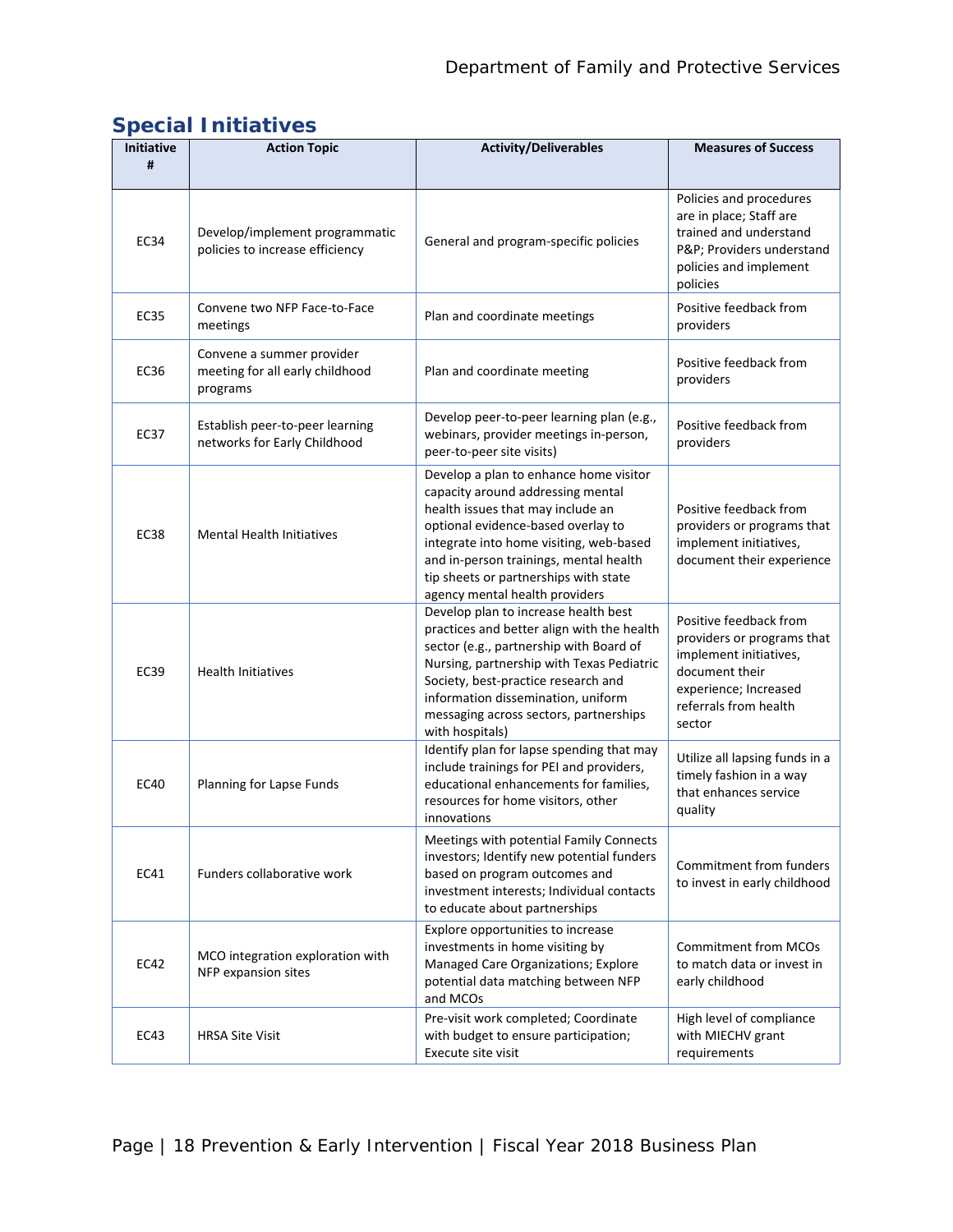| <b>Initiative</b><br># | <b>Action Topic</b>                                     | <b>Activity/Deliverables</b>                                                                                          | <b>Measures of Success</b>                                            |
|------------------------|---------------------------------------------------------|-----------------------------------------------------------------------------------------------------------------------|-----------------------------------------------------------------------|
| EC44                   | Develop standardized processes for<br>corrective action | Clear guidance on when a corrective<br>action planning process initiated;<br>Standardized corrective action processes | Standardization across<br>programs for corrective<br>action practices |

## <span id="page-18-0"></span>**Youth and Family Team**

PEI's Youth and Family team focuses on program implementation for a full continuum of prevention services, supporting programs and serving as a resource for prevention efforts across the state. The team of eight FTE includes a division administrator, a program specialist team lead, and six program specialists.

The team supports the following programs:

- Military Families and Veterans Pilot Prevention Program (MFVPP),
- Services to At-Risk Youth (STAR),
- Community Youth Development (CYD),
- Statewide Youth Services Network (SYSN),
- Community-Based Family Services (CBFS),
- Fatherhood EFFECTS,
- Help through Intervention and Prevention (HIP),
- Texas Families Together and Safe (TFTS), and
- Home Visitation, Education, and Leadership (HEAL).

These programs contract for a variety of services in communities around Texas and are both state- and federally-funded. Contracted services include:

- parent education,
- home visitation for targeted populations (fathers, military families, high-risk families, and former foster youth),
- family and individual counseling and case management,
- youth life skills classes,
- after school programs, and
- juvenile delinquency prevention programs.

These programs serve parents, expecting parents, and children through age 17 with the intent to improve safety, increase protective factors, and reduce juvenile delinquency.

The Youth and Family team helps:

- develop procurement documents and programmatic monitoring tools and plans;
- conducts programmatic monitoring;
- monitors programmatic budgets and fields requests from contractors;
- collaborates with research and evaluation partners;
- reviews reports and data related to program implementation;

Page | 19 Prevention & Early Intervention | Fiscal Year 2018 Business Plan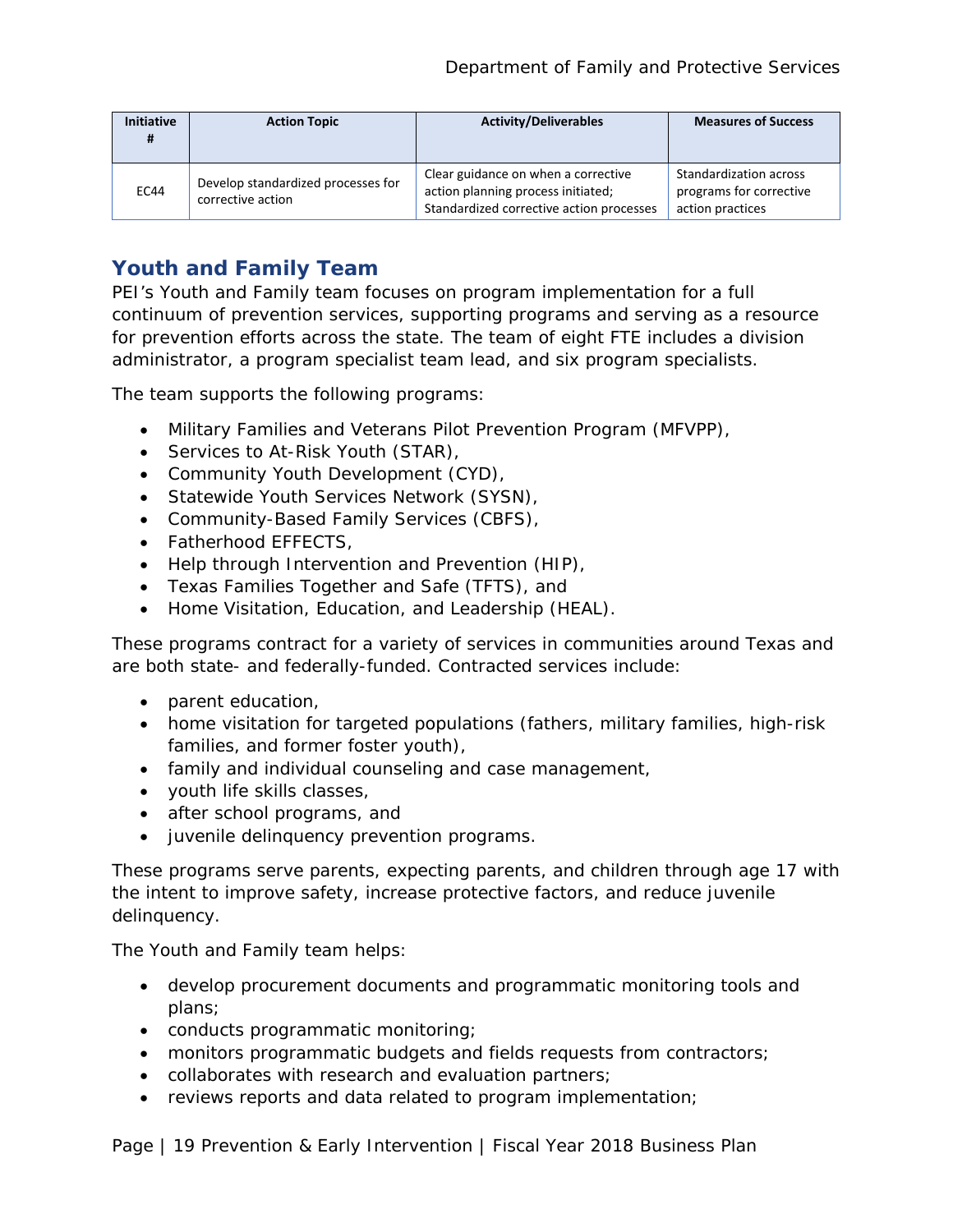- produces reports and analysis of services, outcomes, and programs; and
- provides technical assistance for contractors and community partners.

Primary areas of technical assistance include: implementation of evidence-based programming; data collection and usage; recruitment and retention of clients; staff supervision; and community collaborations.

For FY18, the activities and priorities for the Youth and Families Team are listed in the table below.

| <b>Initiative</b><br># | <b>Action Topic</b>                                                                                                                                                            | <b>Activity/Deliverables</b>                                                                                                               | <b>Measures of Success</b>                                                                                                                          |
|------------------------|--------------------------------------------------------------------------------------------------------------------------------------------------------------------------------|--------------------------------------------------------------------------------------------------------------------------------------------|-----------------------------------------------------------------------------------------------------------------------------------------------------|
| YF1                    | Manage and support<br><b>Fatherhood Summit in</b><br>coordination with UT/CFRP                                                                                                 | Successful execution of Fatherhood<br>Summit                                                                                               | Successful execution of<br><b>Fatherhood Summit</b>                                                                                                 |
| YF <sub>2</sub>        | Manage and support program<br>evaluation for military families<br>program                                                                                                      | <b>Evaluation reports</b>                                                                                                                  | Receiving the appropriate<br>completed evaluation report;<br>determine and execute plan for<br>sharing information with<br>appropriate stakeholders |
| YF3                    | Manage and support program<br>evaluation for youth-focused<br>programs (CYD[1] and STAR[2]),<br>Texas A&M University,<br>Department of Recreation Park<br>and Tourism Sciences | Final report                                                                                                                               | Receiving the appropriate<br>completed report                                                                                                       |
| YF4                    | Technical assistance to CYD YAC                                                                                                                                                | YAC will be trained on how to plan,<br>implement, and execute effective<br>evaluations; results shared with PEI<br>and the local community | Documented needs assessments<br>and clear strategies for<br>improvement based on<br>assessments                                                     |
| YF5                    | STAR/CYD peer collaboration                                                                                                                                                    | Sharing of resources/practice between<br>two PEI-funded programs                                                                           | <b>Contractor feedback</b>                                                                                                                          |
| YF <sub>6</sub>        | CYD webinars on improving<br>program quality                                                                                                                                   | CYD webinars on adultism, improving<br>youth voice, CYD program quality, etc.                                                              | Post webinar surveys                                                                                                                                |
| YF7                    | <b>SUMA evaluations</b>                                                                                                                                                        | Final report                                                                                                                               | Receiving the appropriate<br>completed report                                                                                                       |
| YF <sub>8</sub>        | Coordinate HIP with CPS and<br>SWI                                                                                                                                             | HIP PS will receive appropriate birth<br>and youth matches processed by CPS<br>staff from the DSHS Sharepoint.                             | CPS staff completing their<br>assigned tasks for Project HIP                                                                                        |
| YF9                    | Expand HIP program                                                                                                                                                             | HIP pilot RFP/procurement; New<br>provider recruitment for unserved<br>counties                                                            | HIP pilot rollout in Region 11<br>and service coverage in other<br>high-need areas of the state                                                     |
| <b>YF10</b>            | Continue participation in the<br>Juvenile Delinquency Prevention<br>and Dropout Prevention<br>Workgroup                                                                        | Complete new work in FY18                                                                                                                  | YF staff participates in meetings<br>as scheduled and contributes to<br>reporting efforts as assigned                                               |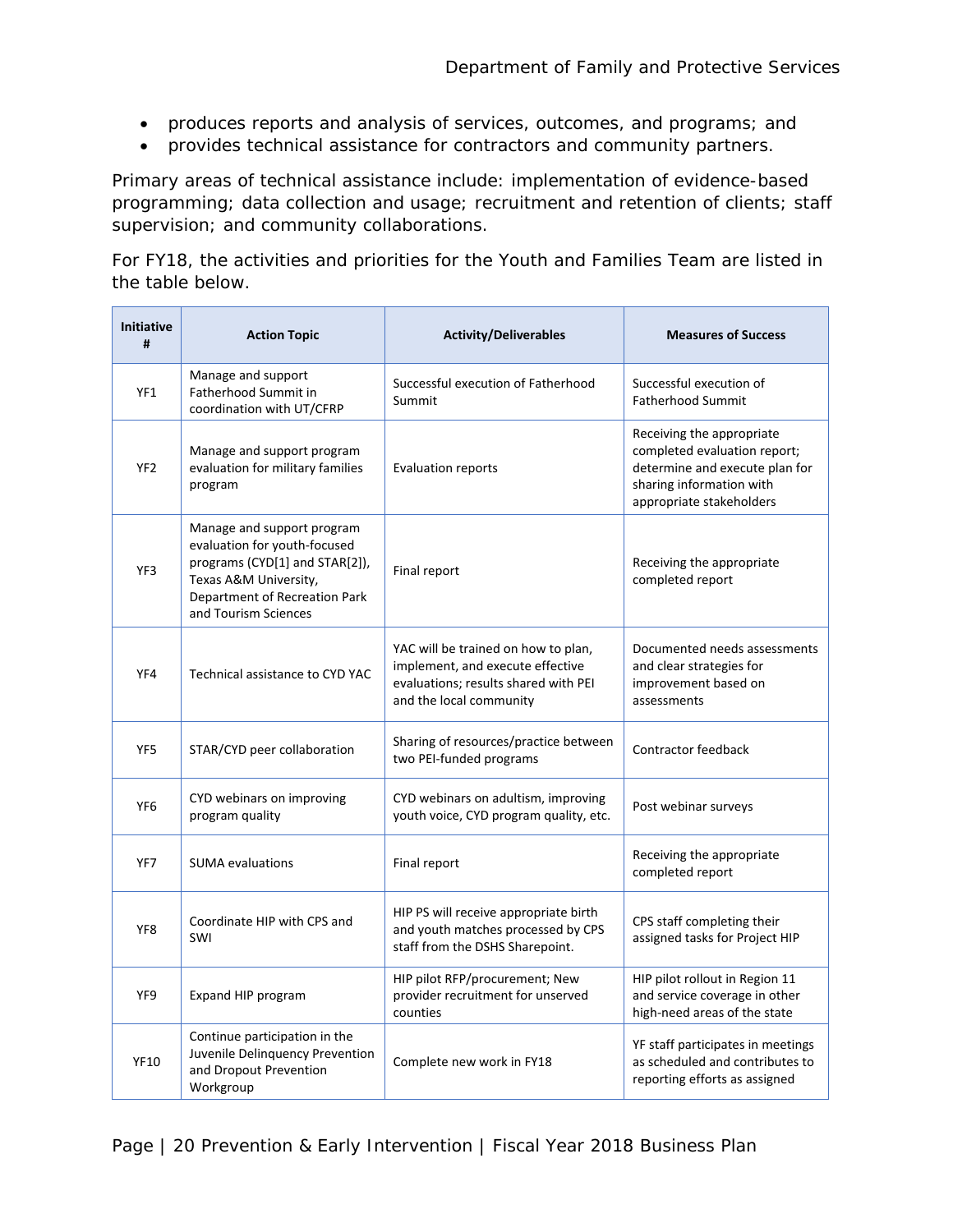| <b>Initiative</b><br># | <b>Action Topic</b>                                                                                                      | <b>Activity/Deliverables</b>                                                                                                                                                                        | <b>Measures of Success</b>                                                                                                                                                                                    |
|------------------------|--------------------------------------------------------------------------------------------------------------------------|-----------------------------------------------------------------------------------------------------------------------------------------------------------------------------------------------------|---------------------------------------------------------------------------------------------------------------------------------------------------------------------------------------------------------------|
| <b>YF11</b>            | Rider 17 Report                                                                                                          | Timely preparation and submission of<br>the report                                                                                                                                                  | Report submitted to appropriate<br>parties prior to due date                                                                                                                                                  |
| <b>YF12</b>            | Participate in HHSC Veterans<br><b>Cross-Agency Meeting</b>                                                              | Via participation in cross-agency<br>meetings, PEI will identify<br>opportunities for collaboratively<br>addressing the needs of PEI Military<br><b>Families and Veterans Prevention</b><br>Program | YF staff participates in meetings<br>as scheduled                                                                                                                                                             |
| <b>YF13</b>            | Support the Strengthening<br>Youth and Families (SYF)<br>conference                                                      | Via participation in conference<br>planning, PS will participate in cross-<br>agency collaboration to plan the<br>upcoming SYF conference.                                                          | YF staff participates in meetings<br>as scheduled                                                                                                                                                             |
| <b>YF14</b>            | Participate in the DSHS<br>Adolescent Health Group                                                                       | Conference calls attended and<br>information requests are shared<br>between group members as needed.                                                                                                | YF staff participates in meetings<br>as scheduled                                                                                                                                                             |
| <b>YF15</b>            | Develop Youth and Families TA<br>support plans informed by<br>programmatic monitoring                                    | Complete monitoring templates, revise<br>as needed                                                                                                                                                  | Improvements in the timeliness<br>and accuracy of technical<br>assistance given to providers,<br>resulting in better customer<br>service between PEI and<br>providers and, overall, better<br>client outcomes |
| <b>YF16</b>            | Establish policy for establishing<br>peer-to-peer learning<br>opportunities for Youth and<br><b>Families contractors</b> | Policy clarification developed for peer-<br>to-peer learning                                                                                                                                        | YF Providers will provide peer-<br>to-peer guidance with other PEI<br>YF providers in their local<br>community                                                                                                |
| <b>YF17</b>            | Schedule and conduct STAR<br>Spring statewide provider<br>meeting                                                        | STAR PS staff will lead the planning<br>and coordination of a provider<br>meeting to support STAR providers                                                                                         | Providers will receive technical<br>assistance on the<br>implementation of the ongoing<br>contracts                                                                                                           |
| <b>YF18</b>            | Schedule and conduct CYD<br><b>Statewide Provider meeting</b>                                                            | CYD PS staff will lead the planning and<br>coordination of a provider meeting to<br>support CYD providers                                                                                           | Providers will receive technical<br>assistance on the ongoing<br>contracts                                                                                                                                    |
| <b>YF19</b>            | Schedule and conduct new<br>provider orientations when<br>appropriate                                                    | YF PS staff will conduct provider<br>orientations as needed                                                                                                                                         | Providers will receive pertinent<br>information prior to starting<br>their PEI contract                                                                                                                       |
| <b>YF20</b>            | Explore training for<br>professionals working with<br>military families                                                  | PS will work with CSS training<br>specialist to identify appropriate<br>trainings                                                                                                                   | Military providers will have<br>access to Cornerstone Training<br>Portal                                                                                                                                      |
| <b>YF21</b>            | <b>Explore training for PEI</b><br>providers and subcontractors<br>working with Youth and Families                       | PS will work with CSS training<br>specialist to identify appropriate<br>trainings and online certification<br>courses                                                                               | PEI providers and<br>subcontractors will have access<br>to Cornerstone Training Portal                                                                                                                        |
| <b>YF22</b>            | Revise Youth and Family subject<br>matter/topics on PEI's Help and<br>Hope website                                       | PS will work with CSS training<br>specialist to identify revisions that are<br>required for the Help and Hope<br>website.                                                                           | PEI providers, Early Childhood<br>Professionals, and parents will<br>have access to the information<br>provided on PEI's Help and Hope<br>website.                                                            |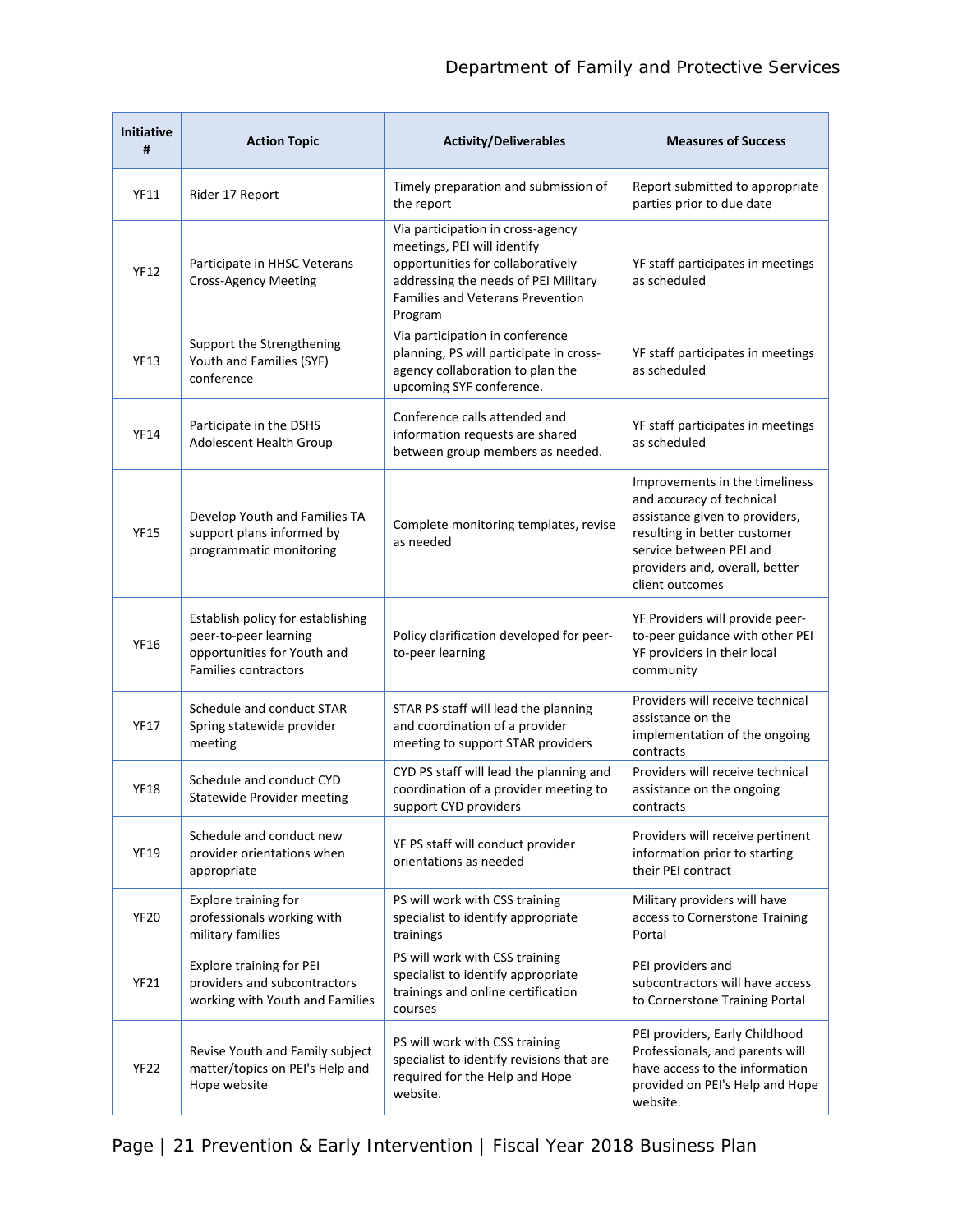| <b>Initiative</b><br># | <b>Action Topic</b>                                                                                                                                                               | <b>Activity/Deliverables</b>                                                                                                                                                                                         | <b>Measures of Success</b>                                                                                                                                                   |
|------------------------|-----------------------------------------------------------------------------------------------------------------------------------------------------------------------------------|----------------------------------------------------------------------------------------------------------------------------------------------------------------------------------------------------------------------|------------------------------------------------------------------------------------------------------------------------------------------------------------------------------|
| YF <sub>23</sub>       | <b>STAR RFA</b>                                                                                                                                                                   | STAR contracts will roll out 12/1/17. In<br>FY19, STAR providers will start to use<br>more EBP                                                                                                                       | All 28 contracts will be executed<br>prior to 11/30/17                                                                                                                       |
| YF24                   | Prepare and submit CBCAP<br>Report                                                                                                                                                | Timely preparation and submission of<br>the CBCAP report                                                                                                                                                             | Report submitted to ACF prior to<br>due date                                                                                                                                 |
| <b>YF25</b>            | Prepare and submit CBCAP<br>Application                                                                                                                                           | Timely preparation and submission of<br>the CBCAP application                                                                                                                                                        | Report submitted to ACF prior to<br>due date                                                                                                                                 |
| <b>YF26</b>            | Recruit and retain high-quality<br>PEI staff                                                                                                                                      | Hired Youth and Families PS VI; Hired 2<br>YF PS V in FY17 and 2 YF PS V in FY18.<br>Still working to hire 1 YF PS for<br>HIP/CBFS.                                                                                  | Full staffing for YF team. New<br>HIP/CBFS PS V. Ensure that the<br>workload and new hire training<br>is sufficient for YF staff to stay<br>engaged and be successful hires. |
| <b>YF27</b>            | Review to ensure job<br>descriptions are still accurate by<br>1/30/2018. All job descriptions<br>are saved on the Share Drive. YF<br>staff performance evaluations<br>up to date. | Job descriptions; Annual work plans up<br>to date; Performance evaluations                                                                                                                                           | All job descriptions for YF team<br>will be accurate and<br>performance evaluations will be<br>completed.                                                                    |
| <b>YF28</b>            | Develop onboarding process for<br>all PEI staff and specialized<br>onboarding within teams                                                                                        | Y&F Program Specialist Orientation<br>Guide and PEI Employee Handbook<br>will be updated as changes occur                                                                                                            | New employees will introduced<br>to PEI and their new role<br>efficiently.                                                                                                   |
| <b>YF29</b>            | <b>Collaboration with Housing</b><br>Authority City of Austin (HACA)                                                                                                              | Via participation in a PEI/community<br>collaborator meetings, PEI will identify<br>opportunities to address community<br>housing and concrete service needs<br>along with strengthening a partnership<br>with HACA. | YF staff participates in meetings<br>as scheduled and contributes to<br>reporting efforts as assigned                                                                        |
| <b>YF30</b>            | Identify funding strategy for<br><b>TFTS funds</b>                                                                                                                                | Devise an appropriate plan for<br>integrating TFTS funds into the STAR<br>for FY19                                                                                                                                   | Proposal generated offering<br>current STAR providers a variety<br>of option to serve clients with<br>the TFTS funds                                                         |
| <b>YF31</b>            | Interagency Fatherhood<br>Meetings                                                                                                                                                | Via participation in cross-agency<br>meetings, PEI will identify<br>opportunities for collaboratively<br>addressing the needs of PEI<br>Fatherhood Program.                                                          | YF staff participates in meetings<br>as scheduled and contributes to<br>reporting efforts as assigned                                                                        |
| <b>YF32</b>            | Collaboration with Youth<br>Runaway Hotline                                                                                                                                       | Via participation in cross-agency<br>meetings, PEI will identify<br>opportunities for collaboratively<br>addressing the needs/PEI partnership<br>with the Youth Runaway Hotline.                                     | YF staff participates in meetings<br>as scheduled and contributes to<br>reporting efforts as assigned.                                                                       |
| YF33                   | <b>Transition Planning for CBFS</b><br>program                                                                                                                                    | Provide technical assistance to<br>providers as they ramp down client<br>services and close out contracts.<br>Summarize and communicate program<br>accomplishments and lessons learned.                              | CBFS providers receive technical<br>assistance as they ramp down<br>client services and close out<br>their contracts. Documented<br>accomplishments and lessons.             |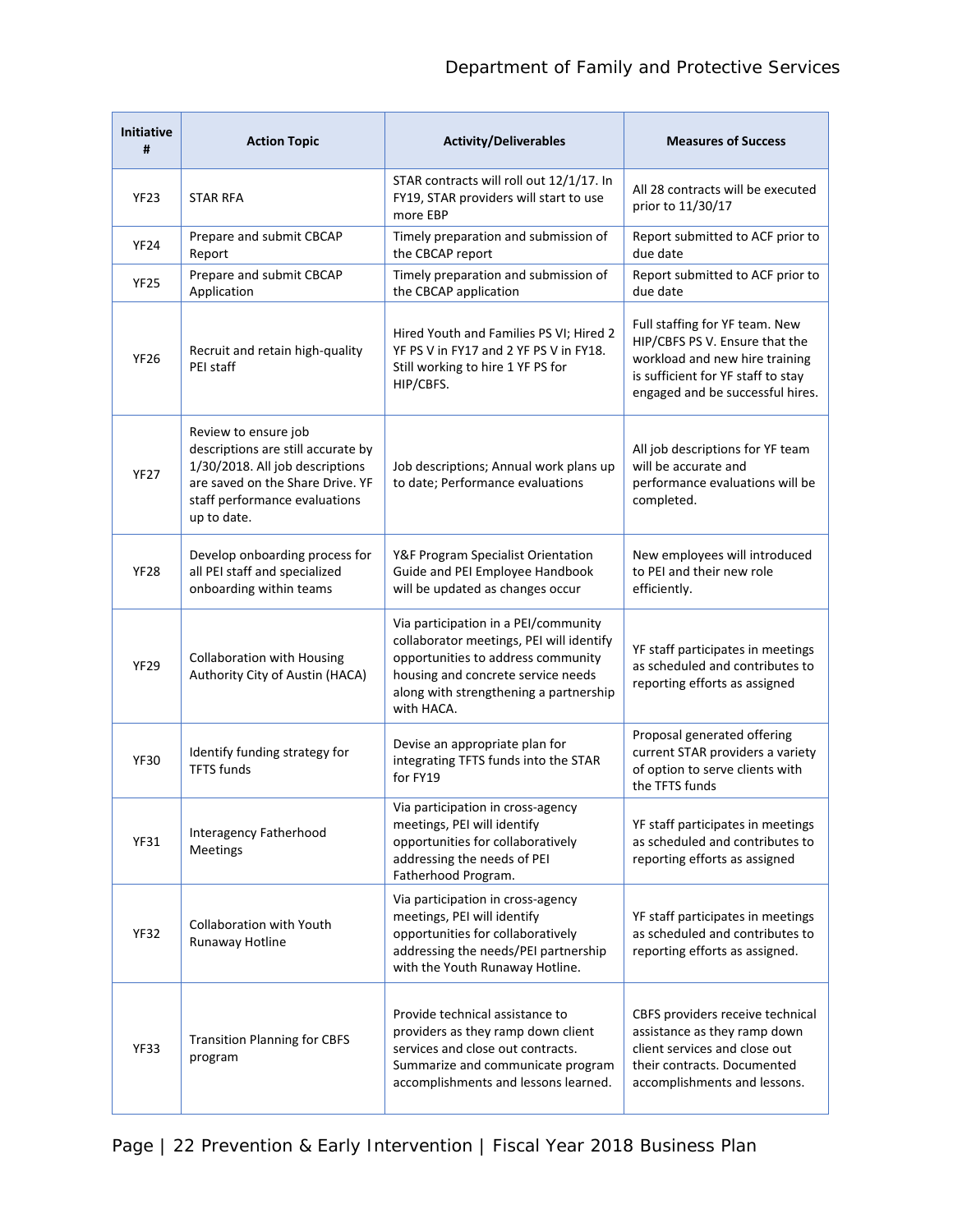| <b>Initiative</b><br># | <b>Action Topic</b>                                                                                                                                  | <b>Activity/Deliverables</b>                                                                                                                                                                                                                    | <b>Measures of Success</b>                                                                                                                                       |
|------------------------|------------------------------------------------------------------------------------------------------------------------------------------------------|-------------------------------------------------------------------------------------------------------------------------------------------------------------------------------------------------------------------------------------------------|------------------------------------------------------------------------------------------------------------------------------------------------------------------|
| <b>YF34</b>            | Transition planning for HEAL<br>program                                                                                                              | Provide technical assistance to<br>providers as they ramp down client<br>services and close out contracts.<br>Summarize and communicate program<br>accomplishments and lessons learned.                                                         | HEAL providers receive technical<br>assistance as they ramp down<br>client services and close out<br>their contracts. Documented<br>accomplishments and lessons. |
| <b>YF35</b>            | Transition planning for TFTS<br>programs                                                                                                             | Technical assistance to providers as<br>they ramp down client services and<br>close out their contracts. Summarizing<br>and communicating program<br>accomplishments and lessons learned                                                        | TFTS providers receive technical<br>assistance as they ramp down<br>client services and close out<br>their contracts. Documented<br>accomplishments and lessons. |
| <b>YF36</b>            | Refresh programmatic<br>monitoring tools                                                                                                             | Review and revise programmatic<br>monitoring tools to ensure a tool is<br>available that will allow PEI to<br>effectively monitor programmatic<br>elements                                                                                      | Developed tool for monitoring<br>during FY18                                                                                                                     |
| <b>YF37</b>            | Conduct programmatic technical<br>assistance site visits                                                                                             | Ensure providers have on-site<br>assistance from PEI program specialist<br>and contract managers                                                                                                                                                | Providers perform<br>programmatic and contractual<br>duties efficiently after PEI staff<br>site visits.                                                          |
| <b>YF38</b>            | Evaluate use of evidence-based.<br>evidence-informed and<br>promising practices with STAR<br>providers                                               | PS staff will develop process for<br>identifying, cataloging, and promoting<br>EBP with contractors to meet<br>community needs. Staff will review<br>current curriculums offered by STAR<br>providers and catalog the program's<br>EBP ratings. | Increased use of EBP within the<br><b>STAR Program</b>                                                                                                           |
| <b>YF39</b>            | Promote the use of evidence-<br>based, evidence-informed and<br>promising practices based<br>on communities' specific needs<br>and desired outcomes. | PS staff will develop process for<br>identifying, cataloging and promoting<br>EBP with contractors to meet<br>community needs. Staff will attend<br>trainings regarding EBP as available.                                                       | Increased use of EBP across<br>programs                                                                                                                          |

### <span id="page-22-0"></span>**Community and Systems Support Team**

The mission of PEI's Community and Systems Support (CSS) team is to weave together people, resources and environments to create value within PEI and to empower thriving communities and families.

CSS supports PEI's mission in the following five areas:

#### **Training**

CSS identifies and creates training opportunities for PEI staff, providers and community members. Trainings are offered in a variety of ways, including conferences, workshops, webinars and self-paced online courses. The CSS team uses data and feedback to understand the needs of children, families and providers;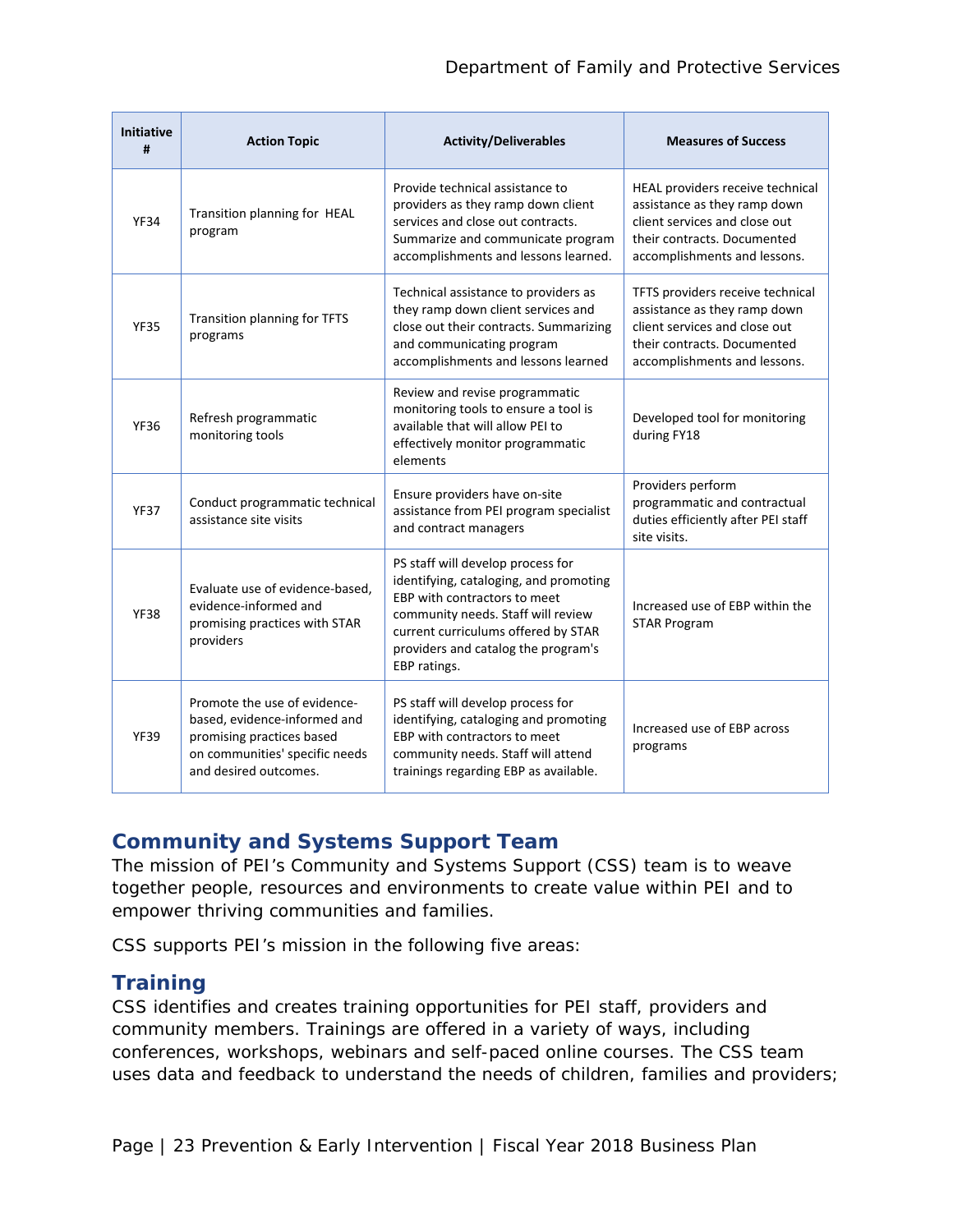stays abreast of best practices; develops relationships with experts; and oversees contracts with technical assistance providers.

#### **Communications and Public Awareness**

Working with DFPS Communications as well as other stakeholders and vendors, CSS produces newsletters, web and social media content, annual reports, and a variety of printed material to support PEI's programmatic and public health goals. Ongoing efforts include PEI Tidbits, Help and Hope and Room to Breathe campaigns, a water safety collaboration with Colin's Hope, parenting tips calendar and Child Abuse Prevention Month. In addition, the CSS team also coordinates miscellaneous exhibitor opportunities and currently is managing a series of events co-sponsored by Texas PBS.

#### **Community Impact**

PEI encourages contractors to think beyond direct service provision and consider local strategies that will improve systems and environments in which children and families live. Many contractors participate in cross-sector coalitions to achieve this aim. CSS uses data and feedback collected from community stakeholders and coalitions to connect participating communities with the training and resources necessary to identify and act on their own priorities and solutions.

### **Interagency Systems Coordination**

CSS cultivates interagency partnerships and works to understand shared goals and performance metrics. In addition, these partners work with PEI to identify areas of alignment and potentially mutually reinforcing policies when and where clients and/or communities are touched by multiple agencies.

### **Fiscal Oversight**

The Fiscal Oversight unit is responsible for monitoring PEI's budget and reconciling contractor and program expenditures against their respective budgets. The unit also maintains a financial dashboard that is used to project expenditures and potential lapses. The unit also assists DFPS with federal financial reports and PEI program payment information.

| <b>Initiative</b><br># | <b>Action Topic</b>  | <b>Activity/Deliverables</b>                                                                                                                                                                                                                            | <b>Measures of Success</b>                                                                     |
|------------------------|----------------------|---------------------------------------------------------------------------------------------------------------------------------------------------------------------------------------------------------------------------------------------------------|------------------------------------------------------------------------------------------------|
| CSS <sub>1</sub>       | PEI Resource Library | Continue to develop a resource<br>library for PEI staff to share with<br>community partners. Topics include<br>program sustainability, collective<br>impact, community engagement,<br>communications, use of data,<br>building community capacity, etc. | Resource library rolled out internally<br>for PEI staff; PEI staff shares with<br>communities. |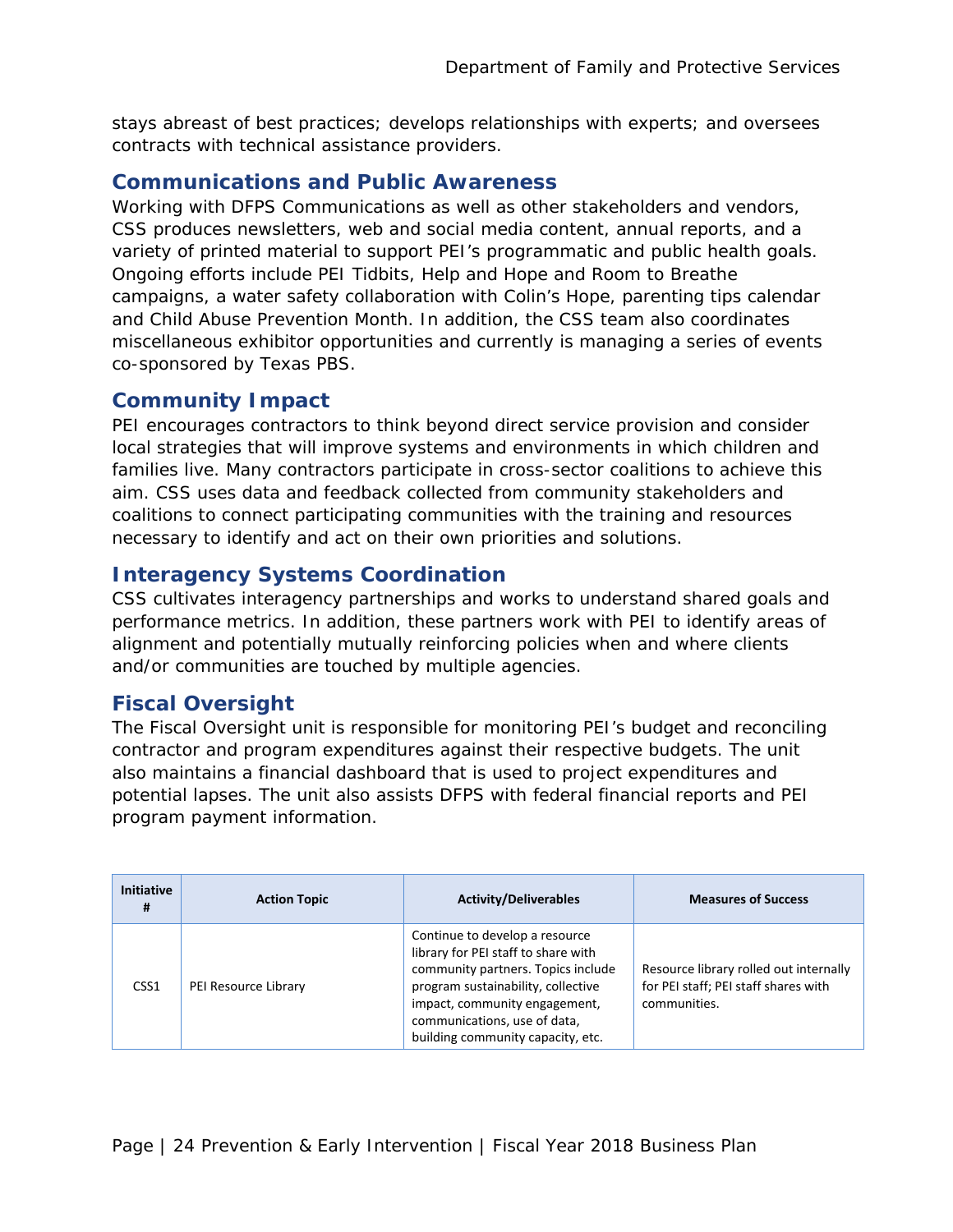| <b>Initiative</b><br># | <b>Action Topic</b>                                                                                                                       | <b>Activity/Deliverables</b>                                                                                                                                                                                                                                                        | <b>Measures of Success</b>                                                                                                                                                                                                                                                                                                              |
|------------------------|-------------------------------------------------------------------------------------------------------------------------------------------|-------------------------------------------------------------------------------------------------------------------------------------------------------------------------------------------------------------------------------------------------------------------------------------|-----------------------------------------------------------------------------------------------------------------------------------------------------------------------------------------------------------------------------------------------------------------------------------------------------------------------------------------|
| CSS <sub>2</sub>       | Provide Community Snapshot<br>Profiles                                                                                                    | Share data that will allow<br>communities to have a snapshot of<br>demographics, child/family well-<br>being indicators to aid with<br>community initiatives and<br>programmatic decisions.                                                                                         | Two-page community profiles<br>complete for at least 30 communities                                                                                                                                                                                                                                                                     |
| CSS3                   | Facilitate State Level Interagency<br>Collaboration                                                                                       | Develop and facilitate ongoing<br>communication, shared agenda and<br>interagency scorecard; Coordinate<br>monthly interagency meetings to<br>complete the Turn the Curve<br>Thinking activities for RBA scorecard<br>for both population and performance<br>accountability levels. | Completion of state-level<br>interagency RBA scorecard                                                                                                                                                                                                                                                                                  |
| CSS4                   | 2017 PIP Conference                                                                                                                       | PEI organized and hosted the 2017<br>PIP Conference in October 2017.                                                                                                                                                                                                                | High levels of attendance,<br>participation and positive feedback                                                                                                                                                                                                                                                                       |
| CSS6                   | Offer third-party technical<br>assistance                                                                                                 | TA procurement pool and internal<br>process to access TA vendors<br>established. Rollout plan for<br>communities to use resource library.                                                                                                                                           | TA procurement pool contracts<br>executed; TA procurement pool<br>rolled internally for PEI team use; TA<br>procurement pool rolled out to<br>communities                                                                                                                                                                               |
| CSS7                   | Capacity building<br>training/assistance to PEI-<br>supported community coalitions.                                                       | <b>Exploring alternatives to Community</b><br>Impact Meeting that will provide<br>training and networking<br>opportunities to support<br>sustainability of collective impact<br>initiatives.                                                                                        | Alternative CIM chosen and<br>implemented                                                                                                                                                                                                                                                                                               |
| CSS8                   | Provide opportunities for<br>community programs to access<br>learning and support around<br>implementation science and best<br>practices. | Develop and facilitate training based<br>upon FY17 training survey results,<br>monthly/quarterly provider reports<br>and industry trends.                                                                                                                                           | Training resources made available to<br>providers; Positive feedback<br>regarding resources received from<br>providers                                                                                                                                                                                                                  |
| CSS9                   | Provide learning opportunities for<br>home visitors and early childhood<br>professionals around best practices<br>and industry trends     | Six regional Home Visiting Mini<br>Conferences, February - March 2018                                                                                                                                                                                                               | Complete a minimum of six regional<br>trainings; Positive feedback<br>regarding resources received from<br>providers                                                                                                                                                                                                                    |
| <b>CSS10</b>           | Provide learning and professional<br>development opportunities for PEI<br>providers                                                       | Three Working for Kids Regional<br>Trainings January-May 2018                                                                                                                                                                                                                       | Complete a minimum of three<br>regional trainings; Participants<br>successfully complete a<br>comprehension evaluation; Positive<br>feedback from participants'<br>evaluations from the three regional<br>trainings; Evaluation feedback from<br>21 WFK trainers that will be<br>providing training throughout the<br>state during FY18 |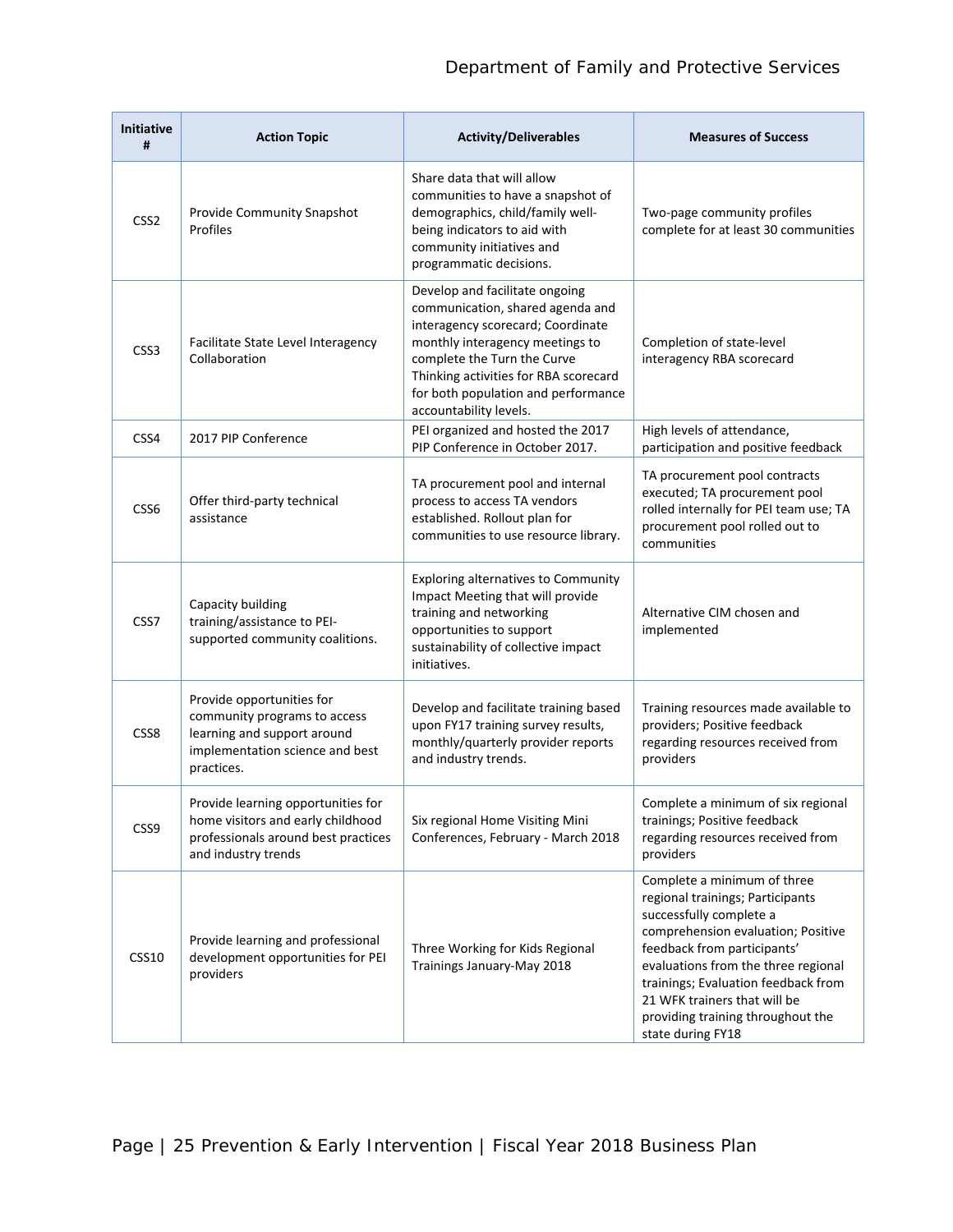| <b>Initiative</b><br># | <b>Action Topic</b>                                           | <b>Activity/Deliverables</b>                                                                                                                                                                                                                                                                       | <b>Measures of Success</b>                                                                                                                                         |
|------------------------|---------------------------------------------------------------|----------------------------------------------------------------------------------------------------------------------------------------------------------------------------------------------------------------------------------------------------------------------------------------------------|--------------------------------------------------------------------------------------------------------------------------------------------------------------------|
| <b>CSS11</b>           | Provide dedicated online resources                            | Development and launch of PEI<br>Learning Hub (Cornerstone);<br>Cornerstone portal will incorporate<br>single-sign-on functionality for access<br>to multiple resources.                                                                                                                           | Completing build out of Learning<br>hub; Rolling out to community                                                                                                  |
| <b>CSS12</b>           | Provide virtual training<br>opportunities                     | The Ounce: Achieve OnDemand self-<br>paced courses (300 credits);<br>Unlimited Achieve OnDemand 2017<br>webinars (2017 Calendar Year); 3<br>virtual seminars (2017 calendar year<br>through July 30, 2018). Topics<br>include: Basics of Home Visiting,<br>Domestic Violence, and Substance<br>Use | Promote participation and utilization<br>of The Ounce Achieve on Demand;<br>Cornerstone: Currently in an eight-<br>week buildout.                                  |
| <b>CSS14</b>           | <b>Financial Dashboard</b>                                    | Maintain and update financial<br>dashboard to forecast expenditures<br>and potential lapse: (1) Host monthly<br>program budget meetings; (2)<br>Provide financial dashboard for<br>quarterly program briefing                                                                                      | Provide dashboard to staff quarterly.<br>Schedule and host monthly<br>meetings; share feedback, updates<br>or identified issues with finance and<br>PEI leadership |
| <b>CSS15</b>           | Provider Budget and Expenditure<br>tracking (Form 2030)       | Update existing 2030s to meet any<br>FY19 needs by creating FY19 versions<br>for STAR and SYSN (fee for service)<br>and HOPES (multiple workflow) and<br>PEI (single workflow) for use with<br><b>PEIRS</b>                                                                                        | Provide completed template to staff<br>in advance of FY19 contract routing                                                                                         |
| <b>CSS16</b>           | <b>PEI Tidbits</b>                                            | Send biweekly newsletter to internal<br>and external stakeholders                                                                                                                                                                                                                                  | 26 issues sent annually                                                                                                                                            |
| <b>CSS20</b>           | Help and Hope                                                 | Website refresh; Gathering updated<br>content for website.                                                                                                                                                                                                                                         | All site content refreshed                                                                                                                                         |
| CSS21                  | Safe Sleep (Room to Breathe)                                  | Tip cards (English/Website); Website<br>refresh; Waiting on translation for<br>Spanish; Waiting on printing of tips;<br>upon completion of printing website<br>will be update by December 2017                                                                                                     | Tip cards redesigned and ready to<br>distribute                                                                                                                    |
| CSS22                  | <b>Water Safety</b>                                           | Enhance Colin's Hope partnership  <br>Develop an Internal Strategy;<br>Collaborate with Colin's Hope on<br>National Water Safety Month,<br>incorporating a hour session into<br>Regional Home Visiting Mini<br>Conferences and distribute<br>remaining tips cards to providers                     | Incorporate feedback from Water<br>Safety from providers sent out<br>11/6/17                                                                                       |
| CSS <sub>23</sub>      | Develop plan to brand/image PEI<br>programs and revisit logos | Develop plan for new logo rollout                                                                                                                                                                                                                                                                  | A unified brand strategy                                                                                                                                           |
| CSS24                  | PEI Internal Communication Plan                               | Finalize communications plan;<br>confirm audience; present to<br>leadership                                                                                                                                                                                                                        | <b>Complete Communication Plan</b>                                                                                                                                 |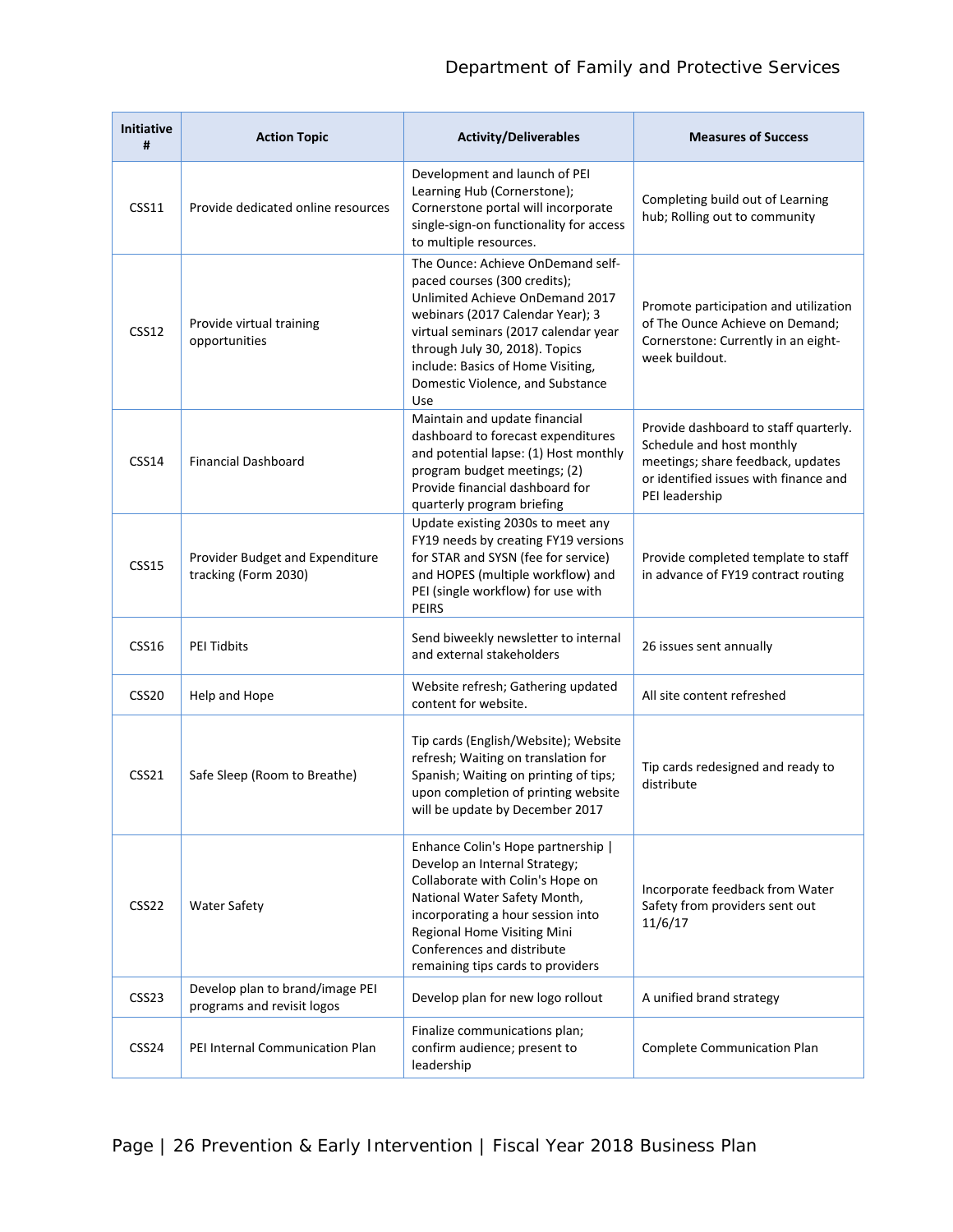| <b>Initiative</b><br># | <b>Action Topic</b>                                                | <b>Activity/Deliverables</b>                                                                                                                                                                                                                                                                                                                                                                                                                                                                                               | <b>Measures of Success</b>                                                                                                                                                            |
|------------------------|--------------------------------------------------------------------|----------------------------------------------------------------------------------------------------------------------------------------------------------------------------------------------------------------------------------------------------------------------------------------------------------------------------------------------------------------------------------------------------------------------------------------------------------------------------------------------------------------------------|---------------------------------------------------------------------------------------------------------------------------------------------------------------------------------------|
| CSS <sub>25</sub>      | New Co-parenting Videos                                            | If funds permit, create new parenting<br>tips videos that focus on co-<br>parenting to be used across PEI/DFPS<br>media platforms                                                                                                                                                                                                                                                                                                                                                                                          |                                                                                                                                                                                       |
| CSS26                  | PEI Impact Videos                                                  | Create three 1-3 minute videos with<br>PEI provider and family testimonials<br>of programmatic successes etc.                                                                                                                                                                                                                                                                                                                                                                                                              | Debut videos at PIP                                                                                                                                                                   |
| CSS <sub>27</sub>      | Child Abuse Prevention Month                                       | Coordinate DFPS Pinwheel garden<br>event; Order lapel pins; Compile and<br>share PEI grantee community<br>activities surrounding Child Abuse<br>Prevention Month; PEI will partner<br>with CPS to coordinate DFPS 2018<br>pinwheel garden event. Pinwheel<br>lapel pins will be distributed to key<br>champions and policy makers to<br>wear in support of Child Abuse<br>Prevention Month. PEI providers<br>Child Abuse Prevention Month<br>activities will be featured on the PEI<br>website and PEI Tidbits newsletter. | Successful execution of DFPS<br>Pinwheel garden event; Promotion of<br>child abuse prevention events<br>statewide                                                                     |
| CSS28                  | 2018 PEI Parenting Tips Prevention<br>Calendar                     | Send e-blast inviting external<br>stakeholders to order 2018 calendars                                                                                                                                                                                                                                                                                                                                                                                                                                                     | Distribution of 2018 calendar                                                                                                                                                         |
| CSS29                  | 2019 PEI Parenting Tips Prevention<br>Calendar                     | Creation of 2019 calendar content<br>and graphic design                                                                                                                                                                                                                                                                                                                                                                                                                                                                    | Calendars available to order by<br>September 1 of the year preceding<br>the calendar start date. (i.e., ordering<br>must be available by September 1,<br>2018 for the 2019 calendar.) |
| <b>CSS30</b>           | PBS Community Engagement<br>Campaign (Help and Hope)               | Corpus Christi stakeholder event; San<br>Marcos family and stakeholder<br>events                                                                                                                                                                                                                                                                                                                                                                                                                                           | Successful completion of Corpus<br>Christi event January; (2) events in<br>San Marcos by April                                                                                        |
| <b>CSS31</b>           | Exhibit at conferences and other<br>public education opportunities | Maintain current list of various<br>opportunities that PEI can share<br>information or partner with local<br>organizations around prevention.                                                                                                                                                                                                                                                                                                                                                                              | Track number of events PEI where<br>PEI exhibits and presents in FY18                                                                                                                 |
| CSS34                  | Professional Development<br><b>Guidelines for PEI staff</b>        | Develop a plan for internal rollout.<br>Start phase 2 in FY18                                                                                                                                                                                                                                                                                                                                                                                                                                                              | All PEI staff are aware of the<br>professional development guide                                                                                                                      |
| <b>CSS37</b>           | <b>Financial Dashboard</b>                                         | Reconcile Daily Budget Reports,<br>provide dashboard to DFPS Budget<br>office; Maintain and update financial<br>dashboard to create expenditure<br>forecasts and lapse; Host Monthly<br>Program Budget meetings; Provide<br>financial dashboard for Quarterly<br>Program briefing                                                                                                                                                                                                                                          | Dashboard available to Budget Office<br>in each weekly meeting and to PEI<br>Programs at monthly meetings and<br>Quarterly Briefing.                                                  |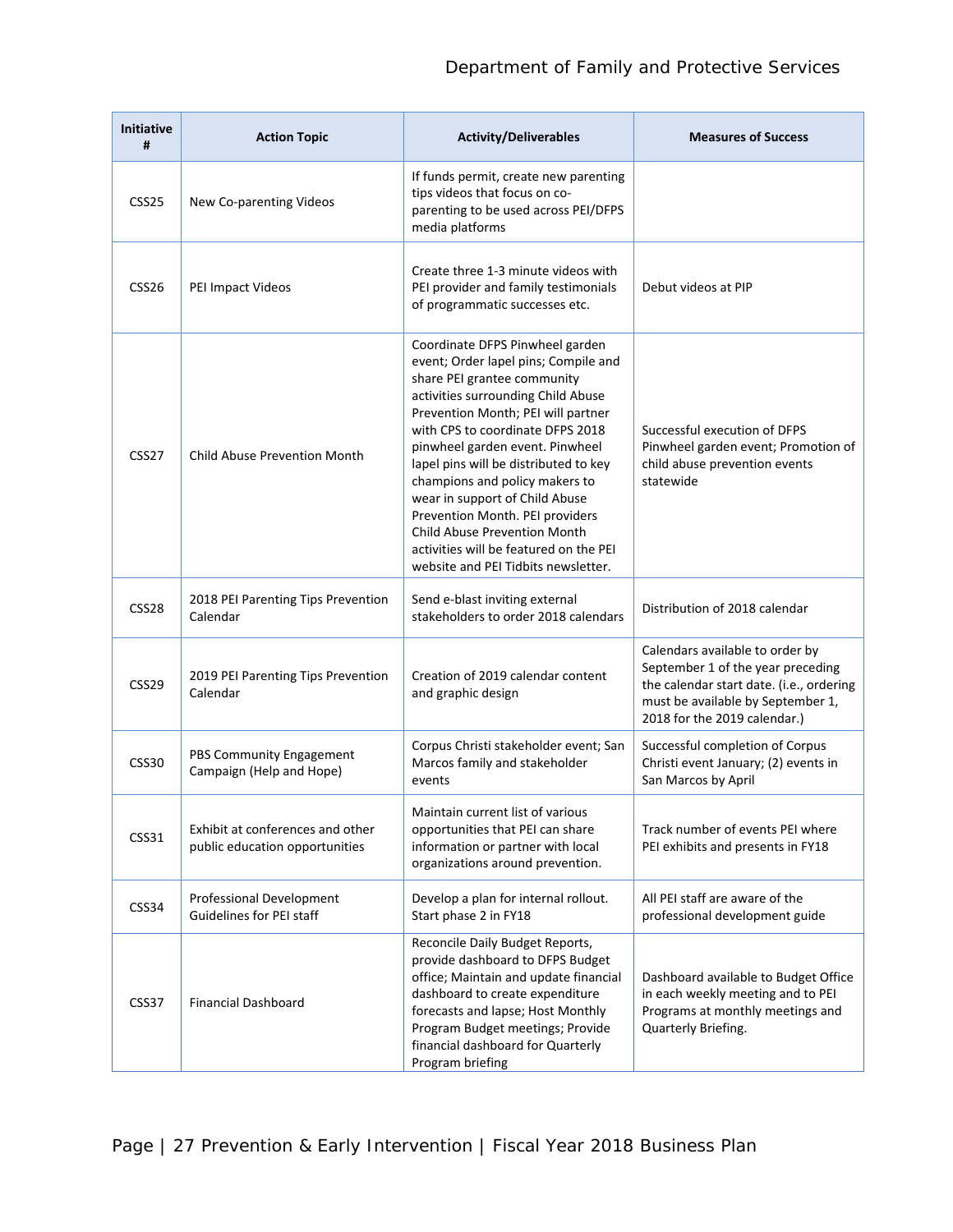| <b>Initiative</b><br># | <b>Action Topic</b>                                     | <b>Activity/Deliverables</b>                                                                                                                                                         | <b>Measures of Success</b>                                                                                                                                        |
|------------------------|---------------------------------------------------------|--------------------------------------------------------------------------------------------------------------------------------------------------------------------------------------|-------------------------------------------------------------------------------------------------------------------------------------------------------------------|
| CSS38                  | <b>Federal Reporting</b>                                | Provide financial data to Budget<br>Office and review reports so Budget<br>can submit timely and accurate<br><b>FFATA and Federal Financial Reports</b>                              | Assist DFPS Financial Division with<br>data and review of the reports. Help<br>to ensure reports are submitted to<br>HRSA timely.                                 |
| <b>CSS39</b>           | Provider Budget and Expenditure<br>Tracking (Form 2030) | Update 2030s to meet FY19 needs by<br>creating FY19 versions for STAR and<br>SYSN (fee for service) and HOPES<br>(multiple workflow) and PEI (single<br>workflow) for use with PEIRS | Obtain feedback from PEI and<br>Contractors and adjust 2030 to meet<br>programmatic needs. Make new FY<br>2019 2030 available to PEI prior to<br>start of new FY. |
| CSS40                  | Project Charter for Provider Billing                    | Review and assess PEI billing policies<br>and procedures. Project charter to<br>be approved by $1/1/2018$ .                                                                          | Complete and implement a billing<br>process that identifies efficient and<br>effective payment procedures.                                                        |

## <span id="page-27-0"></span>**Contract Management and Oversight Team**

PEI's Contract Management and Oversight team is responsible for planning, developing, awarding and managing all contracts for the division. The 21-member team of contract managers, contract technicians and contract monitoring personnel, manages and monitors more than 165 contracts.

Primary responsibilities include developing solicitation documents, writing contracts and amendments, awarding contracts, reviewing contract budgets, ensuring contract fulfillment and processing invoices.

The entire team is responsible for identifying potential weaknesses in contracts or internal controls and developing of risk-mitigation strategies. The monitoring unit is specifically charged with developing monitoring tools and techniques, conducts onsite monitoring and desk reviews, and issues monitoring reports on selected contracts.

The Contract Management and Oversight team endeavors to manage contracts with the highest level of consistency, accountability and cost-effectiveness to ensure that program requirements are met.

| <b>Initiative</b><br># | <b>Action Topic</b>                                                | <b>Activity/Deliverables</b>                                                                                                                                                                                                                                                                               | <b>Measures of Success</b>              |
|------------------------|--------------------------------------------------------------------|------------------------------------------------------------------------------------------------------------------------------------------------------------------------------------------------------------------------------------------------------------------------------------------------------------|-----------------------------------------|
| C <sub>1</sub>         | Update PEI contract policies and<br>develop desk aids where needed | Update PEI Internal policy manual to<br>align with CAPPS and SCOR applications;<br>Review and update PEI Internal policies<br>to reflect standard process across<br>contracting areas; Develop desk aids for<br>the life cycle for training contract staff;<br>Set timeframes associated with CM<br>tasks. | Completed policy manual and<br>desk aid |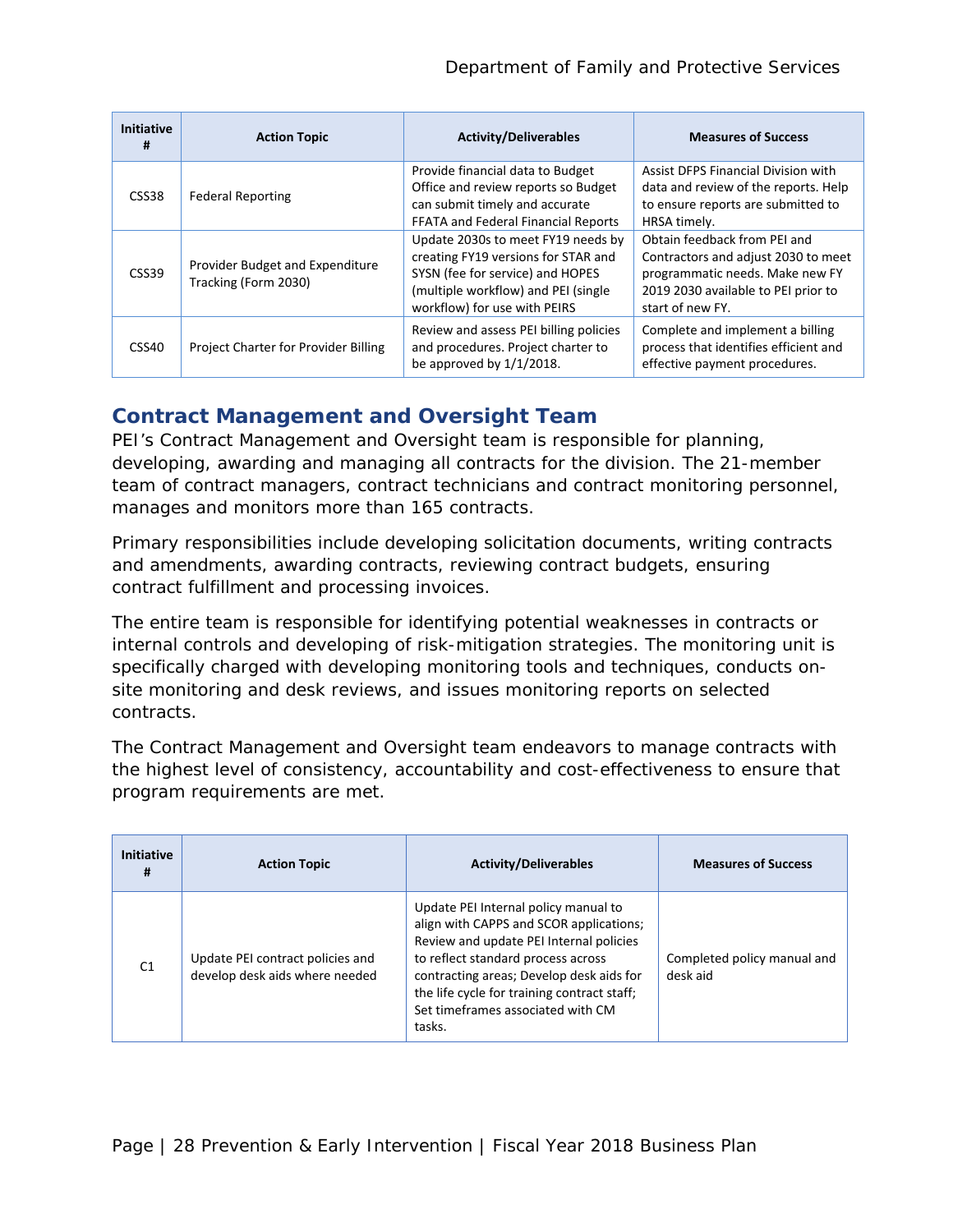| <b>Initiative</b><br># | <b>Action Topic</b>                                                                                                             | <b>Activity/Deliverables</b>                                                                                                                                                                                                                                                                                              | <b>Measures of Success</b>                                                              |
|------------------------|---------------------------------------------------------------------------------------------------------------------------------|---------------------------------------------------------------------------------------------------------------------------------------------------------------------------------------------------------------------------------------------------------------------------------------------------------------------------|-----------------------------------------------------------------------------------------|
| C <sub>2</sub>         | Work with internal and external<br>stakeholders to transition DFPS to a<br>stand-alone agency from a<br>contracting perspective | Meet with COS, Associate Commissioner,<br>HHSC PCS, and other stakeholders to<br>develop new processes, templates and<br>policies                                                                                                                                                                                         | Fully developed policies and<br>procedures                                              |
| C <sub>3</sub>         | Work to ensure DFPS (PEI) complies<br>with FFATA requirements                                                                   | Work with federal funds department to<br>develop procedures to report FFATA;<br>Ensure contract language is compliant<br>with UGG requirements regarding<br>FFATA: Collect FFATA information from<br>grantees when executing<br>contracts/amendments                                                                      | Successful FFATA reporting;<br>KPMG concurrence that DFPS<br>process meets requirements |
| C <sub>4</sub>         | Ensure Contracts is involved with<br>DFPS grants workgroup                                                                      | Advocate for workgroup to meet<br>regularly and to provide oversight for the<br>entire grant cycle. Work with leadership<br>to ensure a seat at the table                                                                                                                                                                 | DFPS grants workgroup<br>established and meeting<br>regularly                           |
| C <sub>5</sub>         | Develop the providers guide for<br>contracting with PEI                                                                         | Five-10 page handbook explaining the<br>steps contractors need to take to obtain<br>a contract with PEI                                                                                                                                                                                                                   | Contract guide complete and<br>rolled out to providers                                  |
| C <sub>6</sub>         | Establish and manage PEI<br>contracting mailbox                                                                                 | Establish central mailbox for contracting;<br>determine who will have access to<br>mailbox; determine what<br>communications should be directed to<br>mailbox; develop process and<br>timeframes for moving communications<br>out of mailbox                                                                              | Mailbox established and<br>communication plan in place                                  |
| C <sub>7</sub>         | Continue to streamline contracting<br>processes                                                                                 | Remove items from SOW that warrant<br>an amendment if changed; Draft decision<br>memo regarding how subcontracts will<br>be handled; develop and implement<br>processes for ensuring primary<br>contractors are subcontracting with<br>providers that add value to their<br>proposal and are monitoring<br>subcontractors | A lower number of<br>amendments required<br>annually                                    |
| C8                     | Support the procurement needs of<br>PEI                                                                                         | Enter requisition in CAPPS; work with<br>purchaser and legal to develop<br>procurement method and resulting<br>contracts; Quarterly check in meetings<br>with PCS                                                                                                                                                         | Services are purchased in a<br>timely manner                                            |
| C <sub>9</sub>         | Procure HIP                                                                                                                     | Develop Request for Proposals                                                                                                                                                                                                                                                                                             | <b>Executed contracts</b>                                                               |
| C10                    | Procure Teen Summit provider                                                                                                    | Work with TAMU to negotiate T&Cs and<br>execute contract                                                                                                                                                                                                                                                                  | <b>Executed contract; Executed</b><br><b>Teen Summit</b>                                |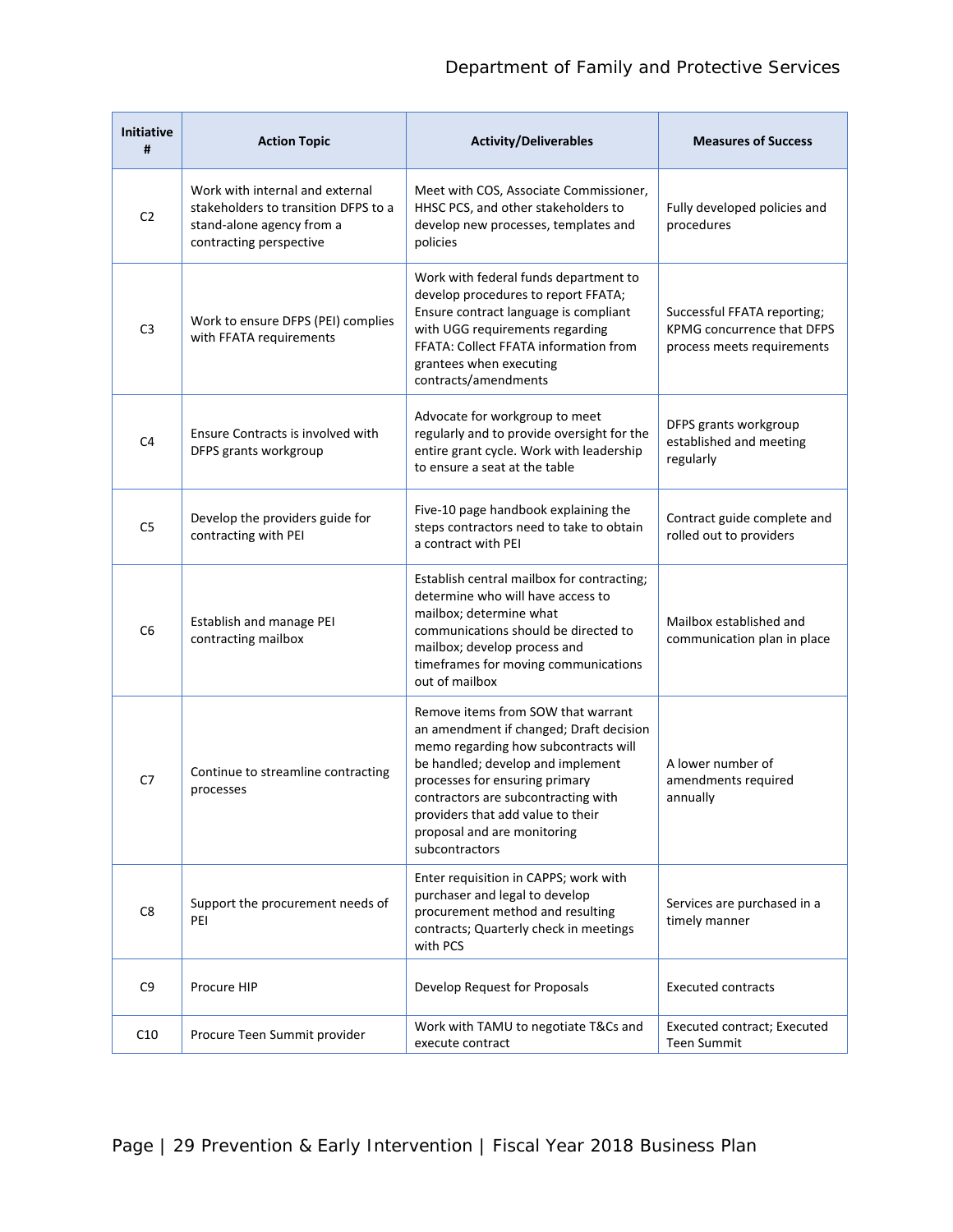| <b>Initiative</b><br># | <b>Action Topic</b>                                                                                                  | <b>Activity/Deliverables</b>                                                                                                                                                                                                    | <b>Measures of Success</b>                          |
|------------------------|----------------------------------------------------------------------------------------------------------------------|---------------------------------------------------------------------------------------------------------------------------------------------------------------------------------------------------------------------------------|-----------------------------------------------------|
| C11                    | Develop process to implement work<br>orders for technical assistance and<br>training using the TA pool of<br>vendors | Execute blanket contracts; Develop a<br>work order process                                                                                                                                                                      | Providers receive technical<br>support and training |
| C12                    | Transition TFTS and HEAL and CBFS<br>programs to other programs                                                      | Work on transition plan; Develop<br>process to grant monies to other PEI<br>providers                                                                                                                                           | Funds allocated and contracts<br>amended            |
| C13                    | Develop five-year procurement plan<br>for PEI                                                                        | Create a plan for procurement for PEI to<br>project activities for the next five years                                                                                                                                          | Completed plan                                      |
| C14                    | Manage approximately 165<br>contracts                                                                                | Follow Contract Management Guide and<br>ensure compliance                                                                                                                                                                       | All contracts data and files<br>maintained          |
| C15                    | Manage Contracts in the System of<br><b>Contract Operation and Reporting</b><br>(SCOR)                               | Complete HCATS to SCOR data validation<br>by 12/22; ensure SCOR data is accurate;<br>ensure required documentation is<br>uploaded into SCOR                                                                                     | Submit completed data<br>validation spreadsheet     |
| C <sub>16</sub>        | Develop and maintain a contracts<br>dashboard                                                                        | Develop dashboard; ensure contract<br>managers maintain data; evaluate<br>effectiveness and efficiency                                                                                                                          | Effective dashboard                                 |
| C17                    | Implement a contract document<br>storage policy                                                                      | Implement naming conventions for all<br>types of contract documents; Deliver a<br>policy for naming and storing electronic<br>copies of contract documents in<br>accordance with records management<br>policies and procedures. | Implement naming<br>conventions                     |
| C18                    | Ensure funding maximization                                                                                          | Review budget trends quarterly; Notify<br>providers regarding budget trends<br>quarterly; Complete mid-year budget<br>adjustments (de-obligate funds) for<br>contractors not on track to spend<br>allocated budget              | Reduction of lapsed funds                           |
| C19                    | Review and document contract<br>management expectations and<br>activities for contracting staff                      | Develop tools to be used in ongoing<br>management of providers; Develop<br>processes associated with tool use;<br>Develop and implement conditions that<br>require follow-up and corrective action                              | Tools and processes<br>developed and implemented    |
| C <sub>20</sub>        | Develop streamlined invoice<br>submission process including<br>timeframes for bill processing                        | Streamline payments directly to AP;<br>Work on issues with payments as a result<br>of CAPPS/IMPACT transition; Update<br>PEIRS to allow for electronic provider<br>certification of invoices                                    | Providers are paid timely.                          |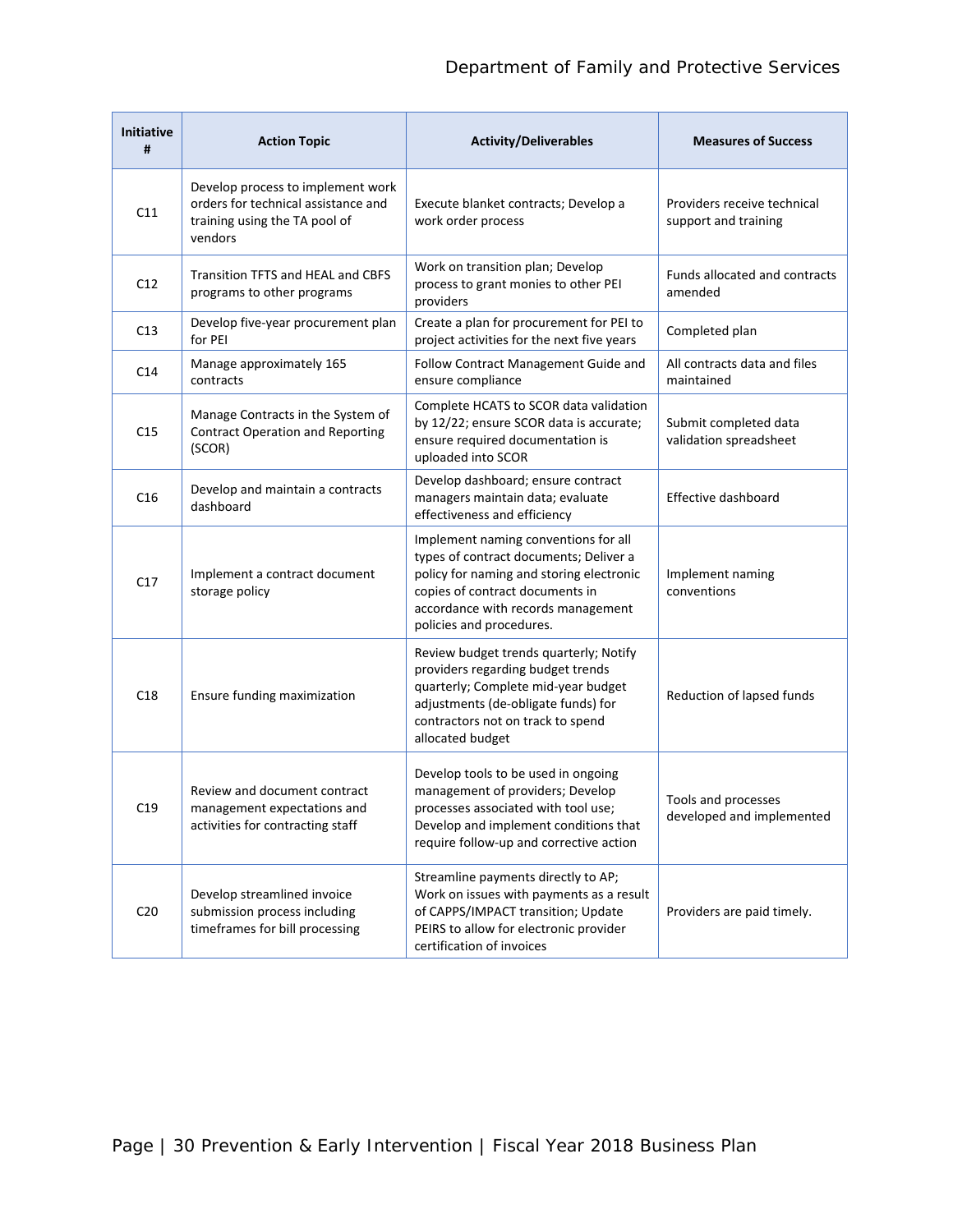| <b>Initiative</b><br># | <b>Action Topic</b>                                                                           | <b>Activity/Deliverables</b>                                                                                                                                                                                                                                                                                                                                | <b>Measures of Success</b>                                          |
|------------------------|-----------------------------------------------------------------------------------------------|-------------------------------------------------------------------------------------------------------------------------------------------------------------------------------------------------------------------------------------------------------------------------------------------------------------------------------------------------------------|---------------------------------------------------------------------|
| C <sub>21</sub>        | <b>Conduct Contract Monitoring as</b><br>directed by the State Monitoring<br>Plan (SMP)       | Activities: Fiscal monitoring team will:<br>Conduct monitoring directed by SMP as<br>well as any concern-driven ad hoc<br>monitoring; Coordinate with program to<br>ensure inclusion of programmatic<br>monitoring; Continue improving<br>monitoring processes. Deliverables: a<br>Final Monitoring Report (FMR) on all<br>contracts identified by the SMP. | FMRs on SMP contracts; ad<br>hoc concerns addressed                 |
| C <sub>22</sub>        | <b>Annual Risk Assessment</b><br>Verifications                                                | Activities: Risk assessment verification<br>reviews and approvals. Deliverables:<br><b>Accurate Risk Assessment Instruments</b><br>(RAIs) uploaded to SCOR by COS-directed<br>deadline.                                                                                                                                                                     | RAIs entered on time                                                |
| C <sub>23</sub>        | <b>Risk Assessment Verifications</b>                                                          | Activities: Risk assessment verification<br>reviews and approvals. Deliverables:<br><b>Accurate Risk Assessment Instruments</b><br>(RAIs) uploaded to SCOR by COS-directed<br>deadline. Applicable if risk changes or<br>new contract executed throughout the<br>year.                                                                                      | RAI entered 30 days after<br>contract effective date                |
| C <sub>24</sub>        | Implement TeamMate software for<br>documenting monitoring                                     | Incorporate TeamMate auditing<br>software                                                                                                                                                                                                                                                                                                                   | Monitoring staff trained and<br>utlilizing TeamMate                 |
| C <sub>25</sub>        | Single Audit<br>Acceptance/Rejection/Request<br>Letters                                       | <b>Activities: Relaying HHSC OIG</b><br>information to the contractor regarding<br>Single Audit acceptance, rejection or<br>request for additional information.<br>Deliverables: Letters to contractors<br>regarding single audits.                                                                                                                         | Single Audit Letters on file                                        |
| C <sub>26</sub>        | Liaise with external oversight<br>entities (like SAO/KPMG or OIG)<br>that audit PEI contracts | Activity: provide documentation as<br>requested, answer any questions and<br>explain processes. Disseminate audit<br>findings to appropriate staff for<br>corrective actions.                                                                                                                                                                               | Implementation of applicable<br>recommendations                     |
| C <sub>27</sub>        | Liaise with Contract Oversight and<br>Support in their quality assurance<br>reviews           | Provide documentation as requested;<br>Answer questions and explain processes;<br>Disseminate audit findings to staff for<br>corrective actions                                                                                                                                                                                                             | Implementation of applicable<br>oversight entity<br>recommendations |
| C <sub>28</sub>        | Liaise with Contract Oversight and<br>Support                                                 | Participate in Contracting in Action<br>trainings; Contracting Improvement<br>Workgroup meetings; provide feedback<br>on policy change proposals, disseminate<br>contract policy revisions to staff                                                                                                                                                         | Implementation of applicable<br>COS recommendations                 |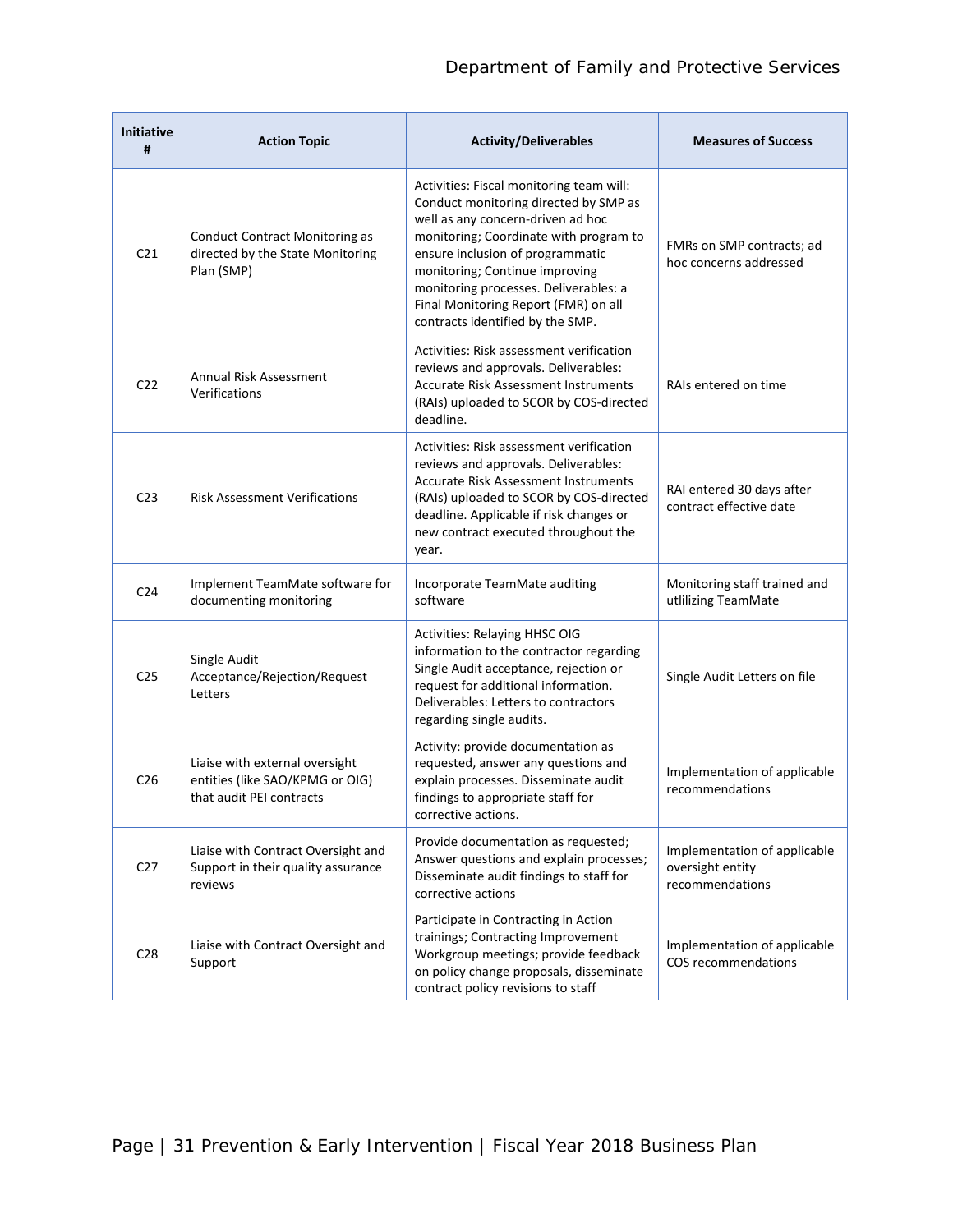| Initiative<br># | <b>Action Topic</b>                                                                                                                                                | <b>Activity/Deliverables</b>                                                                                                                                                                                                                                                                           | <b>Measures of Success</b>                                                                               |
|-----------------|--------------------------------------------------------------------------------------------------------------------------------------------------------------------|--------------------------------------------------------------------------------------------------------------------------------------------------------------------------------------------------------------------------------------------------------------------------------------------------------|----------------------------------------------------------------------------------------------------------|
| C <sub>29</sub> | Review processes for quarterly<br>reports, performance monitoring<br>and other programmatic aspects for<br>Youth and Family contracts,<br>including trend analysis | FY18 efforts include: incorporating PEIRS<br>data into regular monitoring work,<br>providing clear/regular feedback to<br>monthly, quarterly and annual reports,<br>completing and tracking progress<br>towards quality improvement through<br>TA plans to include site visits or ongoing<br>webinars. | Reports and tools updated<br>and on file; Technical<br>assistance plans implemented                      |
| C30             | Trend Analysis of Financial and<br><b>Administrative Monitoring</b>                                                                                                | Documenting and analyzing findings,<br>observations and opportunities for<br>improvement from on-site reviews and<br>desk reviews to identify ongoing issues<br>and training opportunities.                                                                                                            | Special training                                                                                         |
| C31             | Develop and Implement new<br>monthly/quarterly reporting;<br>conduct joint site visits with<br>program staff as needed                                             | Identification and use of auto-reports<br><b>FY18</b>                                                                                                                                                                                                                                                  | Timely review of reports by<br>staff; staff able to prepare for<br>site visits and internal<br>briefings |
| C <sub>32</sub> | Train and transition contract staff<br>on how to use CAPPS for purchasing<br>services and amendments                                                               | Ensure staff have appropriate access;<br>train staff on CAPPS procedures; develop<br>QA process to ensure accurate<br>submission of requisition; ensure CAPPS<br>submission is reflected in SCOR                                                                                                       | <b>Executed contract or</b><br>amendment                                                                 |
| C <sub>33</sub> | Commit time and resources to<br>developing the knowledge and skills<br>of Contracting Staff                                                                        | Identify training needs for staff; set up<br>trainings hosted by PEI and COS; attend<br>external conferences or trainings                                                                                                                                                                              | Improved contracting<br>knowledge related to<br>contracting lifecycle functions<br>and responsibilities  |
| C34             | Takes steps to hire and retain<br>qualified staff invested in the<br>mission of PEI                                                                                | Hire contract staff that demonstrate a<br>variety of experiences; Develop other<br>retention strategies for workforce;<br>Develop a professional development<br>plan for contracting staff                                                                                                             | Improve contracting staff<br>retention                                                                   |
| C35             | Complete primary responsibility<br>assessment and workflow analysis<br>for contract staff                                                                          | Review and revise role and responsibility<br>chart to reflect distinctions between<br>contract management and contract<br>technician duties; Delete processes that<br>are duplicative; Determine if some duties<br>can be automated through the use of<br>data reports.                                | Staff follow updated<br>contracting roles and<br>responsibilities matrix                                 |
| C36             | Develop and participate in provider<br>contract training and orientation                                                                                           | Collaborate with program staff to<br>develop training materials for providers;<br>Present webinar or in-person trainings<br>when necessary; Determine contracting<br>subjects in which providers may need<br>additional training.                                                                      | Contractors benefit from train<br>and orientations                                                       |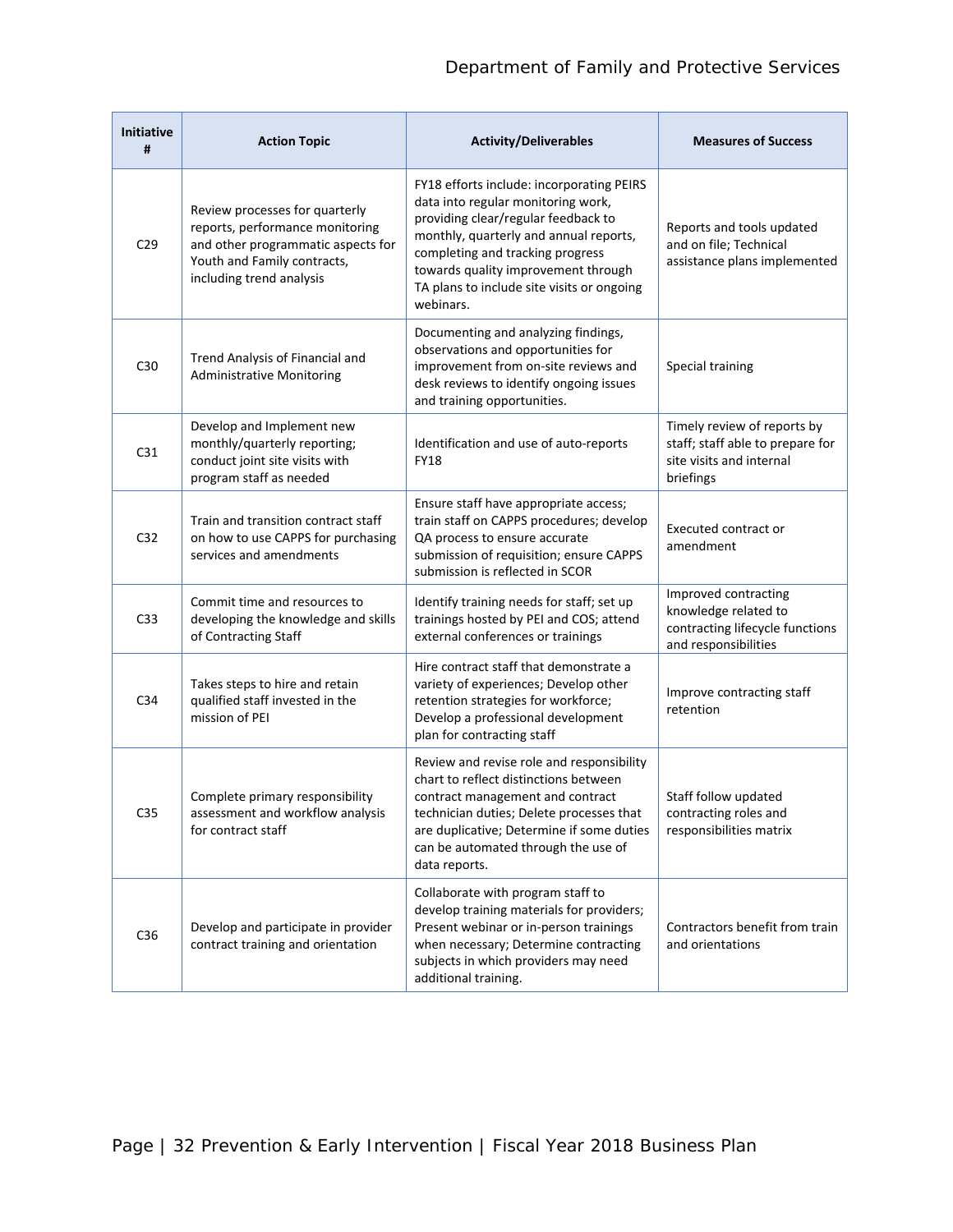### <span id="page-32-0"></span>**Research and Safety Team**

PEI's Research and Safety team is composed of two units, the Research and Evaluation team and the Office of Child Safety. Both teams are involved in analysis of data, and team members apply strong critical thinking skills, attention to detail, a high-level of training and expertise, and the ability to synthesize in-depth information in an objective manner. Subject-matter expertise varies across the units with Research and Evaluation focused on PEI's programs and Office of Child Safety focused on child fatality and near-fatality cases across the state of Texas. Both teams are led by PEI's Director of Research and Safety.

#### <span id="page-32-1"></span>**Research and Evaluation**

The Research and Evaluation team is composed of five members, in addition to the director: one IT project manager, one PEIRS database specialist, one performance and evaluation specialist, one continuous quality improvement specialist, and one team lead.

The team is responsible for managing PEI's IT projects, data management, data quality assurance, continuous quality improvement efforts, internal research and evaluation, and oversight of third-party evaluation contracts. Key projects include the Prevention and Early Intervention Reporting System (PEIRS), the Texas Home Visiting data system, facilitation of the Research Roundtable, and federal and state mandated data and outcomes reporting.

The Research and Evaluation team's five major goals for FY18 are:

- 1) Successful design of the PEIRS expansion project which will join the Texas Home Visiting data collection with PEI legacy programs, scheduled for roll-out in FY19
- 2) Increased usage of data and research in decision-making across the division
- 3) Full roll-out of the PEIRS training plan, including trained super-users on each PEI team and as well as external providers
- 4) Recognition of the PEI Research and Evaluation Team by DFPS and other state agencies as a successful innovator in data visualization and facilitation of stakeholder engagement in data
- 5) Six internal presentations or facilitated meetings to discuss research findings associated with prevention programs, working with vulnerable populations, and integration of public health approaches to improve outcomes for children, youth, and families

The Research and Evaluation team will measure its success over the coming fiscal year through the following outputs and outcomes:

- 1) Timely completion and approval of requirements and design documents to support an FY19 launch of the PEIRS expansion project.
- 2) Timely delivery of research and evaluation reports and other products.
- 3) Twenty super users trained in PEIRS.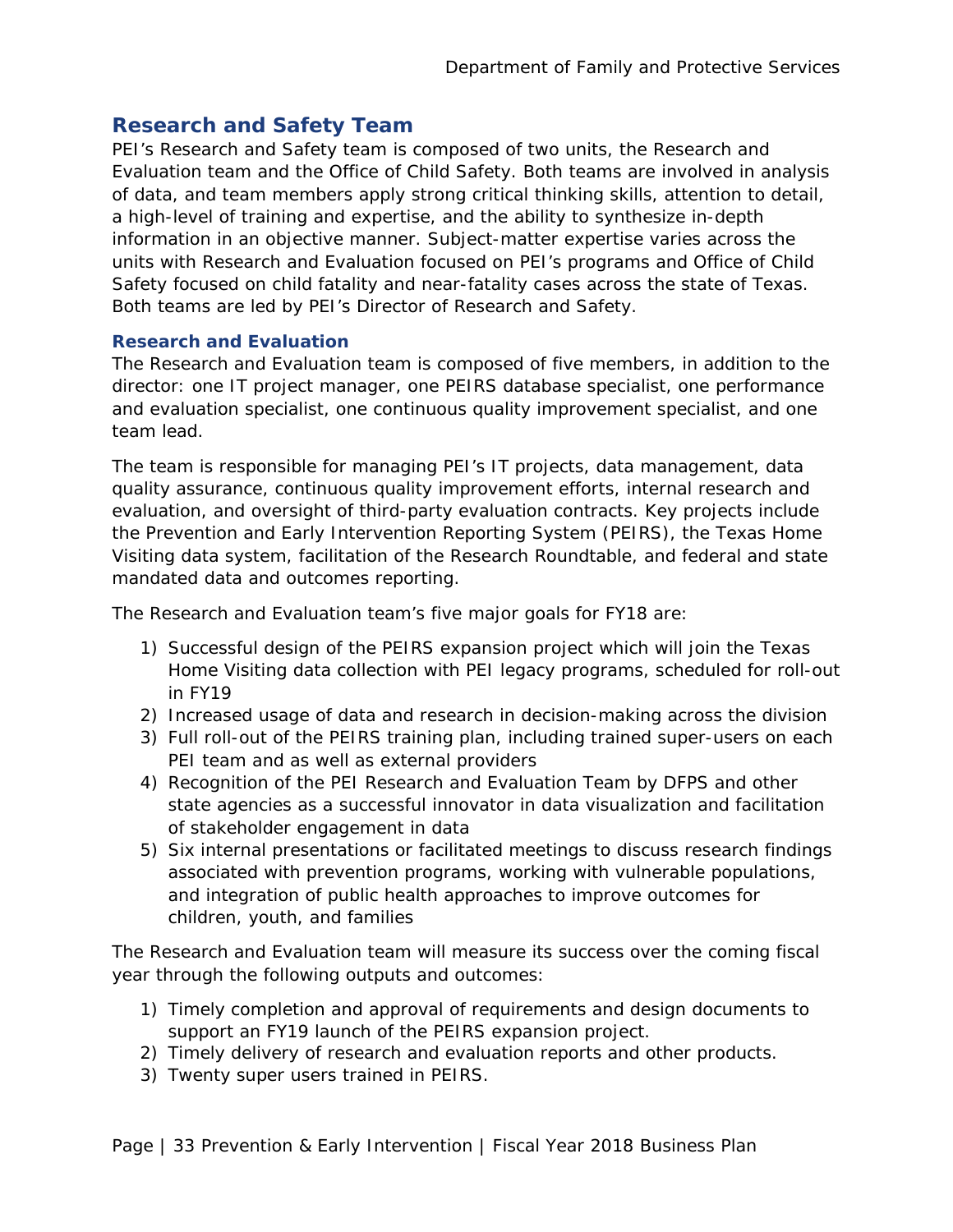4) Three external presentations and six internal presentations or facilitated meetings to discuss data, completed during the fiscal year.

| <b>Initiative</b><br># | <b>Action Topic</b>                                                                                                                                                                                                          | <b>Activity/Deliverables</b>                                                                                                                             | <b>Measures of Success</b>                                                                                                                                                           |
|------------------------|------------------------------------------------------------------------------------------------------------------------------------------------------------------------------------------------------------------------------|----------------------------------------------------------------------------------------------------------------------------------------------------------|--------------------------------------------------------------------------------------------------------------------------------------------------------------------------------------|
|                        |                                                                                                                                                                                                                              | Manage and support evaluation<br>activities. Engage in quarterly check-<br>ins.                                                                          |                                                                                                                                                                                      |
| RE1                    | Manage and Support the Safe                                                                                                                                                                                                  | Paternal PURPLE: Interim Report Dec.<br>30, 2018; Final Draft August 2018;<br>Final in October 2018                                                      | Legislatively mandated report has<br>been completed, Subsequent<br>projects completed and delivered on                                                                               |
|                        | <b>Babies Project</b>                                                                                                                                                                                                        | PURPLE Plus: Final Draft in April 2018,<br>Final in June 2018                                                                                            | time, incorporation of lessons<br>learned into work                                                                                                                                  |
|                        |                                                                                                                                                                                                                              | Population/All Study Reports: Draft<br>Nov 2018, June 2019, Final Report,<br>Summer 2020                                                                 |                                                                                                                                                                                      |
| RE <sub>2</sub>        | Manage & Support Strategic<br>Growth Strategy Evaluation                                                                                                                                                                     | PEI will work with third-party<br>researchers on a growth strategy<br>research project and support interim<br>and final reports and presentations        | Compiled data analysis, including<br>maps and needs assessment<br>overview. Completed report<br>outlining recommendations for<br>growth strategy.                                    |
| RE3                    | Present PEI data and research<br>projects at conferences and<br>meetings                                                                                                                                                     | Research conference calls for<br>proposals, author proposals, confirm<br>acceptances as received, create<br>presentation materials                       | Completion of proposals, acceptance<br>at conferences, satisfactory session<br>evaluations                                                                                           |
| RE4                    | Develop capacity for text and<br>data mining for internal<br>evaluation use                                                                                                                                                  | Work with IT to get RapidMiner with<br>the text-mining extension approved<br>for PEI use, design potential projects<br>and uses for text and data mining | Capacity will be developed to mine<br>data and text for use in evaluation<br>and decision-making                                                                                     |
| RE5                    | Data analysis and predictive<br>modeling                                                                                                                                                                                     | Analysis of PEI data, including<br>predictive modeling to help guide<br>strategic decision-making and<br>planning                                        | Data is analyzed in a way that is<br>useful for decision-making.                                                                                                                     |
| RE6                    | Create visualizations and<br>events that engage PEI staff<br>and external partners in data<br>and evaluation results to<br>increase knowledge about PEI<br>programs and their clients,<br>services, outputs, and<br>outcomes | PEI will regularly create visualizations<br>and events to increase knowledge and<br>utilization of PEI data, research, and<br>evaluations.               | PEI staff more knowledgeable about<br>inputs, outputs, outcomes,<br>efficiencies and third-party<br>evaluation results and prepared to<br>use that knowledge in decision-<br>making. |
| RE7                    | Train staff on DRIT process                                                                                                                                                                                                  | Design of new DRIT form and training<br>on use for internal staff and research<br>partners                                                               | Successful roll-out of DRIT form and<br>trainings, reduced DRIT revisions,<br>increased use of the interactive Data<br>Book                                                          |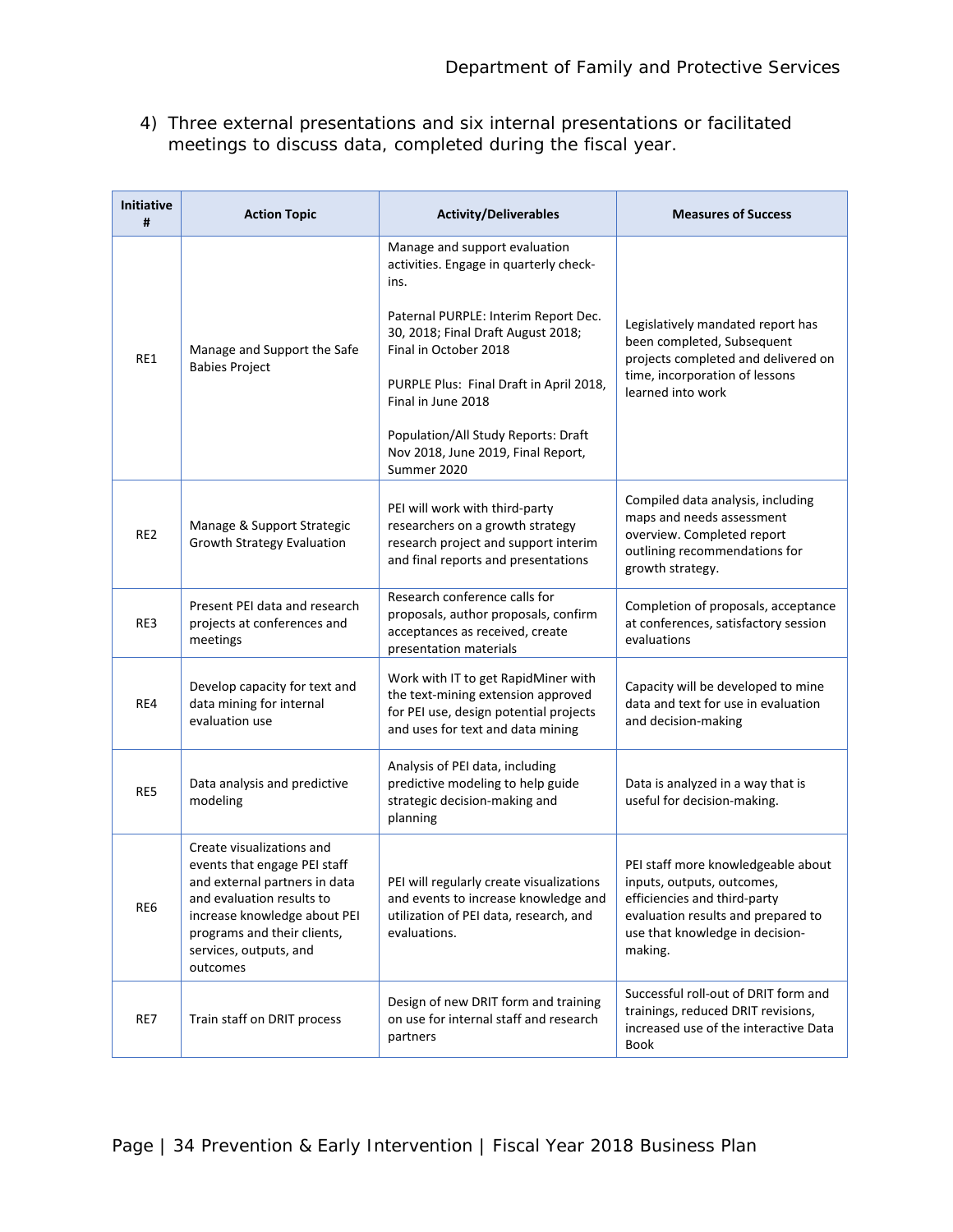| <b>Initiative</b><br># | <b>Action Topic</b>                                                                                                                                                                                 | <b>Activity/Deliverables</b>                                                                                                                                                                                                                                                                                                                                                                                                                                                | <b>Measures of Success</b>                                                                                                                                  |
|------------------------|-----------------------------------------------------------------------------------------------------------------------------------------------------------------------------------------------------|-----------------------------------------------------------------------------------------------------------------------------------------------------------------------------------------------------------------------------------------------------------------------------------------------------------------------------------------------------------------------------------------------------------------------------------------------------------------------------|-------------------------------------------------------------------------------------------------------------------------------------------------------------|
| RE8                    | Train PEI staff on data<br>availability in PEIRS, Cognos,<br>DFPS Data Book, and outside<br>sources                                                                                                 | PEI will develop a training plan and<br>materials to train PEI staff in available<br>data from DFPS and external sources<br>and the pros and cons of measures<br>from each source.                                                                                                                                                                                                                                                                                          | PEI staff more knowledgeable about<br>data sources and availability,<br>thoughtful decisions are made about<br>best data points to use                      |
| RE9                    | Manage & Support the HOPES<br>evaluation                                                                                                                                                            | PEI will manage & support third-party<br>researchers in their evaluation of<br><b>HOPES I</b><br>HOPES I FY18 Final Report, Fall 2018<br>HOPES I Final Evaluation Report, Fall<br>2019                                                                                                                                                                                                                                                                                      | Completion, Distribution, Use for CQI<br>and decision making                                                                                                |
| <b>RE10</b>            | Manage and Support the<br>Program Evaluation for Youth<br>Focused Programs (CYD[1] and<br>STAR[2]), Texas A&M<br>University, Department of<br><b>Recreation Park and Tourism</b><br><b>Sciences</b> | PEI will support A&M in the planning<br>and execution of the CYD evaluation<br>and the drafting of the STAR ION final<br>report.<br>STAR Referral Sources Report,<br>December 2017<br>CYD Evaluation Preliminary Report,<br>Summer 2018<br>CYD Evaluation Final Report, Summer<br>2019                                                                                                                                                                                      | STAR ION report completed, CYD IRB<br>approval received, CYD evaluation<br>started and in progress early 2018                                               |
| <b>RE11</b>            | Manage and Support the Home<br>Visiting Evaluation by UT-Child<br>Family Research Partnership                                                                                                       | PEI will support CFRP with the<br>finalization of SLCE and DHVVE Part 1<br>PEI will support CFRP with the<br>development of the evaluation plan<br>for DHVVE Part 2<br>PEI will support CFRP in conducting<br><b>DHVVE Part 2</b><br>Systems-Level Change Evaluation,<br>Final Report, December 2017<br>Describing Home Visiting Value<br>Evaluation, Final Report December<br>2018<br>Describing Home Visiting Value<br>Evaluation - PART 2, Final Report<br>December 2019 | Incorporation of lessons learned<br>from SLCE into coalition work,<br>completion of DHVVE 2 evaluation<br>plan, completion of DHVVE Part 1<br>draft results |
| <b>RE12</b>            | Manage and support youth<br>programs - recruitment and<br>branding focus groups                                                                                                                     | PEI will manage the delivery of final<br>reports and presentations<br>Focus Group Report, Fall 2017 (SUMA<br>providing briefings on this work<br>currently)                                                                                                                                                                                                                                                                                                                 | Delivery of final report and<br>presentations in a timely manner                                                                                            |
| <b>RE13</b>            | Publish Outcomes Product for<br><b>FY17</b>                                                                                                                                                         | PEI will complete an outcomes report<br>for PEI programs along with<br>associated one-pagers and<br>infographics                                                                                                                                                                                                                                                                                                                                                            | Completion, Distribution, Use for CQI<br>and decision-making                                                                                                |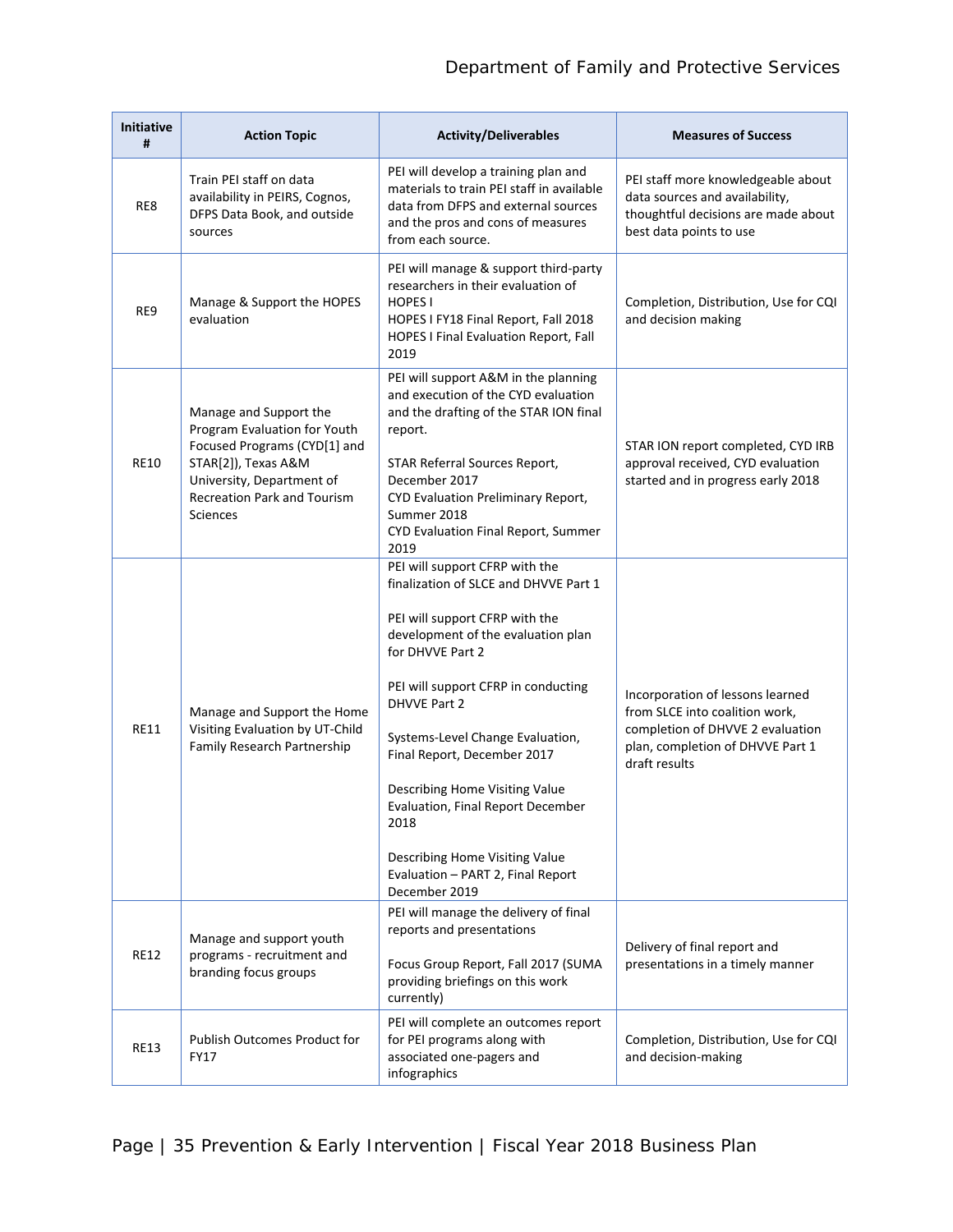| Initiative<br># | <b>Action Topic</b>                                                                                                                                     | <b>Activity/Deliverables</b>                                                                                                                                                                                                                                                                                                         | <b>Measures of Success</b>                                                                                                                                                                 |
|-----------------|---------------------------------------------------------------------------------------------------------------------------------------------------------|--------------------------------------------------------------------------------------------------------------------------------------------------------------------------------------------------------------------------------------------------------------------------------------------------------------------------------------|--------------------------------------------------------------------------------------------------------------------------------------------------------------------------------------------|
| <b>RE14</b>     | Pilot and Assess Retrospective<br>Variation of the PFS                                                                                                  | PEI is working with STAR and HOPES<br>providers to pilot the use of a<br>retrospective pre-service protective<br>factors survey. Deliverables include<br>the retrospective protective factors<br>survey instructions and cover sheet,<br>and an evaluation of the data<br>collected through the Retrospective<br>PFS administration. | Roll-out of the Retrospective pre-PFS<br>to pilot sites in a timely manner,<br>Sufficient usage of the retrospective<br>Pre-PFS to evaluate results,<br>completion of an evaluation report |
| <b>RE15</b>     | Manage & Support Fatherhood<br>Summit and Interagency Group                                                                                             | PEI will support CFRP in the planning<br>and organization of the Fatherhood<br>Summit and Interagency Group<br>Fatherhood Summit, June 2018                                                                                                                                                                                          | Interagency group is formed and<br>meeting regularly with clear<br>outcomes and actionable plans.                                                                                          |
| <b>RE16</b>     | Through the PEI Leadership<br>dashboard, review data on a<br>regular basis to support<br>effective program<br>implementation and contract<br>compliance | Data dashboard updates and report<br>design in PEIRS                                                                                                                                                                                                                                                                                 | Delivery of dashboard to program<br>staff at least three business days<br>prior to quarterly briefings,<br>successful design of dashboard<br>report in PEIRS                               |
| <b>RE17</b>     | Ad hoc reporting of THVP<br>disaggregated data                                                                                                          | Provide communities with<br>disaggregated benchmark data based<br>on requests until functionality is built<br>into the THVP database.                                                                                                                                                                                                | Timely responses to requests for<br>disaggregated data on MIECHV<br>benchmarks, demographics, outputs<br>and outcomes                                                                      |
| <b>RE18</b>     | HRSA Five-Year Revision of<br>Risk/Needs Assessment                                                                                                     | Review updated guidance, research<br>data points, analyze data, complete<br>assessment                                                                                                                                                                                                                                               | Completion of the Needs Assessment<br>in line with HRSA guidance                                                                                                                           |
| <b>RE19</b>     | Use maps to visualize target<br>populations, desired outcomes<br>and investments levels for each<br>PEI program.                                        | Design and create maps for internal<br>and external reports, events, and data<br>visualizations using PEI and DFPS data                                                                                                                                                                                                              | Design and creation of needs, risk,<br>and service maps; incorporation of<br>maps into decision-making and CQI                                                                             |
| <b>RE20</b>     | Address geographic-, race- and<br>ethnicity-based inequities in<br>resource allocation and service<br>delivery.                                         | Creation of client demographic report<br>in PEIRS, analysis of demographic data<br>from FY14 to FY17, report or<br>visualizations of disparities and<br>disproportionalities in PEI programs                                                                                                                                         | Creation of Cognos report and data<br>analysis in a timely manner, use of<br>information by PEI staff in<br>contracting and decision-making                                                |
| <b>RE21</b>     | Improve PEI's process for<br>evaluating and choosing<br>evidence-based and evidence-<br>informed programs                                               | Facilitate discussions with research<br>roundtable and other stakeholders,<br>research tools and best practices for<br>choosing and reviewing proposed<br>evidence based programs, distribute a<br>guide for exploring and implementing<br>evidence-based and evidence<br>informed programs                                          | Creation of a guide for evidence-<br>based and informed programs,<br>improved PEI and provider<br>knowledge about evidence-based<br>and evidence-informed programs                         |
| <b>RE22</b>     | HHSC Portal management and<br>triage                                                                                                                    | Serve as a liaison between HHSC<br>Enterprise portal and PEI and<br>providers to ensure that users<br>experience a smooth process when<br>they request access to PEIRS                                                                                                                                                               | PEI assists staff and providers with<br>gaining access to PEIRS through the<br>portal, PEI's needs are<br>communicated to HHSC IT on a<br>regular basis.                                   |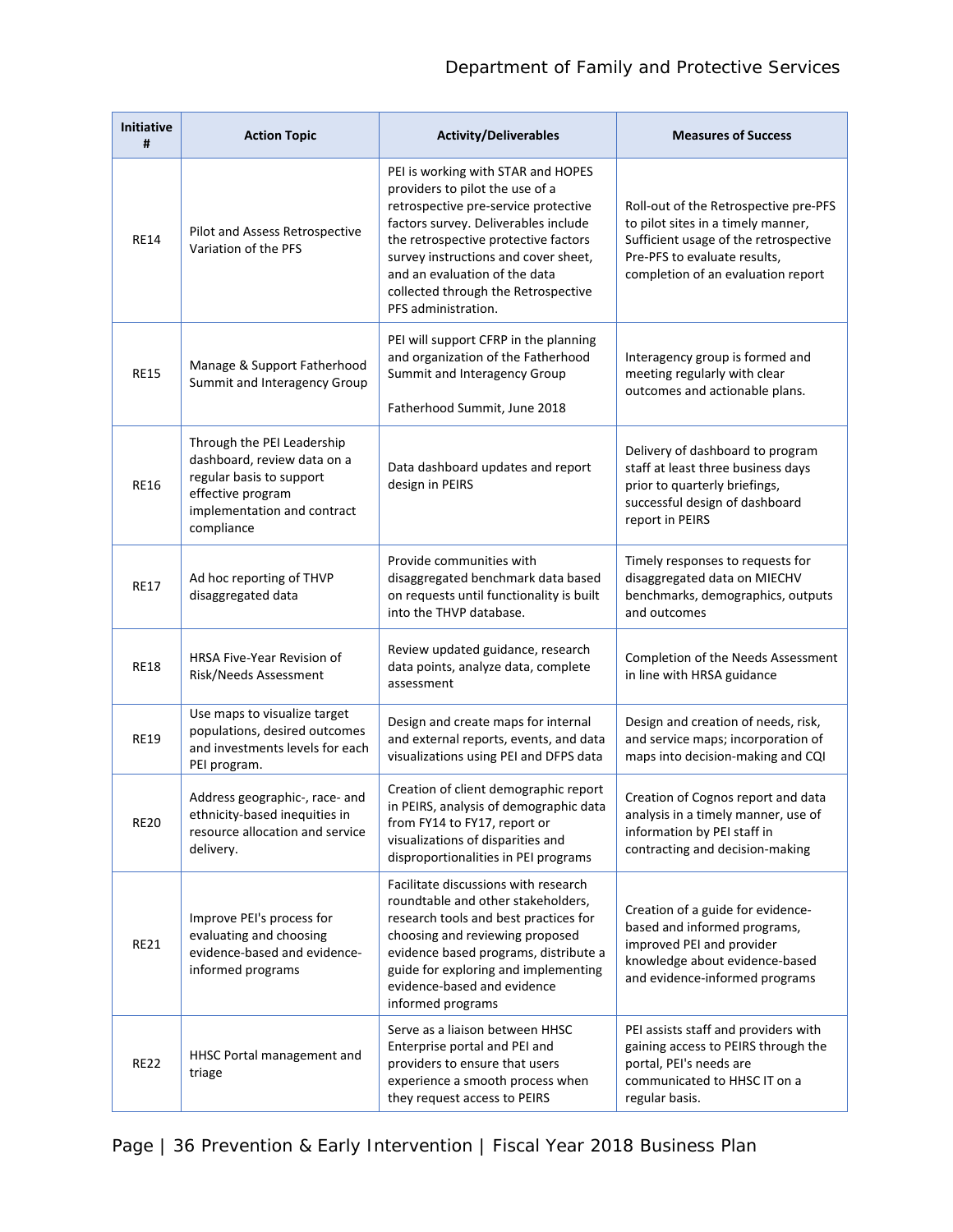| Initiative<br># | <b>Action Topic</b>                                                                                          | <b>Activity/Deliverables</b>                                                                                                                                                                                          | <b>Measures of Success</b>                                                                                                                                                 |
|-----------------|--------------------------------------------------------------------------------------------------------------|-----------------------------------------------------------------------------------------------------------------------------------------------------------------------------------------------------------------------|----------------------------------------------------------------------------------------------------------------------------------------------------------------------------|
| <b>RE23</b>     | NFP IT System Transition                                                                                     | Work with communities and NFPNSO<br>to ensure that the NFP IT System does<br>not disrupt the transfer of data to<br>THVP and PEI                                                                                      | Regular participation of PEI and PEI<br>sites in design and user groups for<br>new data collection system, PEI<br>needs accounted for in new NFP data<br>collection system |
| <b>RE24</b>     | VisitTracker Raw Data process<br>management                                                                  | Work with VisitTracker to develop<br>new process for data transfer from<br>VisitTracker and monthly retrieval of<br>data for incorporation into THVP                                                                  | Process developed to deal with new<br>VisitTracker raw data process, raw<br>data delivered to PEI monthly                                                                  |
| <b>RE25</b>     | Represent PEI on IT and data<br>workgroups across DFPS and<br>HHSC, and with program<br>models               | Represent PEI on IT and data<br>workgroups across DFPS and HHSC,<br>and with program models                                                                                                                           | Representation on relevant<br>workgroups                                                                                                                                   |
| <b>RE26</b>     | Coordinate IT projects and lead<br>monthly IT governance<br>meetings                                         | Host monthly IT governance meetings,<br>coordinate between PEI staff and IT to<br>determine feasibility and priority of IT<br>projects, manage change and<br>enhancement requests                                     | Monthly meetings take place, staff<br>more informed of IT project status, IT<br>decisions made by leadership in a<br>timely manner                                         |
| <b>RE27</b>     | Develop IT change-request<br>process, including development<br>of request form and train PEI<br>staff on use | Create IT change-request form; Create<br>and host trainings on using the form                                                                                                                                         | Timely completion and rollout of the<br>change form, usage of the form by<br>PEI staff                                                                                     |
| <b>RE28</b>     | Support roll-out of PEIRS phase<br>2 automated billing                                                       | PEIRS phase 2 automated billing<br>launch on October 4, 2017.<br>Finalization of PEIRS automated<br>financials manual and trainings.<br>Provision of TA to providers through<br>FAQ calls and targeted outreach       | Timely Launch of Phase 2, successful<br>use of Automated Financial<br>Processing by PEI staff and providers                                                                |
| <b>RE29</b>     | Support roll-out of PEIRS phase<br>1.5 administrative functionality                                          | Launch of administrative functionality,<br>creation of PEIRS administrative<br>functionality trainings and manual,<br>transition enhancement and<br>development process from external<br>developers to internal staff | Timely Launch of Phase 1.5, efficient<br>use of administrative functionality to<br>build enhancements and<br>adjustments to PEIRS                                          |
| <b>RE30</b>     | Roll out PEIRS expansion<br>project                                                                          | Work with developers to design PEIRS<br>expansion requirements and system<br>designs; creating training and testing<br>plans for PEI staff; create PEIRS<br>trainings; prepare providers                              | Successful completion of<br>requirements, design, and training<br>deliverables; Providers and PEI staff<br>feel informed and prepared for<br>changes and enhancements      |
| <b>RE31</b>     | <b>Execute PEIRS Training Plan</b><br>with PEI Staff and Contractors                                         | Develop PEIRS training plan, train<br>internal and external super-users                                                                                                                                               | Sufficient number of super-users<br>trained                                                                                                                                |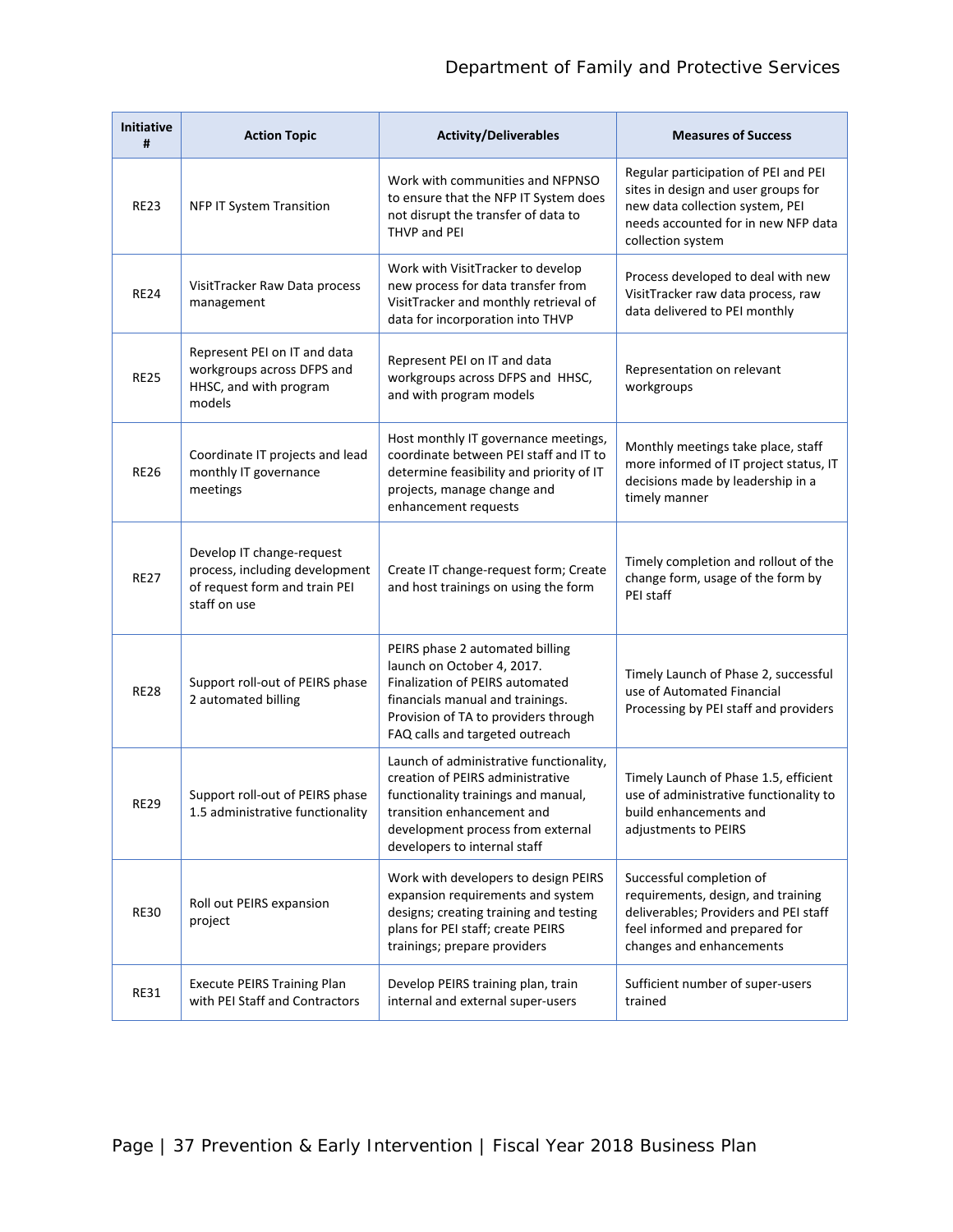| <b>Initiative</b><br># | <b>Action Topic</b>                                                                                                                | <b>Activity/Deliverables</b>                                                                                                                                                         | <b>Measures of Success</b>                                                                                                                                                                                                      |
|------------------------|------------------------------------------------------------------------------------------------------------------------------------|--------------------------------------------------------------------------------------------------------------------------------------------------------------------------------------|---------------------------------------------------------------------------------------------------------------------------------------------------------------------------------------------------------------------------------|
| <b>RE32</b>            | Design and roll out Cognos<br>outcomes and deeper-dive<br>reports                                                                  | Creation of outcome, financial, and<br>other reports in Cognos that are<br>scheduled and available on an ad hoc<br>basis                                                             | Creation of outcome reports,<br>increased knowledge and<br>understanding of reports by PEI staff<br>and providers, develop process for<br>requesting and distributing reports in<br>ways that are meaningful to<br>stakeholders |
| <b>RE33</b>            | Continued quality checking and<br>approval of THV application<br>data                                                              | Annual review of THVP data with<br>UTHSA based on DGIS submission and<br>comments, monthly review of<br>imported data from models                                                    | Accurate data available to users in<br>the THV application                                                                                                                                                                      |
| <b>RE34</b>            | Facilitation of monthly THVP<br>data updates on HHSC servers                                                                       | Work with UTHSA and HHSC IT to<br>make sure monthly data imports are<br>correctly and efficiently migrated into<br>Production.                                                       | Regular updates to data are<br>completed and available in<br>production                                                                                                                                                         |
| <b>RE35</b>            | <b>Family Connects Database</b><br>solution                                                                                        | Work with DFPS IT and pilot sites to<br>determine strategy for hosting and<br>determining access to Family<br>Connects database                                                      | Family Connects database is<br>launched in a timely manner and<br>accessible to PEI staff and Family<br>Connects sites                                                                                                          |
| <b>RE36</b>            | Develop plan to distribute<br>Cognos outcomes report and<br>use them for CQI                                                       | Training of PEI staff on using the<br>reports for monitoring, technical<br>assistance, and strategic decision-<br>making; develop distribution schedule<br>and process for providers | Creation and roll-out of staff<br>trainings on outcome reports,<br>development and roll-out of a<br>distribution plan for outcomes<br>reports                                                                                   |
| <b>RE37</b>            | Migrate TNFP application and<br>determine sustainability<br>strategy                                                               | Migration of TNFP to UTHSA servers,<br>development of sustainability strategy<br>for the application                                                                                 | Successful migration, sustainability of<br>the application for as long as it's<br>useful to NFP programs                                                                                                                        |
| <b>RE38</b>            | Coordinate HIP with DSHS, CPS,<br>and SWI                                                                                          | Updated MOU and intra-agency<br>agreements to facilitate data matching                                                                                                               | Data matching established, increased<br>outreach to clients, increased<br>enrollment and better match<br>between services and clients                                                                                           |
| <b>RE39</b>            | Convene and manage the<br>Research Roundtable                                                                                      | Convene and manage the Research<br>Roundtable                                                                                                                                        | Four roundtables occur each fiscal<br>year, increased leverage of expert<br>knowledge and evidence in PEI<br>decision-making                                                                                                    |
| <b>RE40</b>            | Facilitate data sharing MOUs<br>and data matching agreements<br>between PEI, providers, and<br>external organizations as<br>needed | Serve as a subject matter expert and<br>facilitator to ensure that PEI and<br>providers have proper agreements in<br>place to share and match data                                   | MOUs are enacted, in process, and<br>or updated in all cases where data<br>sharing or matching is required                                                                                                                      |
| <b>RE41</b>            | Support PEI staff in survey<br>design and implementation                                                                           | PEI will work with staff to determine<br>survey needs and consult on design<br>and implementation.                                                                                   | Surveys will collect data in ways<br>appropriate to the research<br>question, survey response rates will<br>increase                                                                                                            |
| <b>RE42</b>            | Community and provider<br>engagement in CQI                                                                                        | Work with providers, communities,<br>and other stakeholders on CQI efforts                                                                                                           | Webinars hosted with providers                                                                                                                                                                                                  |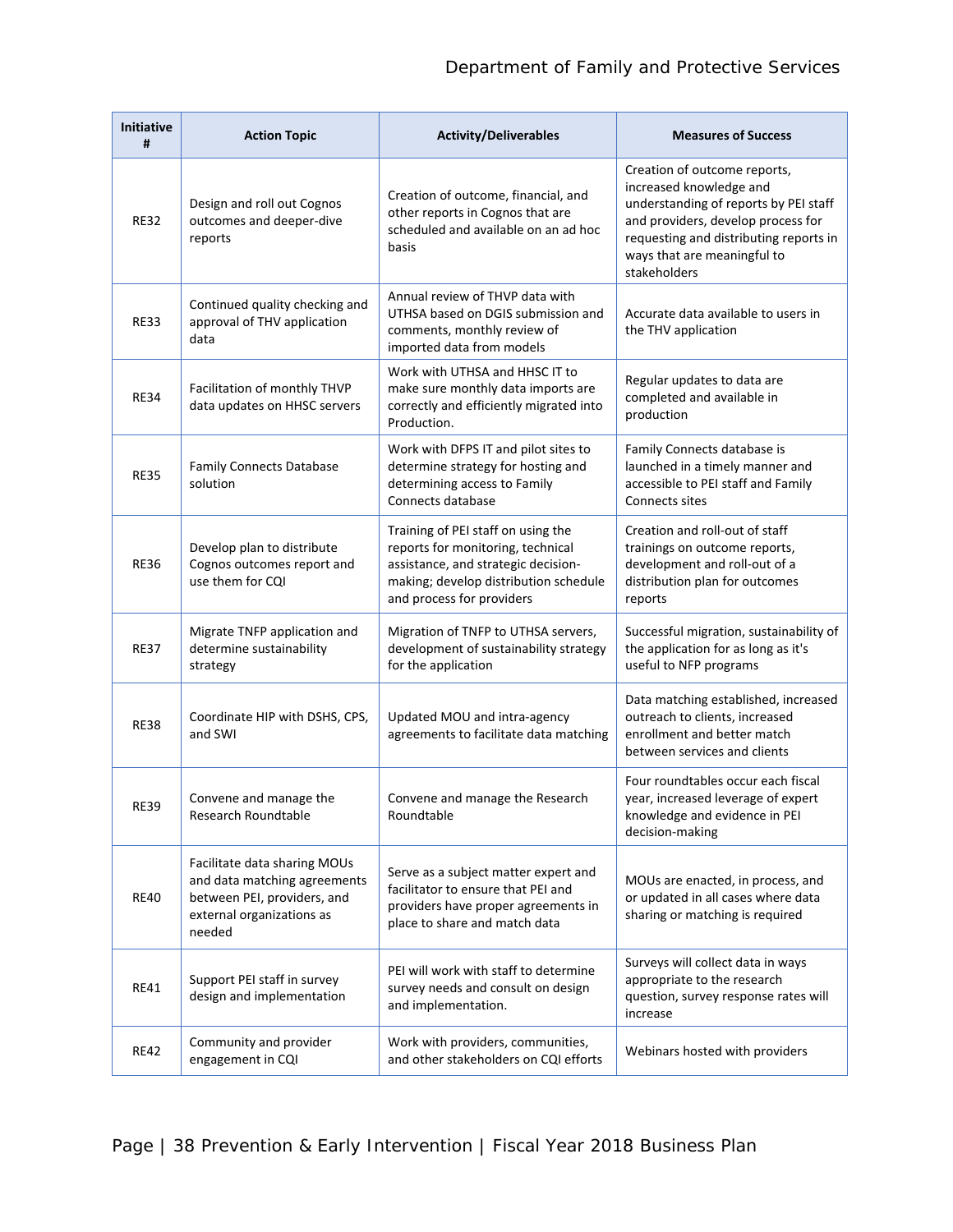| <b>Initiative</b><br># | <b>Action Topic</b>                                                                                             | <b>Activity/Deliverables</b>                                                                                                                                                       | <b>Measures of Success</b>                                                                                                                                                                                                                                            |
|------------------------|-----------------------------------------------------------------------------------------------------------------|------------------------------------------------------------------------------------------------------------------------------------------------------------------------------------|-----------------------------------------------------------------------------------------------------------------------------------------------------------------------------------------------------------------------------------------------------------------------|
| <b>RE43</b>            | Management of the PEI Data<br>inbox                                                                             | PEI will monitor, route, and respond<br>as appropriate to staff, provider, and<br>other inquiries sent to the PEI Data<br>inbox                                                    | Emails sent to PEI Data responded to<br>and routed in an adequate and<br>timely manner.                                                                                                                                                                               |
| <b>RE44</b>            | State CQI Committee                                                                                             | Organize and convene the state CQI<br>committee for quarterly meetings or<br>more frequently as needed                                                                             | At least four state CQI meetings<br>hosted each year, in line with HRSA<br>requirements                                                                                                                                                                               |
| <b>RE45</b>            | <b>HRSA COI Plan</b>                                                                                            | Development and submission of<br>annual CQI plan to HRSA                                                                                                                           | Timely submission of the CQI plan in<br>line with HRSA requirements                                                                                                                                                                                                   |
| <b>RE45</b>            | Support MRS in the annual<br>collection, cleaning, and<br>reporting of PEI data in the<br><b>DFPS Data Book</b> | Work with PEI programs and contracts<br>to ensure that data is valid and<br>accurate in advance of annual DFPS<br>Data Book compilation and support<br>MRS with analysis questions | PEI's data in the DFPS Data Book is<br>accurate and valid                                                                                                                                                                                                             |
| <b>RE46</b>            | <b>HRSA Annual Report (DGIS)</b>                                                                                | Report Form 2 Benchmarks and Form<br>1 Demographics data to HRSA<br>annually                                                                                                       | Successful transition of the DGIS to<br>PEI Research and Evaluation from UT<br>CFRP, review of data quality<br>throughout the fiscal year to prepare<br>for reporting, development of code<br>to analyze the data in SPSS as a<br>backup for the THV system if needed |
| <b>RE47</b>            | Write and submit annual TNFP<br>report                                                                          | Author and submit TNFP annual<br>report                                                                                                                                            | Timely completion of the TNFP<br>report, review of TNFP data on a<br>regular basis                                                                                                                                                                                    |
| <b>RE48</b>            | <b>HRSA Quarterly Report</b>                                                                                    | Submit HRSA's quarterly caseload and<br>staffing reports                                                                                                                           | Timely submission of the quarterly<br>reports in line with HRSA<br>requirements                                                                                                                                                                                       |
| <b>RE49</b>            | Data mining from THV monthly<br>and quarterly reports                                                           | Review providers' monthly and annual<br>reports for completion and inclusion<br>of data needed for the HRSA quarterly<br>reports and save the data in an<br>analyzable format.     | Data is compiled accurately and<br>quality checked.                                                                                                                                                                                                                   |
| <b>RE50</b>            | HFA data transfer                                                                                               | Work with HFA to ensure that<br>required data for the MIECHV<br>benchmarks is transferred to PEI on a<br>monthly basis                                                             | Data is received by PEI in a timely<br>fashion, TA is provided on HRSA<br>benchmarks                                                                                                                                                                                  |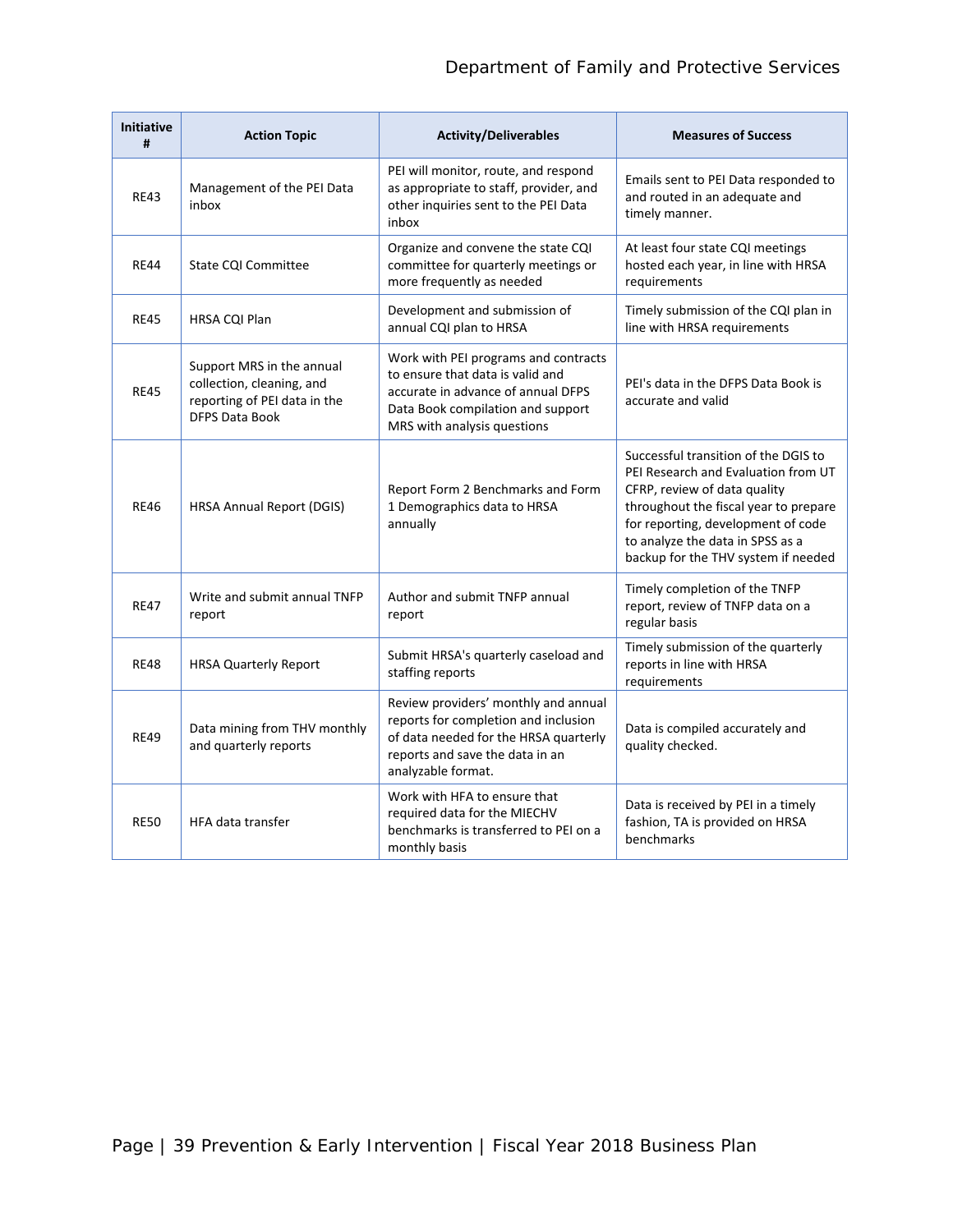#### <span id="page-39-0"></span>**Office of Child Safety**

The Office of Child Safety team is composed of five members, in addition to the director: one team lead for child fatality review, one team lead for near fatality review, and three child fatality case analysts.

The team independently analyzes individual child abuse and neglect fatalities, near fatalities and serious injuries that are investigated by DFPS or occur while the child is involved with DFPS. This team assesses root causes of child fatalities and near fatalities to provide guidance on the most effective prevention changes as well as improvements in child welfare practices.

The office produces reports for DFPS leadership and external stakeholders, including reports publically releasable reports when a child's death is caused by abuse or neglect and the child or family was involved in an open case with DFPS. Publicly releasable reports and the annual child fatality report are completed to meet federal and state mandated data and outcomes reporting. The team also participates in child fatality review teams at the local level, conducts trainings and case reviews for internal and external stakeholders, and participates in communitybased prevention efforts.

The Office of Child Safety's six major goals for FY18 are:

- 1) Increase usage of case analysis and data trends to support changes in practice, policy, or prevention efforts
- 2) Engage other state agencies in data sharing to identify community or statewide strategies to address child fatalities and near fatalities
- 3) Provide detailed training on near-fatality investigations to DFPS Investigations Division
- 4) Participate in wide-scale prevention messaging and training around safe sleep practices, water safety, vehicle safety and caregiver selection
- 5) Work closely with communications teams in PEI and DFPS to ensure seasonal or otherwise time-sensitive safety messages are delivered
- 6) Support quality dispositions on child fatality and near fatality investigations

The Office of Child Safety team will measure its success over the coming fiscal year through the following outputs and outcomes:

- 1) Timely completion of case reviews, reports and trend analysis
- 2) Timely delivery of research and evaluation reports and other products
- 3) Delivery of 12 internal or external presentations about child safety and injury prevention during the fiscal year
- 4) Continuation of data matching with Department of State Health Services, other agencies and research partners
- 5) Provision of in-depth training with DFPS Investigations on near fatalities
- 6) Partner with DFPS Investigations/Child Safety Specialists to ensure child fatality and near fatality disposition guidelines are utilized by field staff

Page | 40 Prevention & Early Intervention | Fiscal Year 2018 Business Plan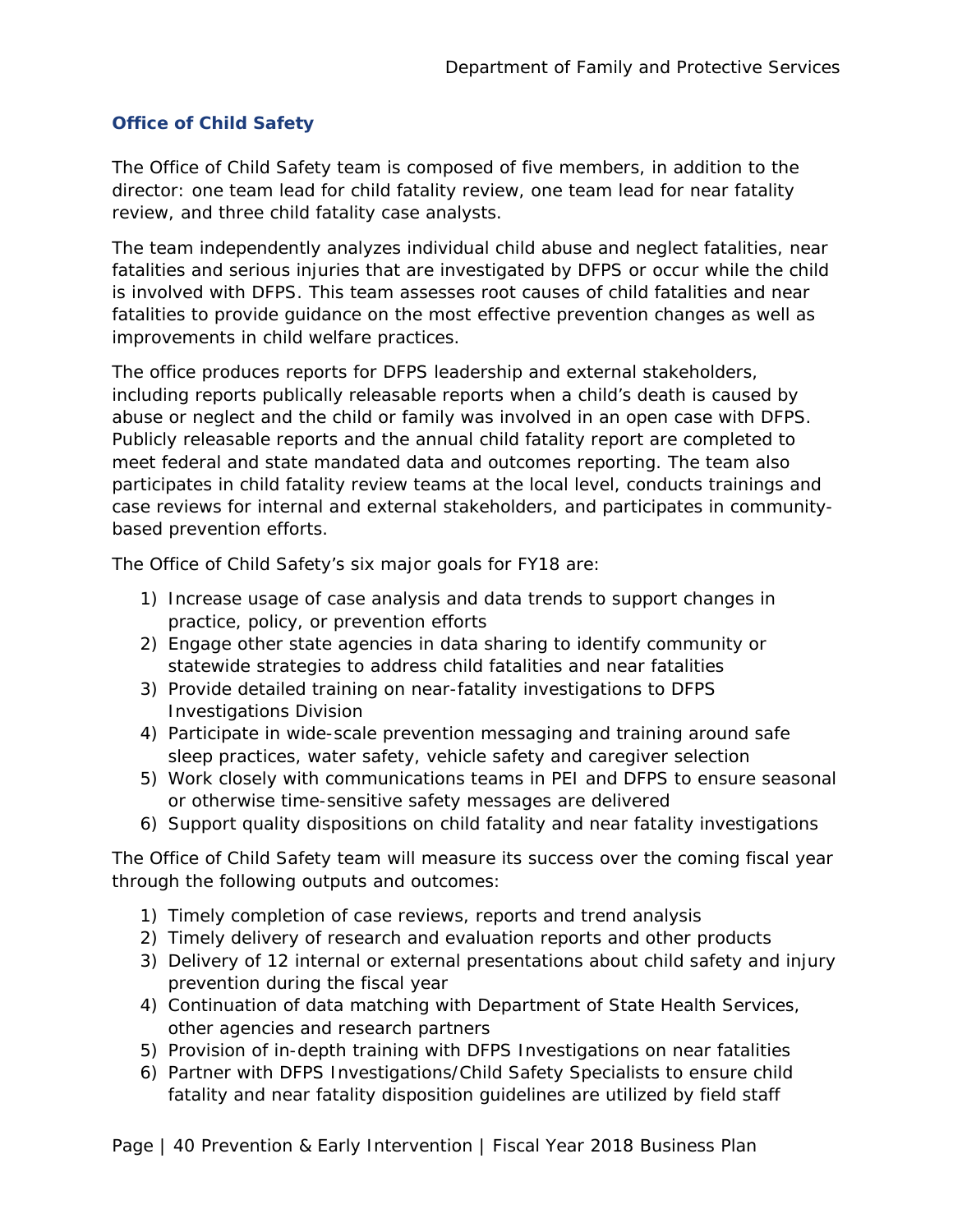- 7) Serve as a member of the State Child Fatality Review team and on local child fatality review teams
- 8) Provide intensive training through the PEI Safety Summits to DFPS staff
- 9) Delivery of three external presentations or facilitated meetings to discuss findings associated with child fatality review, near fatality review and public health approaches to prevention efforts

| Initiative #     | <b>Action Topic</b>                                                                                                                                                                                                | <b>Activity/Deliverables</b>                                                                                                                                                   | <b>Measures of Success</b>                                                                                           |
|------------------|--------------------------------------------------------------------------------------------------------------------------------------------------------------------------------------------------------------------|--------------------------------------------------------------------------------------------------------------------------------------------------------------------------------|----------------------------------------------------------------------------------------------------------------------|
| OCS1             | Provide Internal/External<br>Child Fatality and Near<br><b>Fatality Case Reviews</b>                                                                                                                               | Author individual case reviews                                                                                                                                                 | Timely completion and<br>publication of releasable<br>individual case reviews                                        |
| OCS <sub>2</sub> | Annual Child Fatality and<br><b>Near Fatality Review</b>                                                                                                                                                           | Provide annual data and trend<br>analysis on child maltreatment<br>fatalities and near fatalities                                                                              | Publication of Annual Report by<br>March 1                                                                           |
| OCS3             | Publically Releasable Data to<br><b>Public Website</b>                                                                                                                                                             | Provide aggregate data to the DFPS<br>public website regarding child<br>maltreatment fatalities                                                                                | Updated Quarterly/Monthly<br>reports on the DFPS public<br>website                                                   |
| OCS4             | Coordinate HIP with CPS and<br>SWI                                                                                                                                                                                 | Continue coordination between<br>CPS, DFPS and PEI providers to<br>serve vulnerable populations<br>through voluntary home visiting<br>programs                                 | Continued timely referrals and<br>service delivery                                                                   |
| OCS5             | <b>Ongoing Training</b>                                                                                                                                                                                            | OCS will develop a training plan<br>and materials to train DFPS staff<br>and others on ongoing trends in<br>child maltreatment, specifically<br>near fatalities and fatalities | Staff will be more knowledgeable<br>working with families, providers,<br>and stakeholders to address child<br>safety |
| OCS6             | Continue learning series to<br>address child safety, injury<br>prevention, and trends in<br>child fatalities.                                                                                                      | Continue providing peer-to-peer<br>learning (e.g., webinars, provider<br>meetings in-person, peer-to-peer<br>presentations)                                                    | Positive feedback from<br>participants, inclusion of<br>materials from learning series in<br>other trainings         |
| OCS7             | Present data and research<br>projects at conferences and<br>meetings                                                                                                                                               | Research conference calls for<br>proposals, author proposals,<br>confirm acceptances as received,<br>create presentation materials                                             | Completion of proposals,<br>Acceptance at conferences,<br>satisfactory session evaluations                           |
| OCS8             | Serve on State Child Fatality<br>Review Teams, Local Child<br>Fatality Review Teams, and<br>Injury Prevention<br>Workgroups                                                                                        | Attendance and participation in<br>state and community activities                                                                                                              | Attend monthly and quarterly<br>meetings                                                                             |
| OCS9             | Follow-up on results of the<br>DFPS and DSHS Strategic<br>Plan to Reduce Child Abuse<br><b>Neglect Fatalities, specifically</b><br>campaigns around safe<br>sleep, water safety, vehicle<br>safety, and working to | Continue working with DFPS, other<br>agencies and communities to<br>address child safety                                                                                       | Deliverables identified by<br>workgroups                                                                             |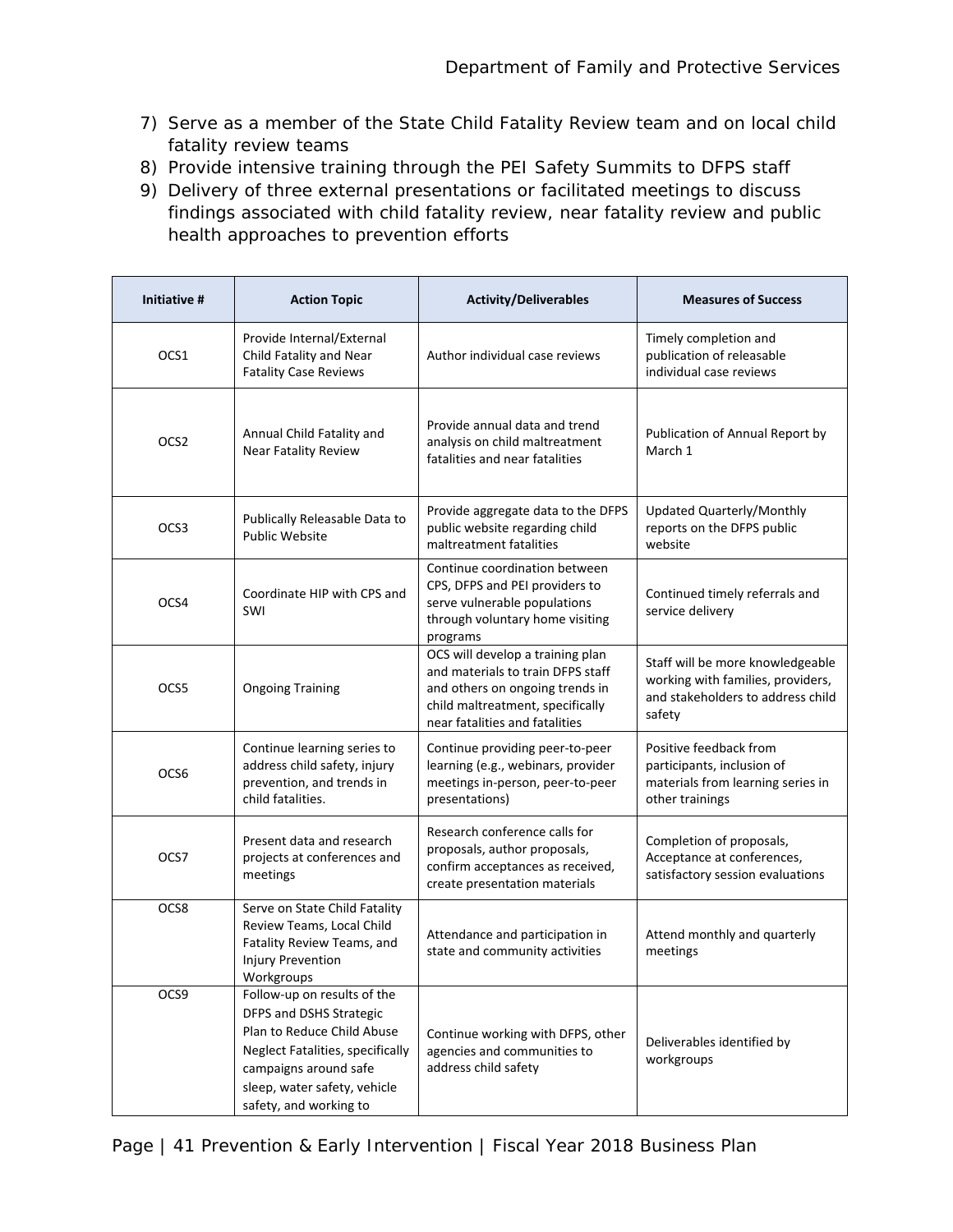|       | address domestic violence as<br>a precursor to physical abuse<br>fatalities                                     |                                                                                      |                                          |
|-------|-----------------------------------------------------------------------------------------------------------------|--------------------------------------------------------------------------------------|------------------------------------------|
| OCS10 | Implement Phase II of the<br>DFPS and DSHS Strategic<br>Plan to Reduce Child Abuse<br><b>Neglect Fatalities</b> | Provide data to DSHS for matching.<br>(tentatively updated data in<br>February 2018) | Complete data match and data<br>analysis |

### <span id="page-41-0"></span>**Operations Support Team**

The mission of the Operations Support team is to provide efficient and effective assistance to PEI staff, providers and other internal and external stakeholders. The team's objectives are to respond in a timely, clear and helpful manner to requests for assistance, and it is committed to continuously improving its performance. The driving forces behind the team's achievements are cohesive teamwork and efficient communications.

This five-person team provides administrative support to PEI management and staff. Work includes, but is not limited to:

- Coordinating meetings and other events.
- Scheduling team meetings for managers and directors.
- Coordinating the preparation of documents for PEI meetings and materials for events.
- Making travel arrangements and submitting travel claims on behalf of managers and directors.
- Developing and maintains records management systems.
- Assisting in the research of questions submitted by staff regarding agency processes and procedures.
- Ordering supplies, submitting purchase orders, assisting with human resources work and other office duties.

| <b>Initiative</b><br># | <b>Action Topic</b>                   | <b>Activity/Deliverables</b>                                                                                                                                                                                             | <b>Measures of Success</b>                                                                    |
|------------------------|---------------------------------------|--------------------------------------------------------------------------------------------------------------------------------------------------------------------------------------------------------------------------|-----------------------------------------------------------------------------------------------|
| OPS5                   | <b>Quarterly Program Briefings</b>    | Coordinate meetings for PEI Programs and PEI<br>Leadership; Schedule briefings, provide financial<br>data, print briefing documents                                                                                      | Organize and assist with<br>meetings as needed. Help to<br>ensure meetings are<br>successful. |
| OPS7                   | Support all PEI staff and<br>programs | Provide administrative, technical and fiscal<br>support for all programs and staff; Submit<br>requisitions, eMACs, travel reimbursements,<br>prepare meeting notes and perform quality-<br>assurance checks on contracts | Provide accurate and timely<br>assistance to all PEI staff as<br>requested                    |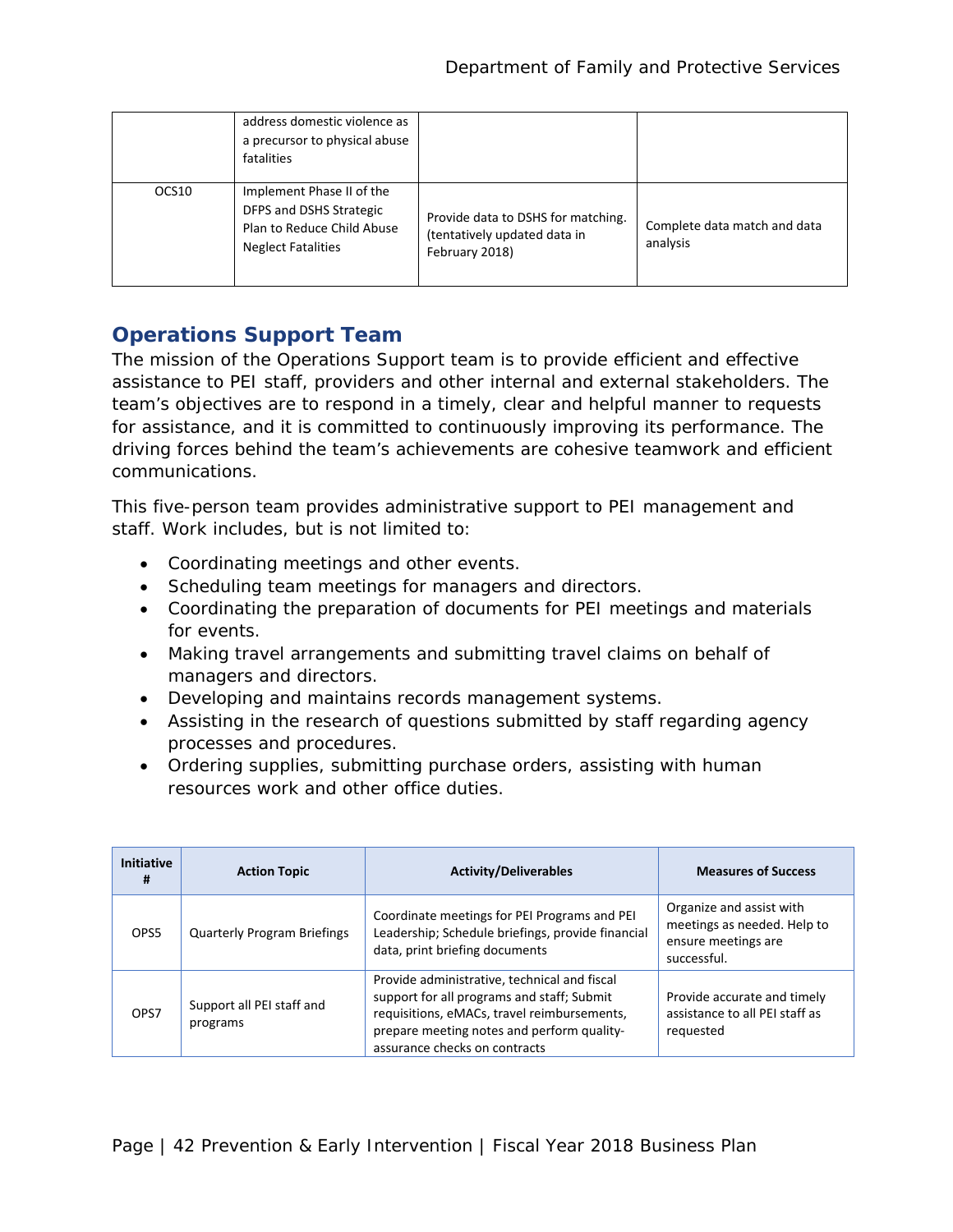| OPS8              | Employee Handbook                                                    | Update employee handbook at midyear and end<br>of year                                                                                                                                                                                 | Employee Handbook is<br>updated at mid-year and at<br>end-of-year and made<br>available to PEI on share drive.        |
|-------------------|----------------------------------------------------------------------|----------------------------------------------------------------------------------------------------------------------------------------------------------------------------------------------------------------------------------------|-----------------------------------------------------------------------------------------------------------------------|
| OPS9              | <b>Employee Job Descriptions</b><br>(and day-to-day<br>expectations) | Update at midyear and end of year: job<br>descriptions, work plans and performance<br>evaluations                                                                                                                                      | Ensure job descriptions are<br>updated at mid-year and at<br>end-of-year and made<br>available to PEI on share drive. |
| OPS11             | <b>Telework Policy</b>                                               | Review telework policy; Implement at<br>Leadership Team meeting                                                                                                                                                                        | Telework Policy Implemented<br>September 17, 2017                                                                     |
| OPS12             | <b>Share Drive</b>                                                   | Organize share drive folders in a consistent<br>manner for all programs; Establish naming<br>conventions for documents                                                                                                                 | Share drive is organized and<br>the naming of PEI documents<br>are applied consistently as<br>planned.                |
| OPS <sub>13</sub> | On-Boarding                                                          | Coordinate onboarding and new-employee<br>orientation process for PEI staff; Hiring manager<br>submits PEI onboarding form; eMAC submitted<br>with follow-ups; New employee forms prepared<br>and submitted on first day of employment | Complete all paperwork on<br>first day and provide<br>orientation for new hires                                       |
| OPS14             | <b>Employee Recognition</b>                                          | Award of distinction nominations, award of<br>excellence nominations, team integrity<br>nominations, Strengths Box.                                                                                                                    | Employees receive recognition<br>at monthly and quarterly PEI<br>Meetings.                                            |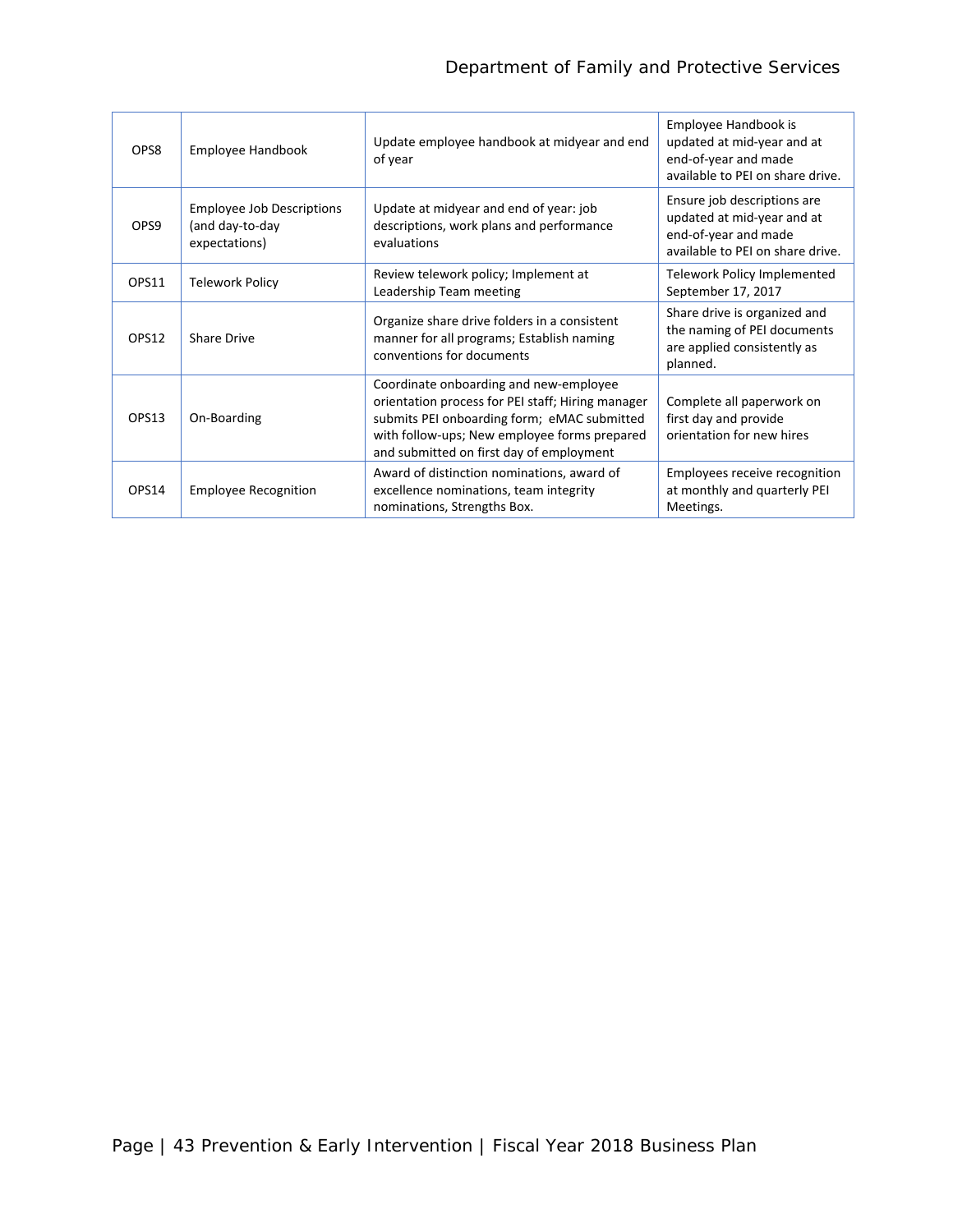# <span id="page-43-0"></span>**Leadership and Cross-Team Initiatives**

| <b>Initiative</b><br># | <b>Action Topic</b>                  | <b>Activity/Deliverables</b>                                                                                           | <b>Measures of Success</b>                                                                  |
|------------------------|--------------------------------------|------------------------------------------------------------------------------------------------------------------------|---------------------------------------------------------------------------------------------|
| L1                     | Provider input                       | Assess and integrate provider feedback into<br>FY19 business plan                                                      | Improved operations as seen<br>by providers and agency                                      |
| L <sub>2</sub>         | Partners In Prevention<br>Conference | Guide development and provide QC for<br>communication deliverables, secure keynote<br>speakers, oversee awards process | Successful event                                                                            |
| L3                     | 85th Legislative Session             | Guide and track implementation plans                                                                                   | Legislative requirements met                                                                |
| L4                     | Interim charges                      | Support PEI's response as needed                                                                                       | Legislative requirements met                                                                |
| L5                     | 86th Legislative Session             | Support LAR development                                                                                                | PEI's budgetary request is<br>thoughtful and delivered on<br>time                           |
| L <sub>6</sub>         | Legislative Inquiries                | Coordinate responses to legislative inquiries                                                                          | Provide timely and accurate<br>responses                                                    |
| L7                     | PEI Strategic Plan                   | Produce FY18 progress report                                                                                           | Progress and priorities are<br>clearly communicated                                         |
| L8                     | <b>Prevention Task Force</b>         | Guide and support task force chair and<br>members                                                                      | Effective group process, high-<br>quality deliverables, deadlines<br>met                    |
| L9                     | <b>Texas Prevention Network</b>      | Produce timely and topical e-blasts and<br>maintain distribution list                                                  | E-blasts are timely, topical and<br>error free; distribution list is<br>current and growing |
| L <sub>10</sub>        | <b>FY18 Business Plan</b>            | Guide production of annual business plan for<br>division; edit final document                                          | Business plan is a useful tool                                                              |
| L11                    | <b>FY19 Business Plan</b>            | Guide production of annual business plan for<br>division; edit final document                                          | Business plan is a useful tool                                                              |
| L <sub>12</sub>        | Title IV-B report                    | Contribute PEI-specific content to DFPS report                                                                         | Accurate information reported                                                               |
| L <sub>13</sub>        | <b>Executive Communications</b>      | Produce timely and accurate communications<br>as needed                                                                | Messages are delivered clearly<br>and effectively                                           |
| L <sub>14</sub>        | <b>DFPS Strategic Plan</b>           | Contribute PEI-specific content to DFPS plan                                                                           | PEI is accurately represented in<br>DFPS strategic plan                                     |
| L <sub>15</sub>        | <b>DFPS External Newsletter</b>      | Produce PEI-related content based on master<br>editorial calendar                                                      | PEI is represented accurately,<br>positively and more frequently<br>in the media            |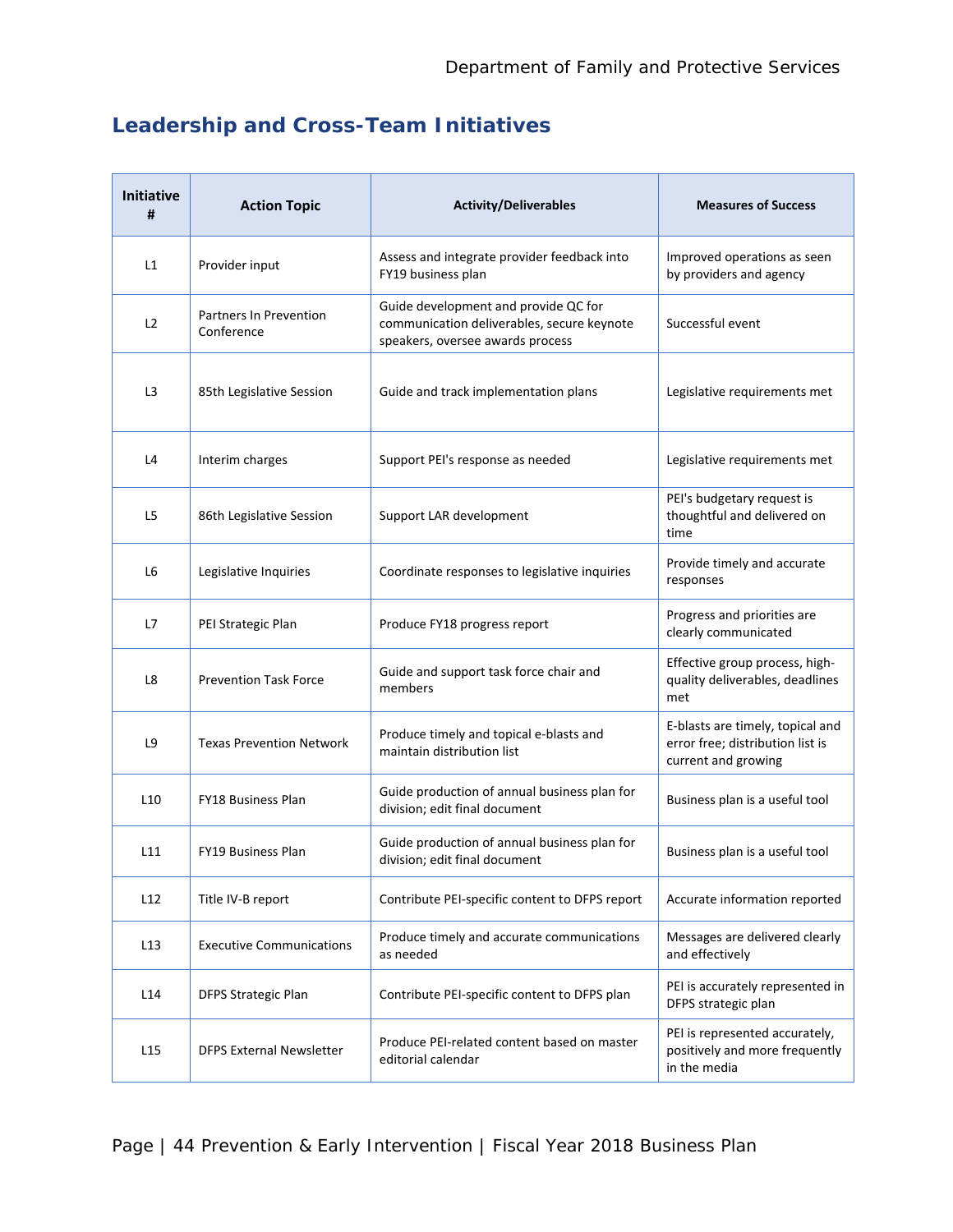| <b>Initiative</b><br># | <b>Action Topic</b>                                               | <b>Activity/Deliverables</b>                                                                                                                                                                                                                    | <b>Measures of Success</b>                                                                                                                                                                                |
|------------------------|-------------------------------------------------------------------|-------------------------------------------------------------------------------------------------------------------------------------------------------------------------------------------------------------------------------------------------|-----------------------------------------------------------------------------------------------------------------------------------------------------------------------------------------------------------|
| L <sub>16</sub>        | <b>Media Relations</b>                                            | Coordinate responses to media inquiries and<br>opportunities                                                                                                                                                                                    | PEI is represented accurately,<br>positively and more frequently<br>in the media                                                                                                                          |
| L <sub>17</sub>        | Organizational Culture                                            | Adopt vision, mission and values statements;<br>recognize and reward positive behaviors and<br>extraordinary contributions through Strengths<br>Box and awards; Alternate hosting<br>responsibilities for staff meetings and team<br>activities | Staff is unified by shared<br>vision, mission and values;<br>Staff reports feeling valued                                                                                                                 |
| L <sub>18</sub>        | <b>Staffing</b>                                                   | Recruit and retain high-qualified staff                                                                                                                                                                                                         | Low vacancy rate and high-<br>performing staff                                                                                                                                                            |
| L <sub>19</sub>        | Participate on DFPS Grants<br>Workgroup                           | Attend meetings; Share grants PEI applies for<br>or submits letters of support for to the Grants<br>Workgroup                                                                                                                                   | Attend meetings as scheduled.<br>Provide feedback to<br>Workgroup and brief<br>Leadership regarding issues<br>pertinent to PEI.                                                                           |
| L <sub>20</sub>        | <b>Customer Service Surveys</b>                                   | Create a series of surveys and to solicit<br>feedback on PEI staff performance. Areas of<br>focus will include communications, processes<br>and policies and customer service.                                                                  | Conduct at least 1 formal<br>online survey and include<br>feedback into Spring Listening<br>Tours and other face-to-face<br>interactions. Compile summary<br>of finding to share with staff by<br>8/30/18 |
| L21                    | <b>STAR Quality Improvement</b><br><b>Charter and Initiatives</b> | Create a Project Charter and implementation<br>plan for five key areas of focus:<br>Defining STAR<br>$\bullet$<br>Outreach/branding<br>$\bullet$<br>Data<br>$\bullet$<br>Contract clean up<br>$\bullet$<br>Quick Improvement Wins<br>$\bullet$  | Executed project charter and<br>detailed timelines and<br>milestones identified.                                                                                                                          |
| L22                    | PEI Staff Development Plan                                        | Create process and policies that highlight<br>professional development opportunities.<br>Emphasize professional development as part of<br>annual performance evaluation, budget and<br>business planning.                                       | Formal guidance and policies<br>shared with staff. Professional<br>development plan identified<br>for each staff member.                                                                                  |
| L <sub>23</sub>        | Quantifying Workload                                              | Create process for developing workload<br>formulas for staff across PEI to ensure<br>appropriate coverage and consideration in<br>growth planning.                                                                                              | Best practices identified<br>through research and<br>outreach. Process and formula<br>recommendations captured in<br>a policy memo.                                                                       |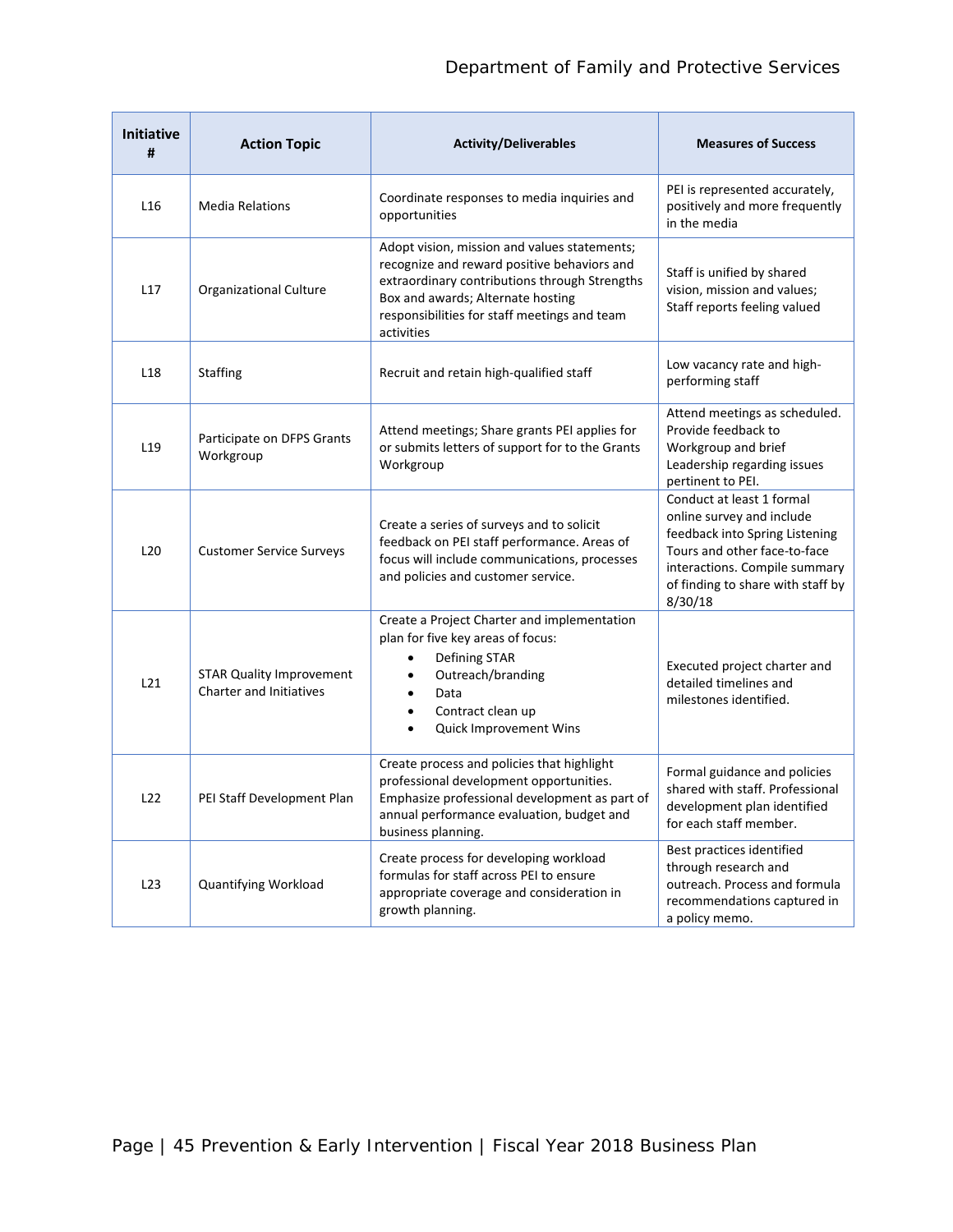# <span id="page-45-0"></span>**Appendix A: Organizational Charts**

PEI employs 66 full-time equivalent staff, nearly all of whom are located in the state office. PEI has no regional staff; however, a small number of Office of Child Safety employees are based out of regional offices or work remotely.

Organizational charts for PEI's leadership team and six functional teams are available on the following pages. Contract Management and Oversight accounts for the largest share of staff (21) followed by programs specialists on the Early Childhood team and Youth and Family team (17 combined), Research and Safety (11) and Community and Systems Support (9).

| <b>FTE Allocation by Position</b> | <b>FTEs</b>    |
|-----------------------------------|----------------|
| Director III                      |                |
| Director II                       |                |
| Director I                        | $\overline{2}$ |
| Manager IV                        | 3              |
| Program Supervisor VII            | 1              |
| Program Specialist VII            | 1              |
| Program Specialist VI             | 11             |
| <b>Financial Analyst II</b>       | 1              |
| Program Specialist V              | 20             |
| Project Manager I                 | 1              |
| <b>Training Specialist V</b>      | 1              |
| <b>Information Specialist IV</b>  | 1              |
| Program Specialist IV             | 1              |
| Program Specialist III            | 13             |
| <b>Contract Technician III</b>    | 3              |
| Administrative Assistant IV       | 2              |
| Administrative Assistant III      | 3              |
| <b>Total FTE</b>                  | 66             |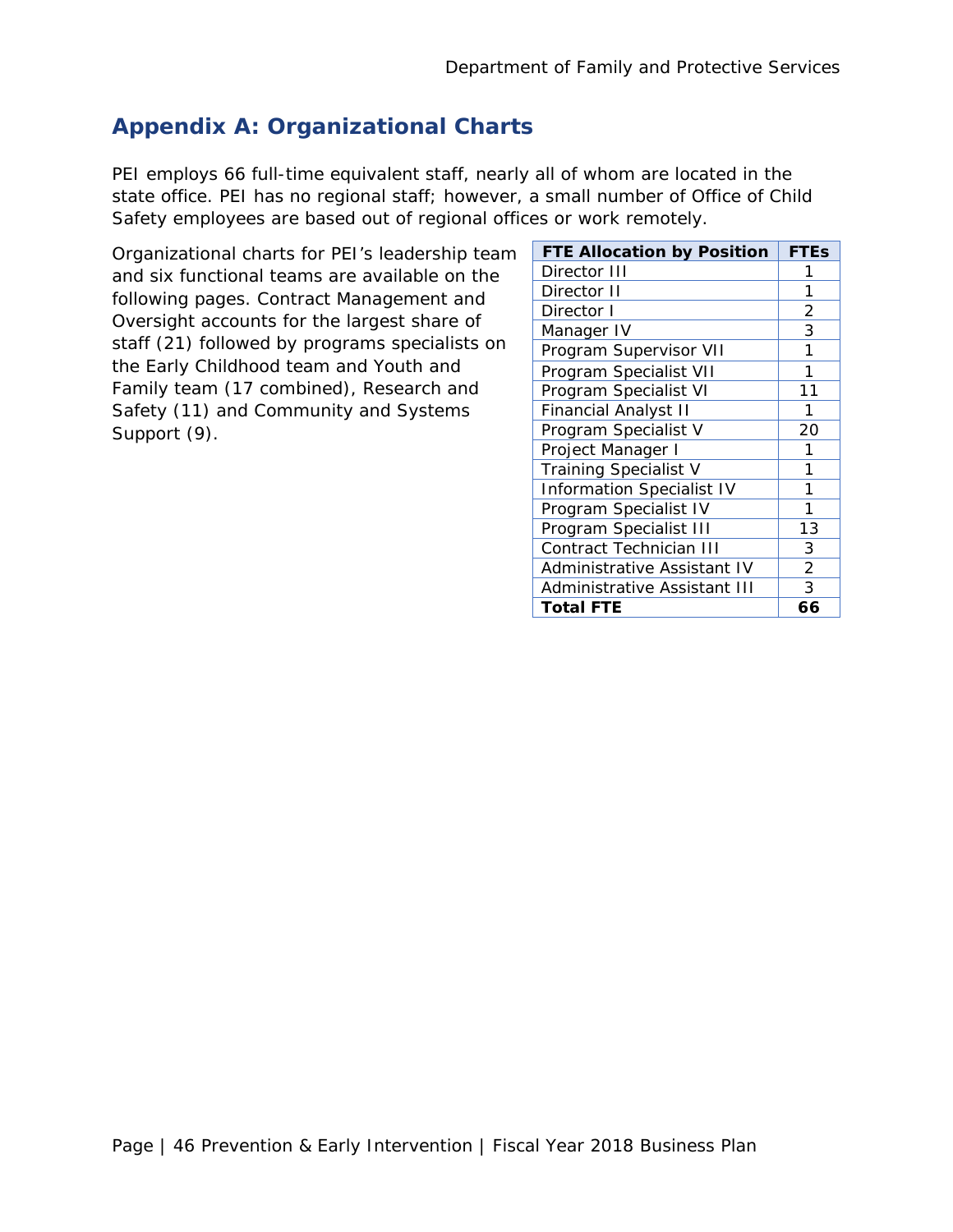## <span id="page-46-0"></span>**PEI Leadership Team**



*Figure 1: Organizational chart for PEI's Leadership Team*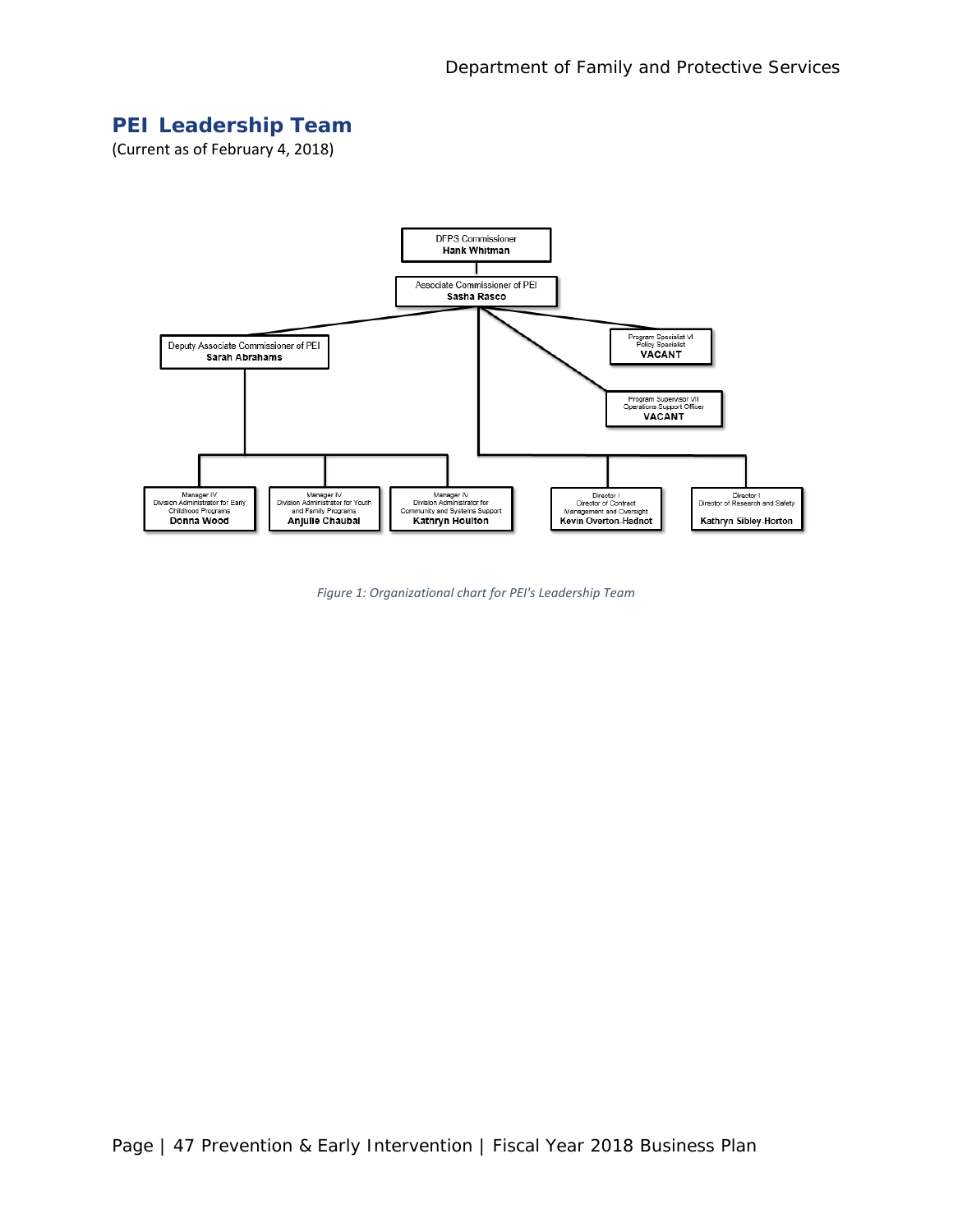### <span id="page-47-0"></span>**Early Childhood Team**

(Current as of February 4, 2018)



*Figure 2: Organizational chart for PEI's Early Childhood Team*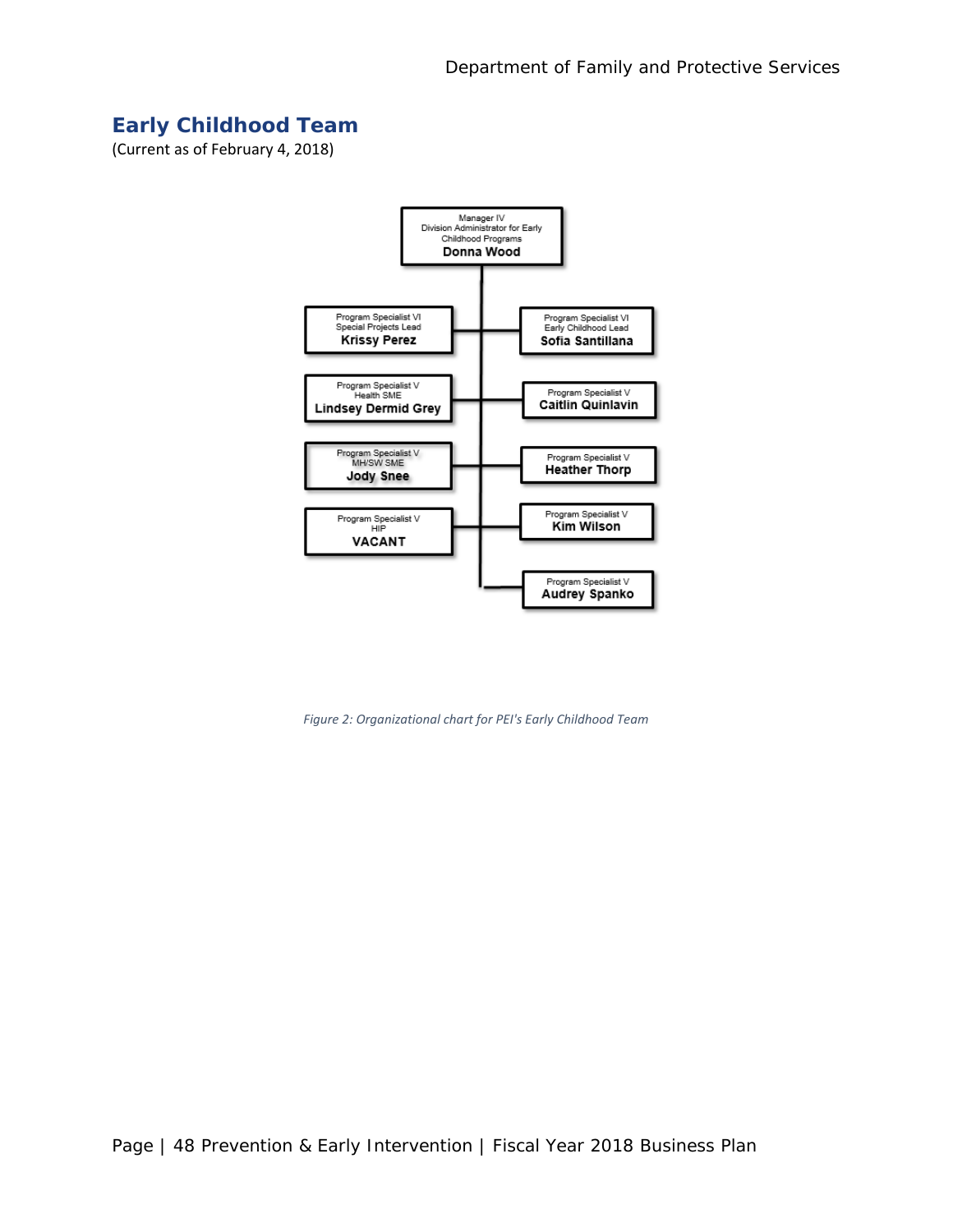## <span id="page-48-0"></span>**Youth and Family Team**



*Figure 3: Organizational chart for PEI's Youth and Family Team*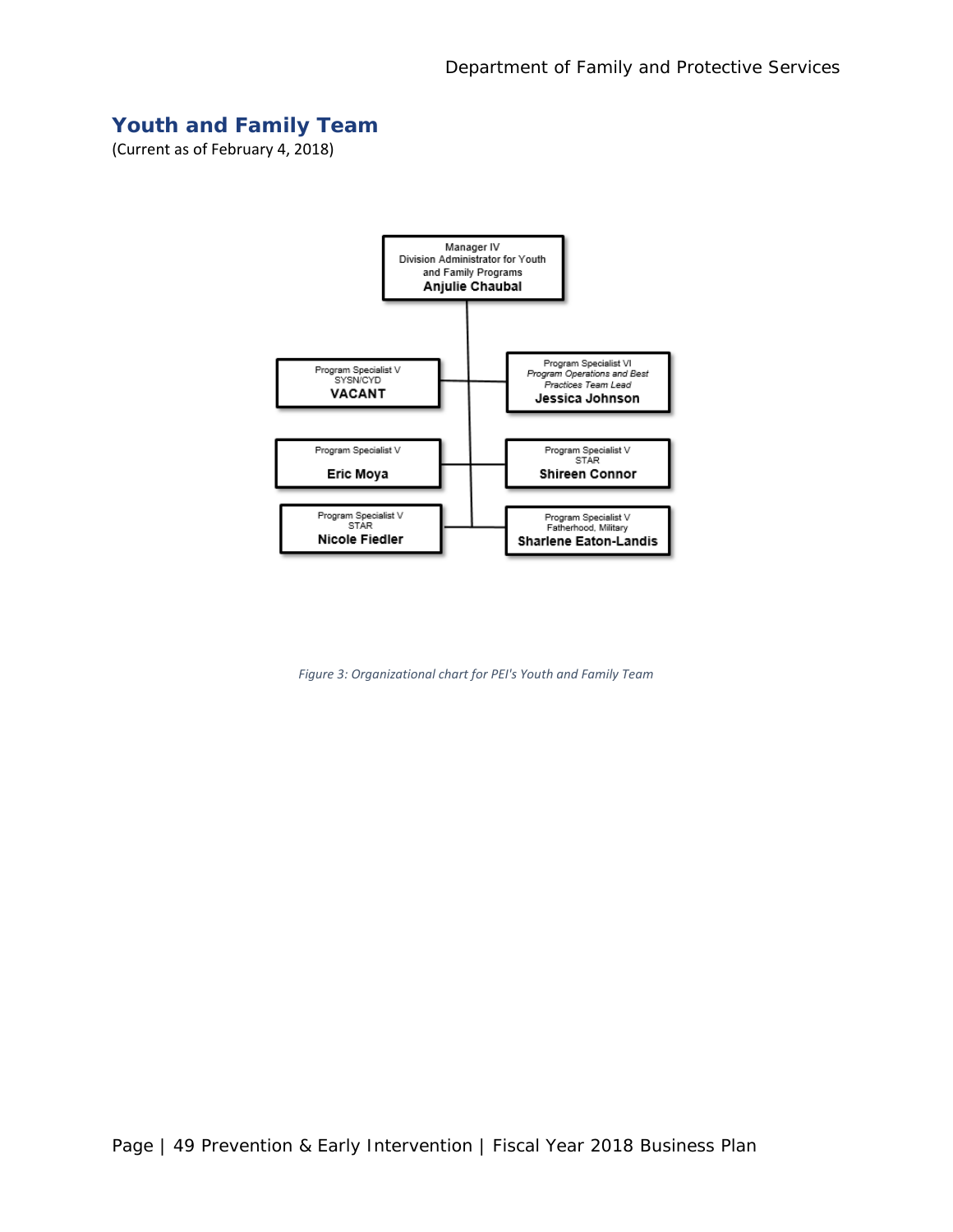#### <span id="page-49-0"></span>**Community and Systems Support Team**



*Figure 4: Organizational chart for PEI's Community and Systems Support Team*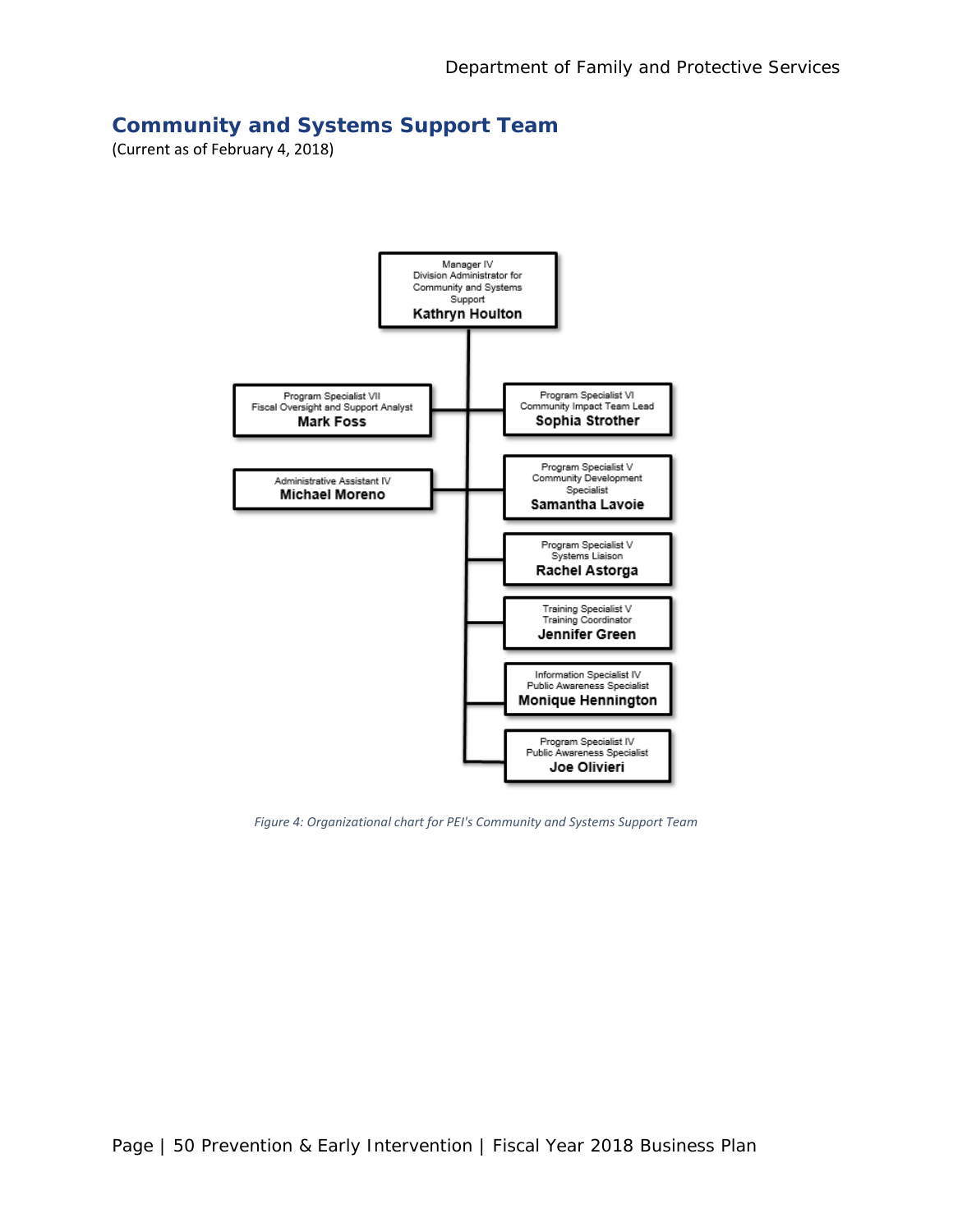#### <span id="page-50-0"></span>**Contract Management and Oversight Team**



*Figure 5: Organizational chart for PEI's Contract Management and Oversight Team*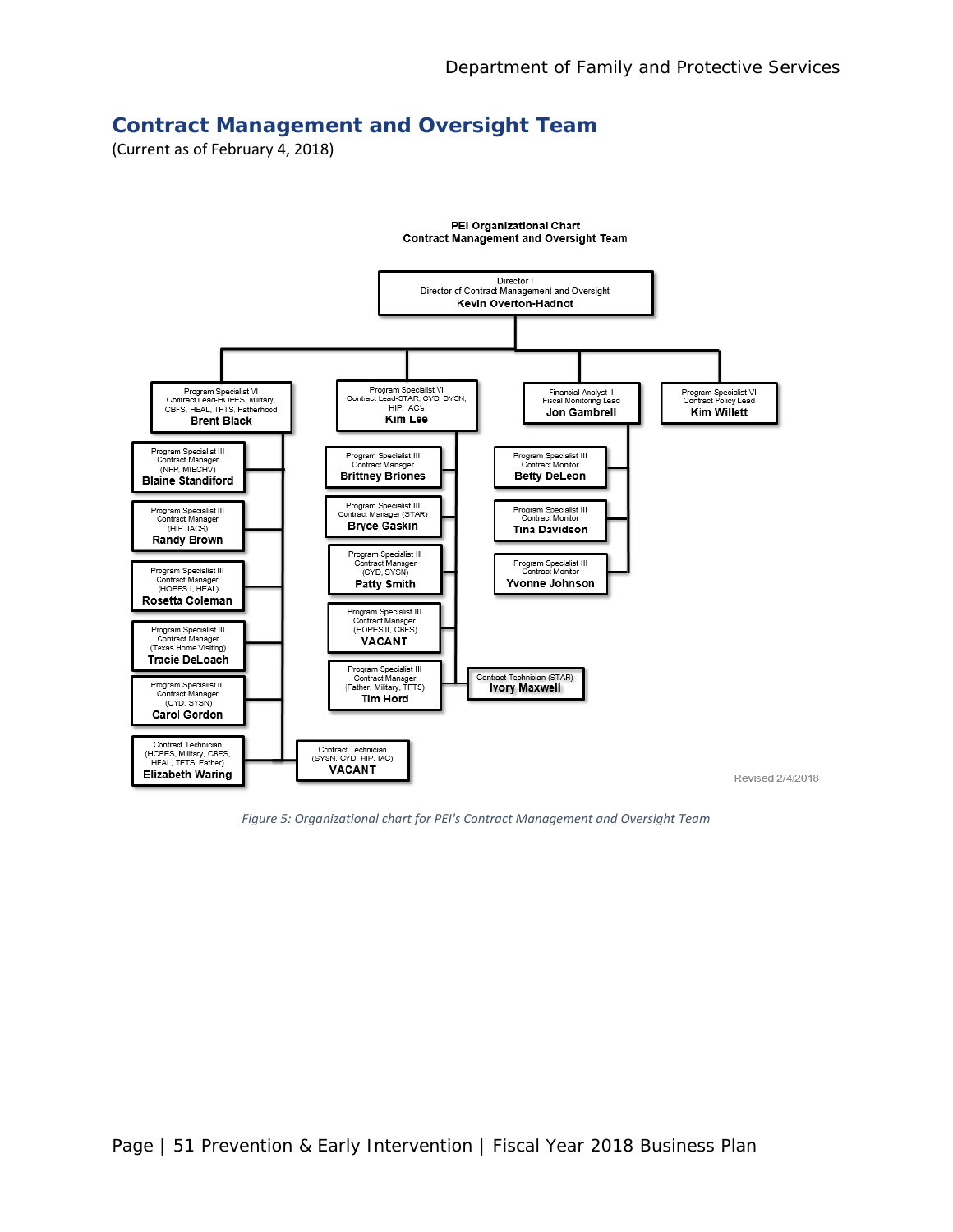### <span id="page-51-0"></span>**Research and Safety Team**



*Figure 6: Organizational chart for PEI's Research and Safety Team*